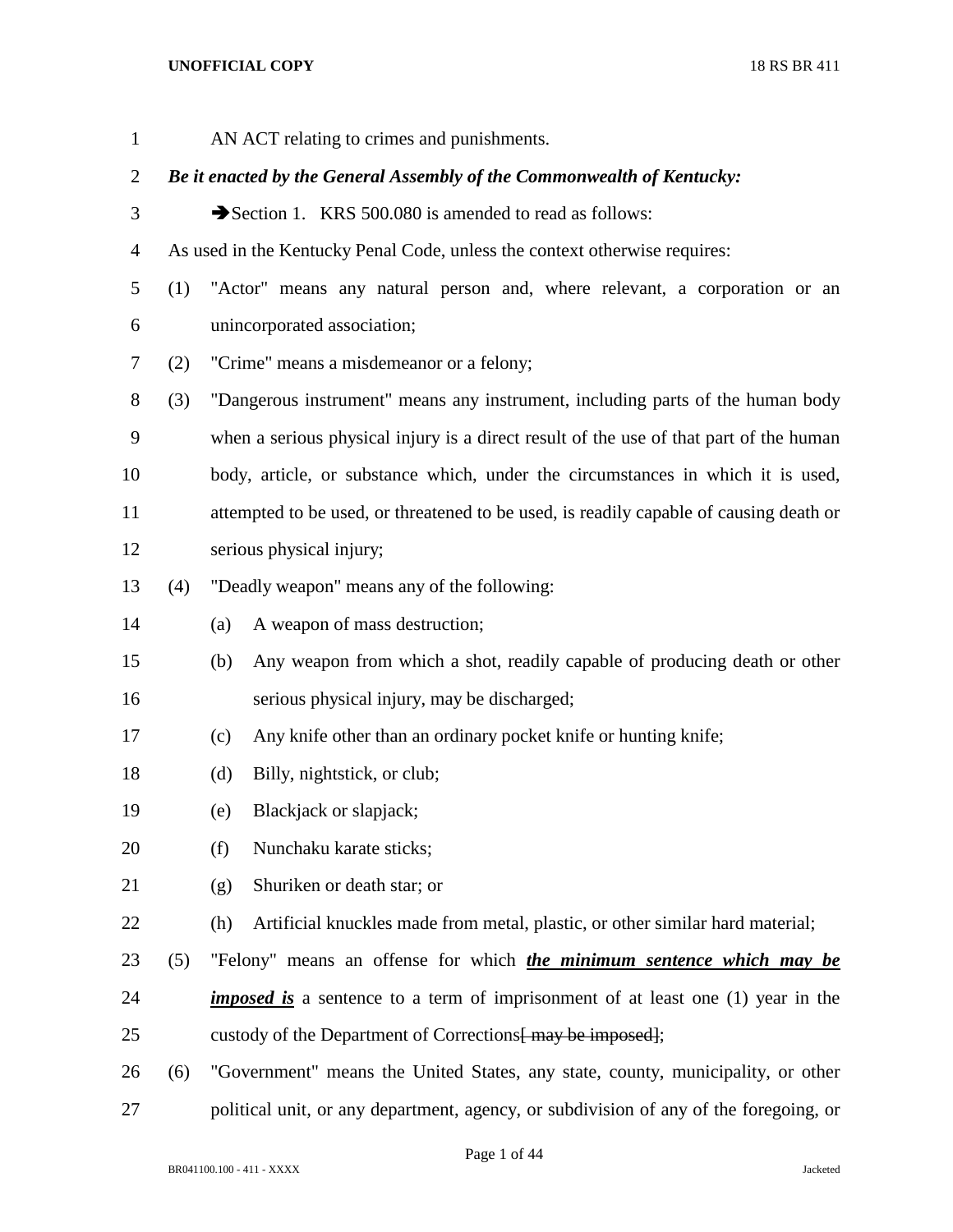|     | any corporation or other association carrying out the functions of government;                 |
|-----|------------------------------------------------------------------------------------------------|
| (7) | "He" means any natural person and, where relevant, a corporation or an                         |
|     | unincorporated association;                                                                    |
| (8) | "Law" includes statutes, ordinances, and properly adopted regulatory provisions.               |
|     | Unless the context otherwise clearly requires, "law" also includes the common law;             |
| (9) | "Minor" means any person who has not reached the age of majority as defined in                 |
|     | KRS 2.015;                                                                                     |
|     | (10) "Misdemeanor" means an offense, other than a traffic infraction, for which a              |
|     | sentence to a term of imprisonment of not more than <i>twenty-four</i> $(24)$ [twelve $(12)$ ] |
|     | months can be imposed;                                                                         |
|     | (11) "Offense" means conduct for which a sentence to a term of imprisonment or to a            |
|     | fine is provided by any law of this state or by any law, local law, or ordinance of a          |
|     | political subdivision of this state or by any law, order, rule, or regulation of any           |
|     | governmental instrumentality authorized by law to adopt the same;                              |
|     | (12) "Person" means a human being, and where appropriate, a public or private                  |
|     | corporation, an unincorporated association, a partnership, a government, or a                  |
|     | governmental authority;                                                                        |
|     | (13) "Physical injury" means substantial physical pain or any impairment of physical           |
|     | condition;                                                                                     |
|     | (14) "Possession" means to have actual physical possession or otherwise to exercise            |
|     | actual dominion or control over a tangible object;                                             |
|     | (15) "Serious physical injury" means physical injury which creates a substantial risk of       |
|     | death, or which causes serious and prolonged disfigurement, prolonged impairment               |
|     | of health, or prolonged loss or impairment of the function of any bodily organ. For a          |
|     | child twelve (12) years of age or less at the time of the injury, a serious physical           |
|     | injury includes but is not limited to the following:                                           |
|     | Bruising near the eyes, or on the head, neck, or lower back overlying the<br>(a)               |
|     |                                                                                                |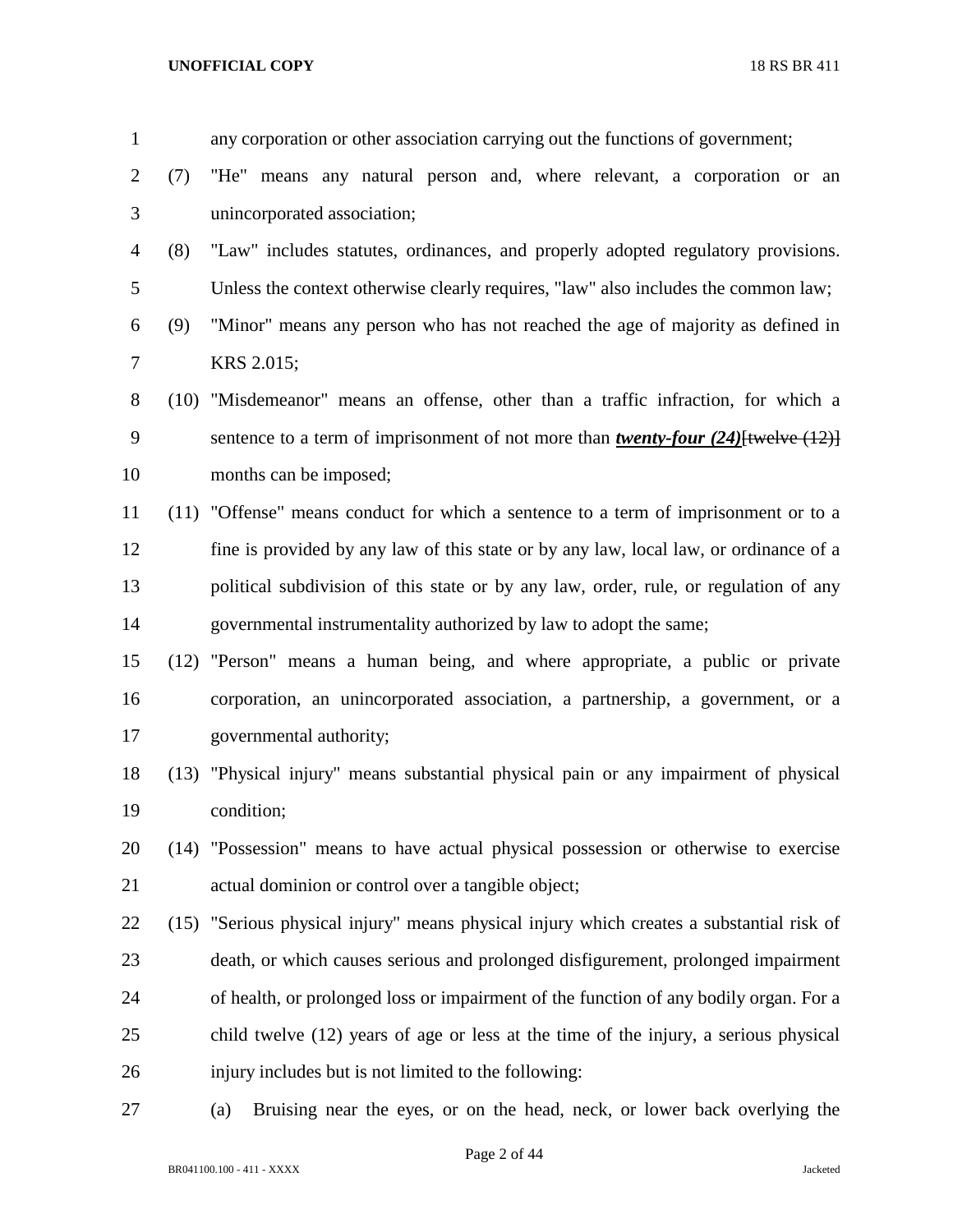| $\mathbf{1}$ |      |     | kidneys;                                                                               |
|--------------|------|-----|----------------------------------------------------------------------------------------|
| 2            |      | (b) | Any bruising severe enough to cause underlying muscle damage as                        |
| 3            |      |     | determined by elevated creatine kinase levels in the blood;                            |
| 4            |      | (c) | Any bruising or soft tissue injury to the genitals that affects the ability to         |
| 5            |      |     | urinate or defecate;                                                                   |
| 6            |      | (d) | Any testicular injury sufficient to put fertility at risk;                             |
| 7            |      | (e) | Any burn near the eyes or involving the mouth, airway, or esophagus;                   |
| 8            |      | (f) | Any burn deep enough to leave scarring or dysfunction of the body;                     |
| 9            |      | (g) | Any burn requiring hospitalization, debridement in the operating room, IV              |
| 10           |      |     | fluids, intubation, or admission to a hospital's intensive care unit;                  |
| 11           |      | (h) | Rib fracture;                                                                          |
| 12           |      | (i) | Scapula or sternum fractures;                                                          |
| 13           |      | (j) | Any broken bone that requires surgery;                                                 |
| 14           |      | (k) | Head injuries that result in intracranial bleeding, skull fracture, or brain injury;   |
| 15           |      | (1) | A concussion that results in the child becoming limp, unresponsive, or results         |
| 16           |      |     | in seizure activity;                                                                   |
| 17           |      | (m) | Abdominal injuries that indicate internal organ damage regardless of whether           |
| 18           |      |     | surgery is required;                                                                   |
| 19           |      | (n) | Any injury requiring surgery;                                                          |
| 20           |      | (0) | Any injury that requires a blood transfusion; and                                      |
| 21           |      | (p) | Any injury requiring admission to a hospital's critical care unit;                     |
| 22           |      |     | (16) "Unlawful" means contrary to law or, where the context so requires, not permitted |
| 23           |      |     | by law. It does not mean wrongful or immoral;                                          |
| 24           | (17) |     | "Violation" means an offense, other than a traffic infraction, for which a sentence to |
| 25           |      |     | a fine only can be imposed; and                                                        |
| 26           |      |     | (18) "Weapon of mass destruction" means:                                               |
| 27           |      | (a) | Any destructive device as defined in KRS 237.030, but not fireworks as                 |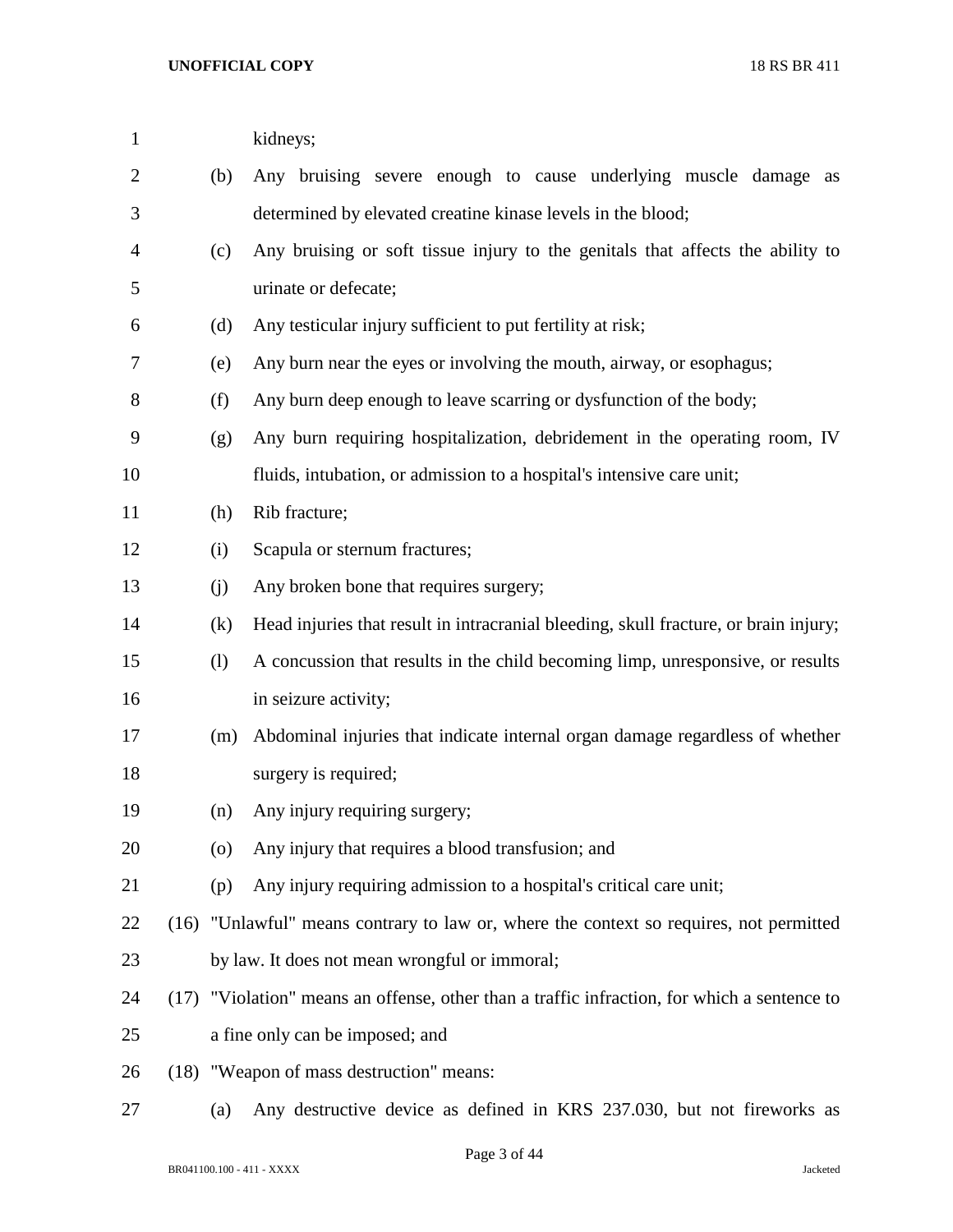| $\mathbf{1}$   |                  |     | defined in KRS 227.700;                                                                   |
|----------------|------------------|-----|-------------------------------------------------------------------------------------------|
| $\overline{2}$ |                  | (b) | Any weapon that is designed or intended to cause death or serious physical                |
| 3              |                  |     | injury through the release, dissemination, or impact of toxic or poisonous                |
| 4              |                  |     | chemicals or their precursors;                                                            |
| 5              |                  | (c) | Any weapon involving a disease organism; or                                               |
| 6              |                  | (d) | Any weapon that is designed to release radiation or radioactivity at a level              |
| 7              |                  |     | dangerous to human life.                                                                  |
| 8              |                  |     | Section 2. KRS 532.020 is amended to read as follows:                                     |
| 9              | (1)              |     | Any offense defined outside this code for which a law outside this code provides a        |
| 10             |                  |     | sentence to a term of imprisonment in the state for:                                      |
| 11             |                  | (a) | At least one $(1)$ but not more than five $(5)$ years shall be deemed a Class D           |
| 12             |                  |     | felony;                                                                                   |
| 13             |                  | (b) | At least five $(5)$ but not more than ten $(10)$ years shall be deemed a Class C          |
| 14             |                  |     | felony;                                                                                   |
| 15             |                  | (c) | At least ten $(10)$ but not more than twenty $(20)$ years shall be deemed a Class         |
| 16             |                  |     | B felony;                                                                                 |
| 17             |                  | (d) | For at least twenty $(20)$ but not more than fifty $(50)$ years or for life shall be      |
| 18             |                  |     | deemed a Class A felony.                                                                  |
| 19             | (2)              |     | <u>Any offense defined outside this code for which a law outside this code provides a</u> |
| 20             |                  |     | sentence to a term of imprisonment in the state with a maximum which falls                |
| 21             |                  |     | between twelve (12) and twenty-four (24) months shall be deemed a gross                   |
| 22             |                  |     | misdemeanor.                                                                              |
| 23             | $\left(3\right)$ |     | Any offense defined outside this code for which a law outside this code provides a        |
| 24             |                  |     | sentence to a definite term of imprisonment with a maximum which falls between            |
| 25             |                  |     | ninety (90) days and twelve (12) months shall be deemed a Class A misdemeanor.            |
| 26             | $(4)$ $(3)$ }    |     | Any offense defined outside this code for which a law outside this code                   |
| 27             |                  |     | provides a sentence to a definite term of imprisonment with a maximum of less than        |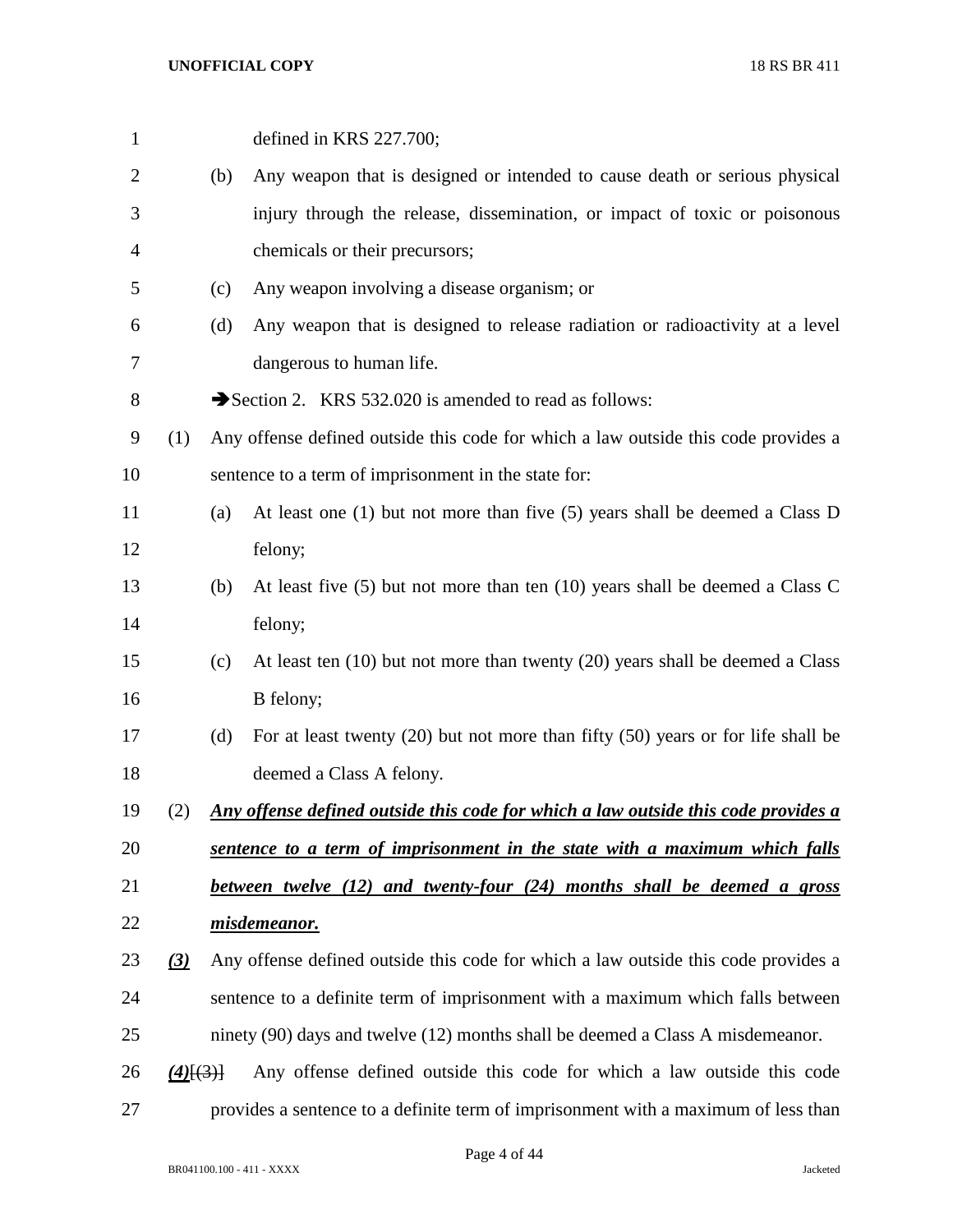1 ninety (90) days shall be deemed a Class B misdemeanor.

 *(5)*[(4)] Any offense defined outside this code for which a law outside this code provides a sentence to a fine only or to any other punishment, whether in combination with a fine or not, other than death or imprisonment shall be deemed a violation.

6  $\rightarrow$  Section 3. KRS 532.040 is amended to read as follows:

 *(1) Except as provided in subsection (2) of this section,* when a person is convicted of an offense, other than a capital offense or having been designated a violent offender as defined in KRS 439.3401, the court, where authorized by KRS Chapter 533 and where not prohibited by other provisions of applicable law, may sentence such person to a period of probation or to a period of conditional discharge as provided in that chapter. A sentence to probation or conditional discharge shall be deemed a tentative one to the extent that it may be altered or revoked in accordance with KRS Chapter 533, but for purposes of appeal shall be deemed to be a final judgment of conviction. In any case where the court imposes a sentence of probation or conditional discharge, it may also impose a fine as authorized by KRS Chapter 534.

 *(2) Unless a defendant is ineligible for probation under another provision of law, a sentence of imprisonment for a gross misdemeanor shall be probated on such* 

 *reasonable terms as the court deems necessary to address the risks and needs of the defendant.*

21  $\rightarrow$  Section 4. KRS 532.070 is amended to read as follows:

 (1) When a sentence of imprisonment for a felony is fixed by a jury pursuant to KRS 532.060 and the trial court, having regard to the nature and circumstances of the crime and to the history and character of the defendant, is of the opinion that a sentence of imprisonment is necessary but that the maximum term fixed by the jury is unduly harsh, the court may modify that sentence and fix a maximum term within the limits provided in KRS 532.060 for the offense for which the defendant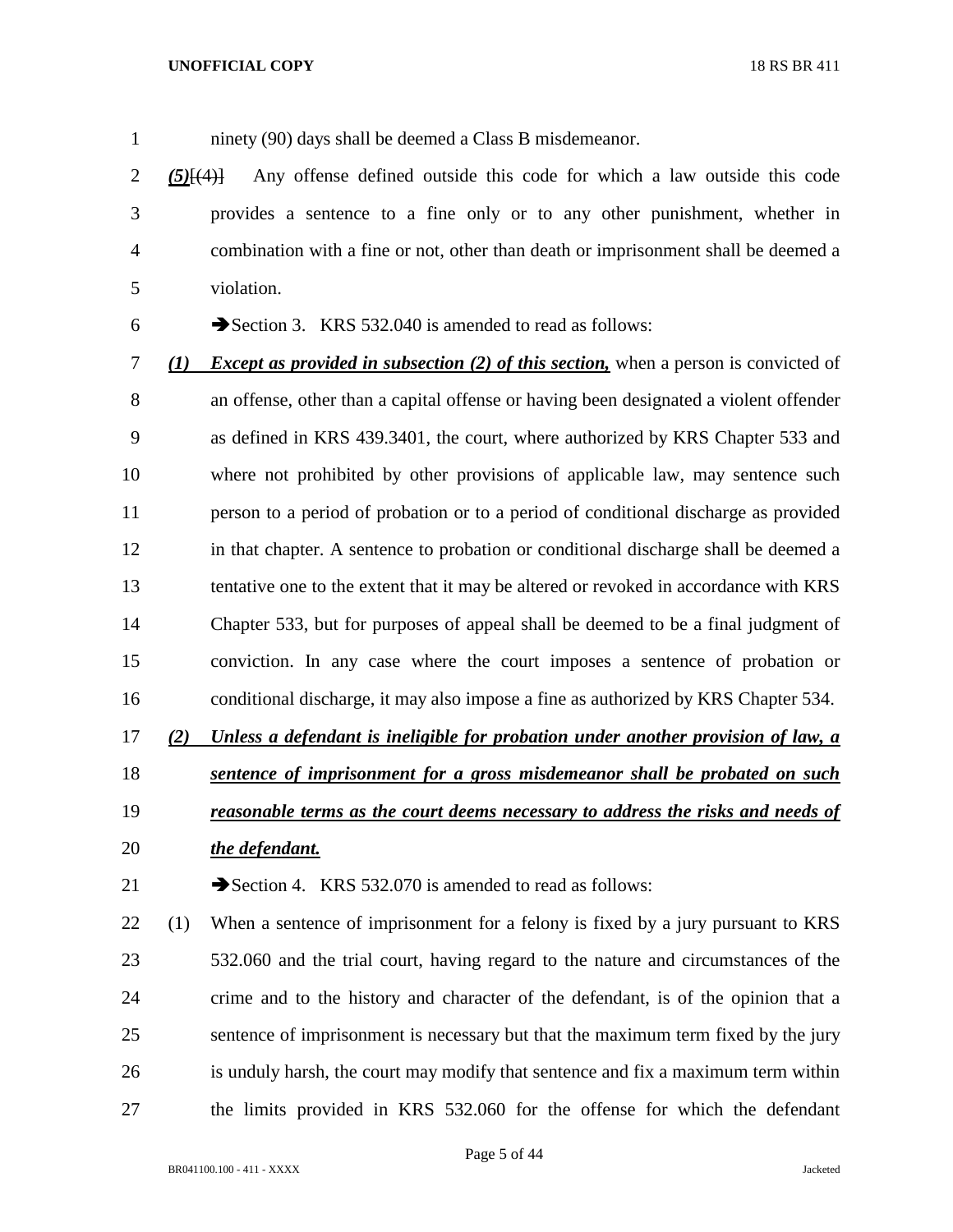| $\mathbf{1}$   |                                | presently stands convicted.                                                            |
|----------------|--------------------------------|----------------------------------------------------------------------------------------|
| $\overline{2}$ | (2)                            | When a sentence of imprisonment is fixed by a jury for a Class D felony is fixed       |
| 3              |                                | by a jury] pursuant to KRS 532.060 or for a gross misdemeanor pursuant to              |
| $\overline{4}$ |                                | <b>Section 5 of this Act</b> , and the trial court, having regard to the nature and    |
| 5              |                                | circumstances of the crime and to the history and character of the defendant, is of    |
| 6              |                                | the opinion that a sentence of imprisonment is necessary but that it would be unduly   |
| 7              |                                | harsh to impose such a sentence, the court may sentence the defendant to a definite    |
| $8\,$          |                                | term of imprisonment in a county or a regional correctional institution for a term of  |
| 9              |                                | one (1) year or less.                                                                  |
| 10             |                                | Section 5. KRS 532.090 is amended to read as follows:                                  |
| 11             | $\left( \underline{I} \right)$ | A sentence of imprisonment for a <b>Class A or Class B</b> misdemeanor shall be a      |
| 12             |                                | definite term and shall be fixed within the following maximum limitations:             |
| 13             |                                | For a Class A misdemeanor, the term shall not exceed twelve (12)<br>$(a)$ [ $(1)$ ]    |
| 14             |                                | months; and                                                                            |
| 15             |                                | For a Class B misdemeanor, the term shall not exceed ninety (90) days.<br>$(b)$ [(2)]  |
| 16             | (2)                            | A sentence of imprisonment for a gross misdemeanor shall be an indeterminate           |
| 17             |                                | sentence, not less than thirty (30) days, nor more than twenty-four (24) months,       |
| 18             |                                | subject to modification by the trial judge pursuant to Section 4 of this Act.          |
| 19             |                                | Section 6. KRS 532.100 is amended to read as follows:                                  |
| 20             | (1)                            | When an indeterminate term of imprisonment is imposed, the court shall commit          |
| 21             |                                | the defendant to the custody of the Department of Corrections for the term of his or   |
| 22             |                                | her sentence and until released in accordance with the law.                            |
| 23             | (2)                            | When a definite term of imprisonment is imposed, the court shall commit the            |
| 24             |                                | defendant to the county or city correctional institution or to a regional correctional |
| 25             |                                | institution for the term of his or her sentence and until released in accordance with  |
| 26             |                                | the law.                                                                               |
| 27             | (3)                            | When a sentence of death is imposed, the court shall commit the defendant to the       |

BR041100.100 - 411 - XXXX Jacketed

Page 6 of 44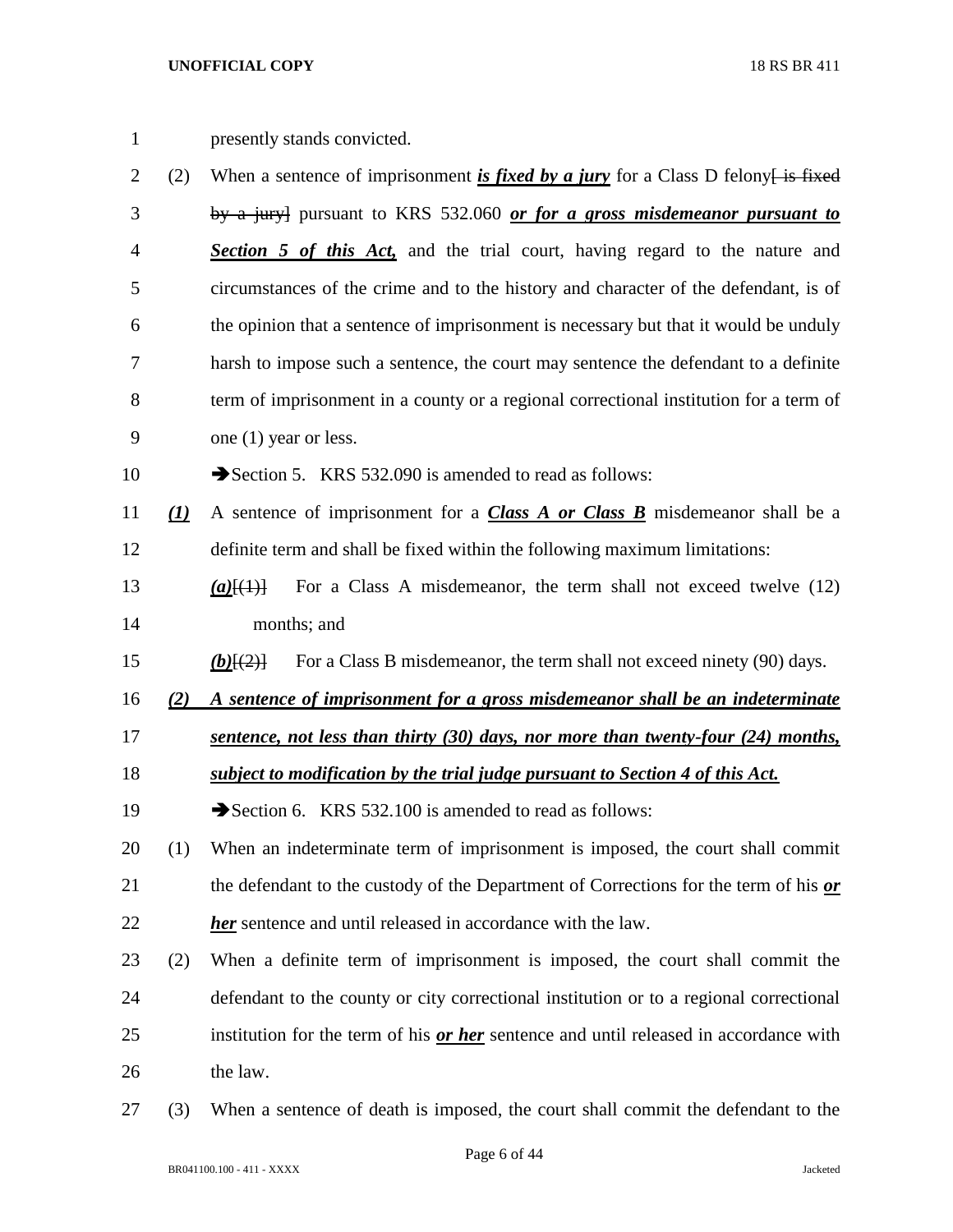custody of the Department of Corrections with directions that the sentence be carried out according to law.

- (4) (a) The provisions of KRS 500.080(5) notwithstanding, [if ]a *gross*  4 *misdemeanant or* Class D felon  $\overline{f}$  is a neterminate term of 5 imprisonment of five (5) years or less<del>[, he]</del> shall serve that term in a county jail in a county in which the fiscal court has agreed to house state prisoners; except that, when an indeterminate sentence of two (2) years or more is imposed on a Class D felon convicted of a sexual offense enumerated in KRS 197.410(1), or a crime under KRS 17.510(11) or (12), the sentence shall be served in a state institution. Counties choosing not to comply with the provisions of this paragraph shall be granted a waiver by the commissioner of 12 the Department of Corrections.
- (b) The provisions of KRS 500.080(5) notwithstanding, a *gross misdemeanant or* Class D felon who received a sentence of more than five (5) years for nonviolent, nonsexual offenses, but who currently has less than five (5) years remaining to be served, may serve the remainder of his or her term in a county 17 jail in a county in which the fiscal court has agreed to house state prisoners.
- (c) 1. The provisions of KRS 500.080(5) notwithstanding, and except as provided in subparagraph 2. of this paragraph, a *gross misdemeanant or* 20 Class C or D felon with a sentence of more than five (5) years who is classified by the Department of Corrections as community custody shall serve that term in a county jail in a county in which the fiscal court has agreed to house state prisoners if:
- a. Beds are available in the county jail;
- b. State facilities are at capacity; and
- c. Halfway house beds are being utilized at the contract level as of July 15, 2000.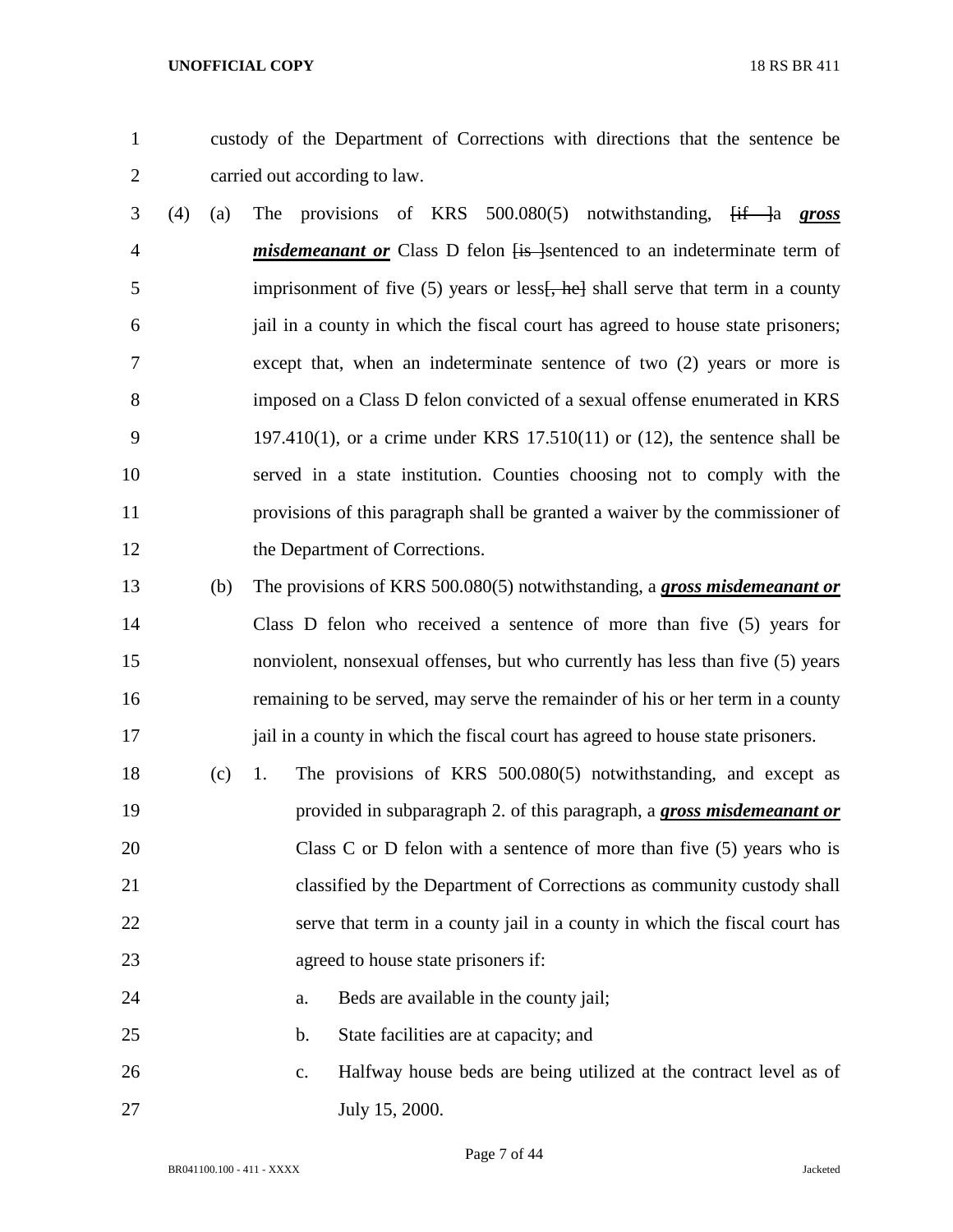- 2. When an indeterminate sentence of two (2) years or more is imposed on a felon convicted of a sex crime, as defined in KRS 17.500, or any similar offense in another jurisdiction, the sentence shall be served in a state institution.
- 3. Counties choosing not to comply with the provisions of this paragraph shall be granted a waiver by the commissioner of the Department of Corrections.
- (d) Any jail that houses state inmates under this subsection shall offer programs as recommended by the Jail Standards Commission. The Department of Corrections shall adopt the recommendations of the Jail Standards Commission and promulgate administrative regulations establishing required programs for a jail that houses state inmates under this subsection.
- (5) The jailer of a county in which a *gross misdemeanant,* Class D felon*,* or a Class C felon is incarcerated may request the commissioner of the Department of Corrections to incarcerate the felon in a state corrections institution if the jailer has reasons to believe that the felon is an escape risk, a danger to himself*, herself,* or other inmates, an extreme security risk, or needs protective custody beyond that which can be provided in a county jail. The commissioner of the Department of Corrections shall evaluate the request and transfer the inmate if he *or she* deems it necessary. If the commissioner refuses to accept the felon inmate, and the Circuit Judge of the county that has jurisdiction of the offense charged is of the opinion that 22 the felon cannot be safely kept in a county jail, the Circuit Judge, with the consent of the Governor, may order the felon transferred to the custody of the Department of Corrections.
- (6) *Gross misdemeanants,* Class D felons*,* and Class C felons serving their time in a local jail shall be considered state prisoners, and the Department of Corrections shall pay the jail in which the prisoner is incarcerated a per diem amount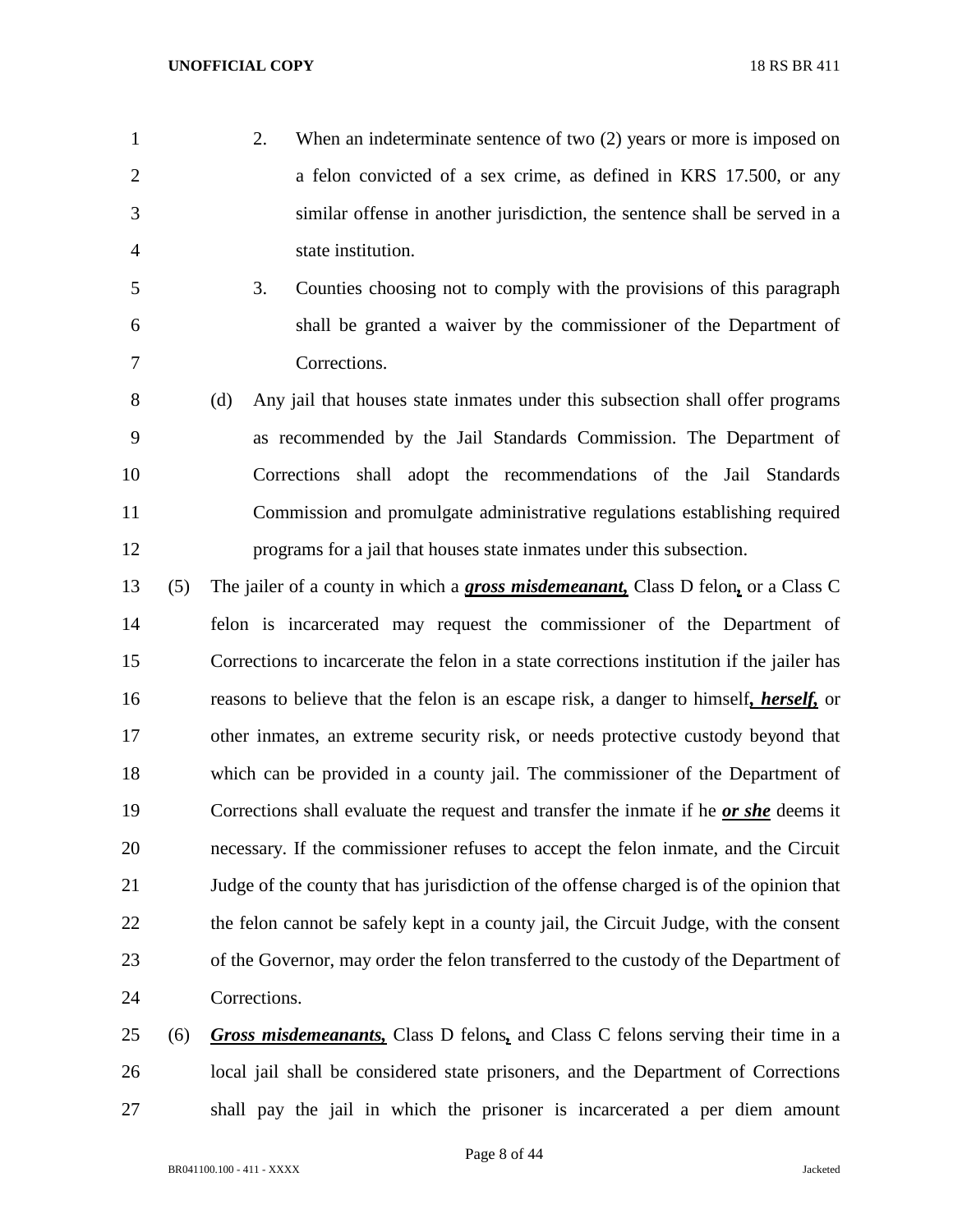| $\mathbf{1}$   |     |     | determined according to KRS 431.215(2). For other state prisoners and parole           |  |  |  |  |
|----------------|-----|-----|----------------------------------------------------------------------------------------|--|--|--|--|
| $\overline{c}$ |     |     | violator prisoners, the per diem payments shall also begin on the date prescribed in   |  |  |  |  |
| 3              |     |     | KRS 431.215(2).                                                                        |  |  |  |  |
| 4              | (7) |     | State prisoners, excluding <i>gross misdemeanants and</i> the Class D felons and Class |  |  |  |  |
| 5              |     |     | C felons qualifying to serve time in county jails, shall be transferred to the state   |  |  |  |  |
| 6              |     |     | institution within forty-five (45) days of final sentencing.                           |  |  |  |  |
| 7              | (8) | (a) | Class D felons eligible for placement in a local jail may be permitted by the          |  |  |  |  |
| $8\,$          |     |     | warden or jailer to participate in any approved community work program or              |  |  |  |  |
| 9              |     |     | other form of work release with the approval of the commissioner of the                |  |  |  |  |
| 10             |     |     | Department of Corrections.                                                             |  |  |  |  |
| 11             |     | (b) | The authority to release an inmate to work under this subsection may be                |  |  |  |  |
| 12             |     |     | exercised at any time during the inmate's sentence, including the period when          |  |  |  |  |
| 13             |     |     | the court has concurrent authority to permit work release pursuant to KRS              |  |  |  |  |
| 14             |     |     | 439.265.                                                                               |  |  |  |  |
| 15             |     | (c) | The warden or jailer may require an inmate participating in the program to pay         |  |  |  |  |
| 16             |     |     | a fee to reimburse the warden or jailer for the cost of operating the community        |  |  |  |  |
| 17             |     |     | work program or any other work release program. The fee shall not exceed the           |  |  |  |  |
| 18             |     |     | lesser of fifty-five dollars $(\$55)$ per week or twenty percent $(20\%)$ of the       |  |  |  |  |
| 19             |     |     | prisoner's weekly net pay earned from the community work program or work               |  |  |  |  |
| 20             |     |     | release participation. In addition, the inmate may be required to pay for any          |  |  |  |  |
| 21             |     |     | drug testing performed on the inmate as a requirement of the community work            |  |  |  |  |
| 22             |     |     | program or work release participation.                                                 |  |  |  |  |
| 23             |     | (d) | This subsection shall not apply to an inmate who:                                      |  |  |  |  |
| 24             |     |     | Is not eligible for work release pursuant to KRS 197.140;<br>1.                        |  |  |  |  |
| 25             |     |     | 2.<br>Has a maximum or close security classification as defined<br>by                  |  |  |  |  |
| 26             |     |     | administrative regulations promulgated by the Department<br>of                         |  |  |  |  |
| 27             |     |     | Corrections;                                                                           |  |  |  |  |

Page 9 of 44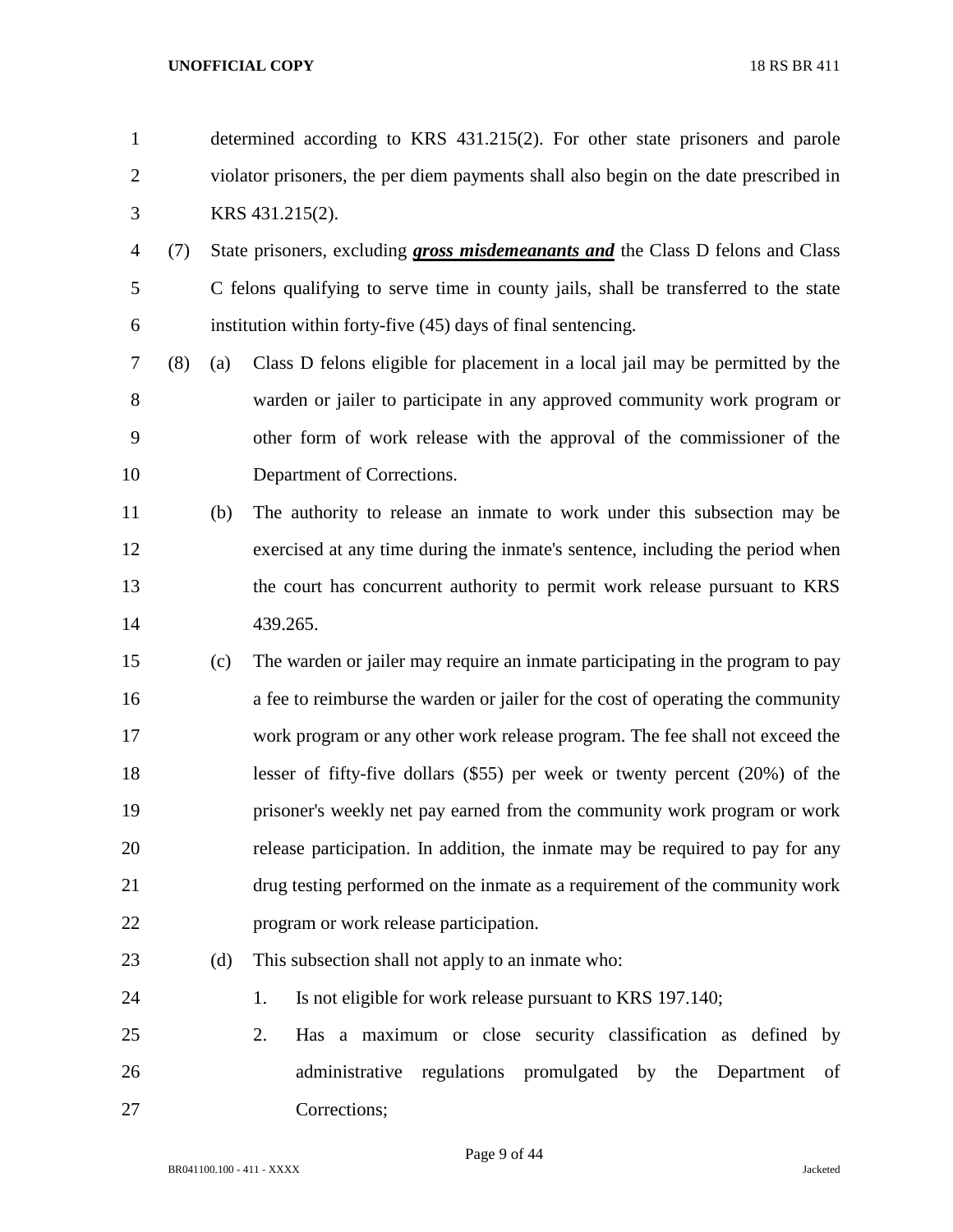| $\mathbf{1}$   |     |     | 3. | Is subject to the provisions of KRS 532.043; or                                            |
|----------------|-----|-----|----|--------------------------------------------------------------------------------------------|
| $\overline{2}$ |     |     | 4. | Is in a reentry center as defined in KRS 441.005.                                          |
| 3              |     |     |    | Section 7. KRS 532.260 is amended to read as follows:                                      |
| 4              | (1) |     |    | Any Class C or Class D felon <i>or gross misdemeanant</i> who is serving a sentence in     |
| 5              |     |     |    | a state-operated prison, contract facility, or county jail shall, at the discretion of the |
| 6              |     |     |    | commissioner, be eligible to serve the remainder of his or her sentence outside the        |
| 7              |     |     |    | walls of the detention facility under terms of home incarceration or conditional           |
| 8              |     |     |    | release to an appropriate housing alternative specified by KRS 532.262 using an            |
| 9              |     |     |    | approved monitoring device as defined in KRS 532.200, if the felon:                        |
| 10             |     | (a) | 1. | Has not been convicted of, pled guilty to, or entered an Alford plea to a                  |
| 11             |     |     |    | violent felony as defined by the Department of Corrections classification                  |
| 12             |     |     |    | system; or                                                                                 |
| 13             |     |     | 2. | Has not been convicted of, pled guilty to, or entered an Alford plea to a                  |
| 14             |     |     |    | sex crime as defined in KRS 17.500;                                                        |
| 15             |     | (b) |    | Has nine (9) months or less to serve on his or her sentence;                               |
| 16             |     | (c) |    | Has voluntarily participated in a discharge planning process with the                      |
| 17             |     |     |    | department to address his or her:                                                          |
| 18             |     |     | 1. | Education;                                                                                 |
| 19             |     |     | 2. | Employment, technical, and vocational skills;                                              |
| 20             |     |     | 3. | Housing, medical, and mental health needs; and                                             |
| 21             |     |     | 4. | Criminal risk factors; and                                                                 |
| 22             |     | (d) |    | Has needs that may be adequately met in the community where he or she will                 |
| 23             |     |     |    | reside upon release.                                                                       |
| 24             | (2) |     |    | A person who is placed under terms of home incarceration pursuant to subsection            |
| 25             |     |     |    | (1) of this section shall remain in the custody of the Department of Corrections. Any      |
| 26             |     |     |    | unauthorized departure from the terms of home incarceration may be prosecuted as           |
| 27             |     |     |    | an escape pursuant to KRS Chapter 520 and shall result in the person being returned        |

Page 10 of 44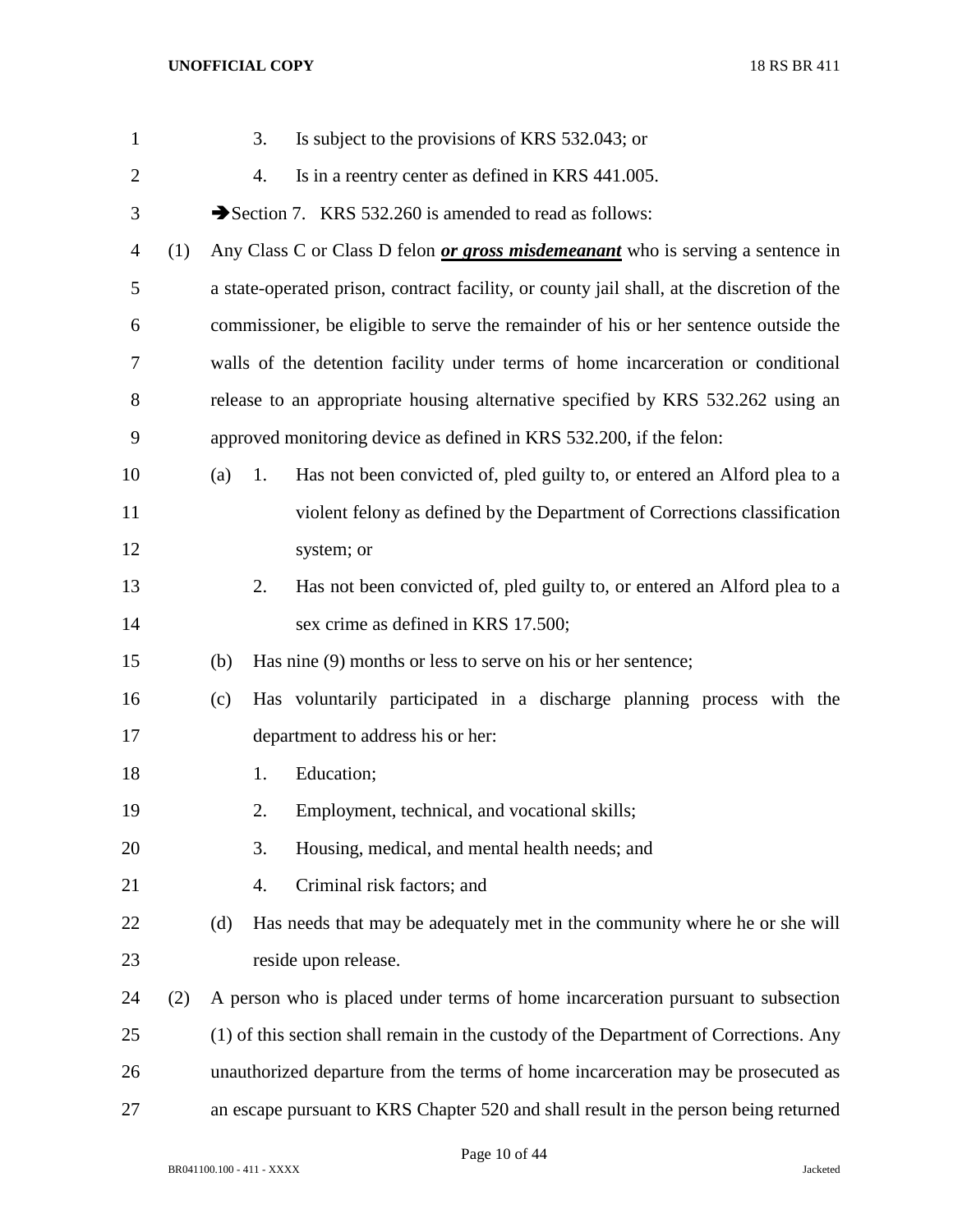- 1 to prison.
- (3) The Department of Corrections shall promulgate administrative regulations to implement the provisions of this section.
- 4 Section 8. KRS 533.010 is amended to read as follows:
- (1) Any person who has been convicted of a crime and who has not been sentenced to death may be sentenced to probation, probation with an alternative sentencing plan, or conditional discharge as provided in this chapter.
- (2) Before imposition of a sentence of imprisonment, the court shall consider probation, probation with an alternative sentencing plan, or conditional discharge. Unless the defendant is a violent felon as defined in KRS 439.3401 or a statute prohibits probation, shock probation, or conditional discharge, after due consideration of the defendant's risk and needs assessment, nature and circumstances of the crime, and the history, character, and condition of the defendant, probation or conditional discharge shall be granted, unless the court is of the opinion that imprisonment is necessary for protection of the public because:
- (a) There is substantial risk that during a period of probation or conditional discharge the defendant will commit another crime;
- (b) The defendant is in need of correctional treatment that can be provided most effectively by his commitment to a correctional institution; or
- (c) A disposition under this chapter will unduly depreciate the seriousness of the defendant's crime.
- (3) In the event the court determines that probation is not appropriate after due consideration of the defendant's risk and needs assessment, nature and circumstances of the crime, and the history, character, and condition of the defendant, probation with an alternative sentencing plan shall be granted unless the court is of the opinion that imprisonment is necessary for the protection of the public because: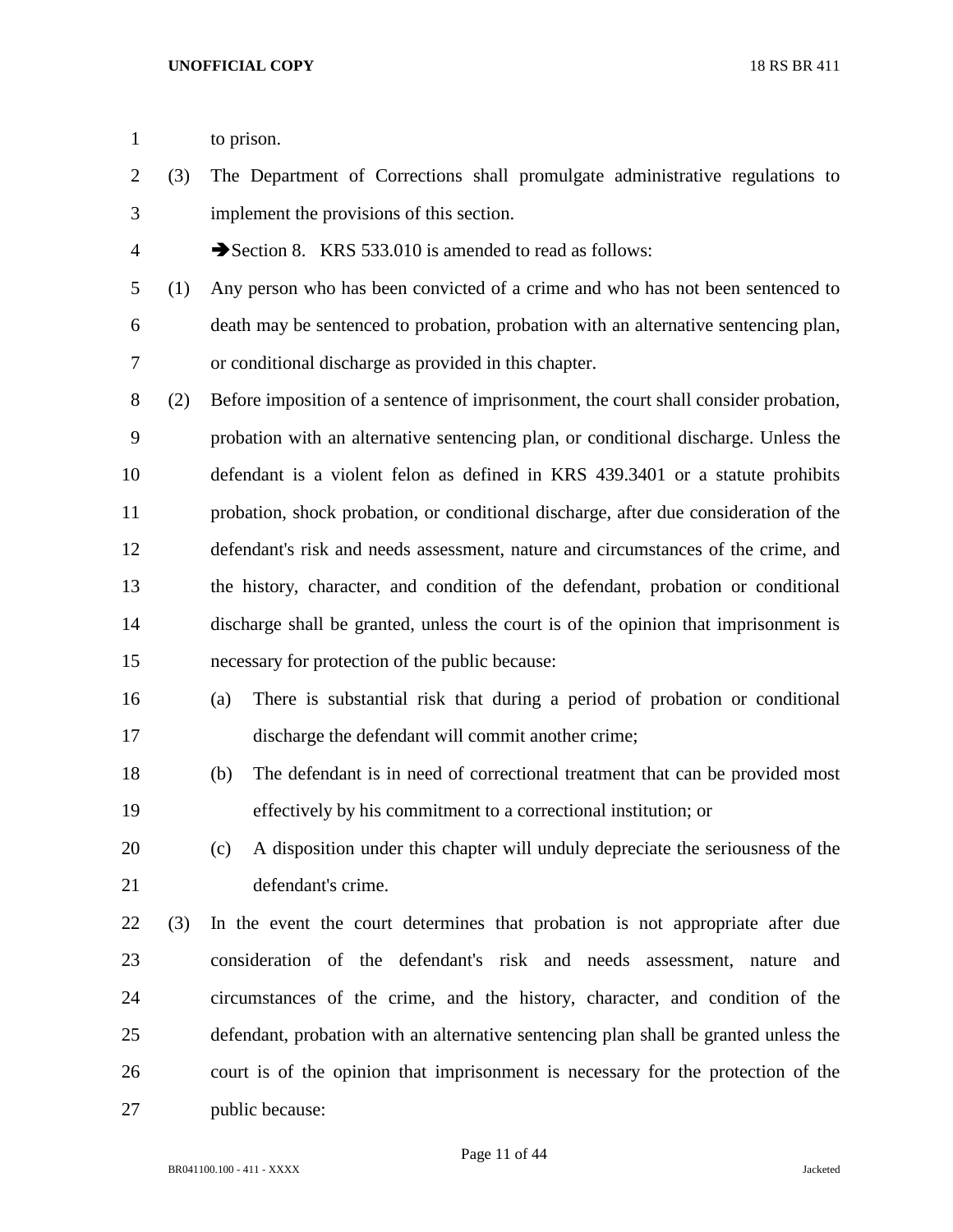| $\mathbf{1}$   |     | (a) | There is a likelihood that during a period of probation with an alternative            |
|----------------|-----|-----|----------------------------------------------------------------------------------------|
| $\overline{2}$ |     |     | sentencing plan or conditional discharge the defendant will commit a Class D           |
| 3              |     |     | or Class C felony or a substantial risk that the defendant will commit a Class         |
| 4              |     |     | B or Class A felony;                                                                   |
| 5              |     | (b) | The defendant is in need of correctional treatment that can be provided most           |
| 6              |     |     | effectively by commitment to a correctional institution; or                            |
| 7              |     | (c) | A disposition under this chapter will unduly depreciate the seriousness of the         |
| 8              |     |     | defendant's crime.                                                                     |
| 9              | (4) |     | The court shall not determine that there is a likelihood that the defendant will       |
| 10             |     |     | commit a Class C or Class D felony based upon the defendant's risk and needs           |
| 11             |     |     | assessment and the fact that:                                                          |
| 12             |     | (a) | The defendant has never been convicted of, pled guilty to, or entered an               |
| 13             |     |     | Alford plea to a felony offense;                                                       |
| 14             |     | (b) | If convicted of, having pled guilty to, or entered an Alford plea to a felony          |
| 15             |     |     | offense, the defendant successfully completed probation more than ten (10)             |
| 16             |     |     | years immediately prior to the date of the commission of the felony for which          |
| 17             |     |     | the defendant is now being sentenced and has had no intervening convictions,           |
| 18             |     |     | pleas of guilty, or Alford pleas to any criminal offense during that period; or        |
| 19             |     | (c) | The defendant has been released from incarceration for the commission of a             |
| 20             |     |     | felony offense more than ten (10) years immediately prior to the date of the           |
| 21             |     |     | commission of the felony for which the defendant is now being sentenced and            |
| 22             |     |     | has had no intervening convictions, pleas of guilty, or Alford pleas to any            |
| 23             |     |     | criminal offense during that period.                                                   |
| 24             | (5) |     | In making a determination under subsection (4) of this section, the court may          |
| 25             |     |     | determine that the greater weight of the evidence indicates that there is a likelihood |
| 26             |     |     | that the defendant will commit a Class C or Class D felony.                            |
| $\mathbf{z}$   |     |     |                                                                                        |

(6) Upon initial sentencing of a defendant or upon modification or revocation of

Page 12 of 44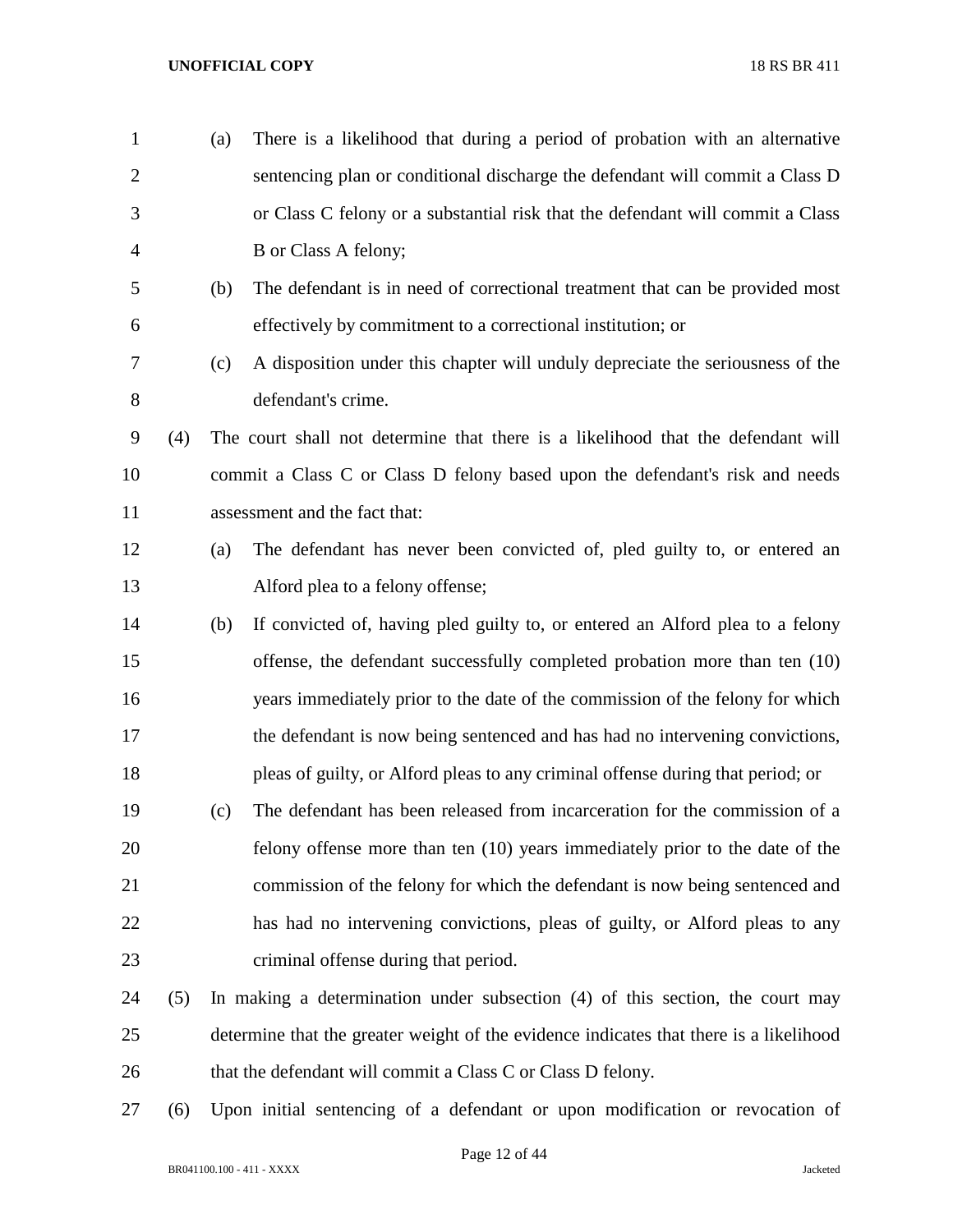| $\mathbf{1}$   |     |     | probation, when the court deems it in the best interest of the public and the          |  |  |  |  |
|----------------|-----|-----|----------------------------------------------------------------------------------------|--|--|--|--|
| $\overline{2}$ |     |     | defendant, the court may order probation with the defendant to serve one (1) of the    |  |  |  |  |
| 3              |     |     | following alternative sentences:                                                       |  |  |  |  |
| 4              |     | (a) | To a halfway house for no more than twelve (12) months;                                |  |  |  |  |
| 5              |     | (b) | To home incarceration with or without work release for no more than twelve             |  |  |  |  |
| 6              |     |     | $(12)$ months;                                                                         |  |  |  |  |
| 7              |     | (c) | To jail for a period not to exceed twelve (12) months with or without work             |  |  |  |  |
| 8              |     |     | release, community service and other programs as required by the court;                |  |  |  |  |
| 9              |     | (d) | To a residential treatment program for the abuse of alcohol or controlled              |  |  |  |  |
| 10             |     |     | substances;                                                                            |  |  |  |  |
| 11             |     | (e) | To a reentry center for no more than twelve (12) months; or                            |  |  |  |  |
| 12             |     | (f) | To any other specified counseling program, rehabilitation or treatment                 |  |  |  |  |
| 13             |     |     | program, or facility.                                                                  |  |  |  |  |
| 14             | (7) |     | If during the term of the alternative sentence the defendant fails to adhere to and    |  |  |  |  |
| 15             |     |     | complete the conditions of the alternative sentence, the court may modify the terms    |  |  |  |  |
| 16             |     |     | of the alternative sentence or may modify or revoke probation and alternative          |  |  |  |  |
| 17             |     |     | sentence and commit the defendant to an institution.                                   |  |  |  |  |
| 18             | (8) |     | In addition to those conditions that the court may impose, the conditions of           |  |  |  |  |
| 19             |     |     | alternative sentence shall include the following and, if the court determines that the |  |  |  |  |
| 20             |     |     | defendant cannot comply with them, then they shall not be made available:              |  |  |  |  |
| 21             |     | (a) | A defendant sentenced to a halfway house shall:                                        |  |  |  |  |
| 22             |     |     | Be working or pursuing his or her education or be enrolled in a full-time<br>1.        |  |  |  |  |
| 23             |     |     | treatment program;                                                                     |  |  |  |  |
| 24             |     |     | Pay restitution during the term of probation; and<br>2.                                |  |  |  |  |
| 25             |     |     | 3.<br>Have no contact with the victim of the defendant's crime;                        |  |  |  |  |
| 26             |     | (b) | A defendant sentenced to home incarceration shall:                                     |  |  |  |  |
| 27             |     |     | Be employed by another person or self-employed at the time of<br>1.                    |  |  |  |  |

Page 13 of 44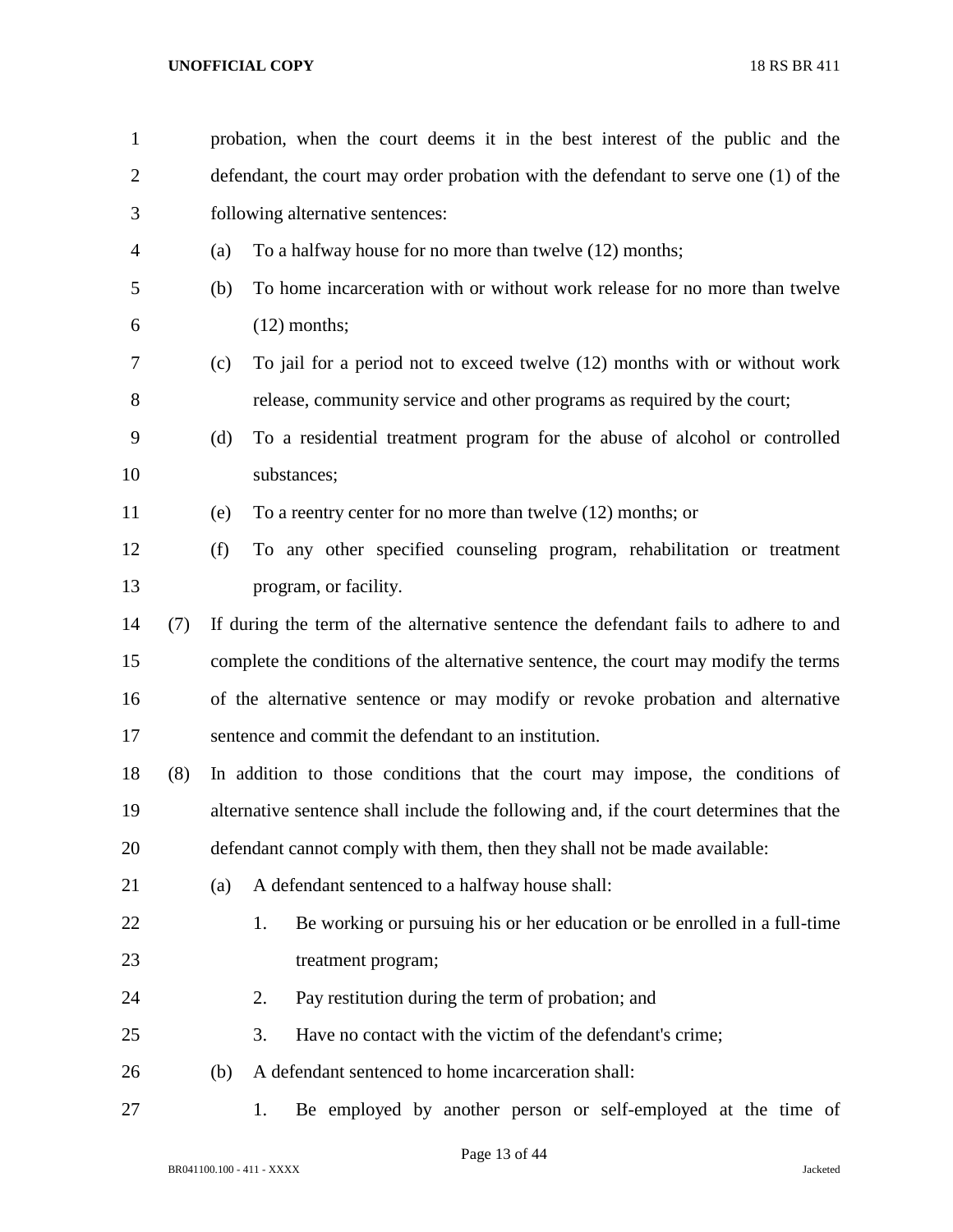| $\mathbf{1}$   |     | sentencing to home incarceration and continue the employment                   |
|----------------|-----|--------------------------------------------------------------------------------|
| $\overline{2}$ |     | throughout the period of home incarceration, unless the court determines       |
| 3              |     | that there is a compelling reason to allow home incarceration while the        |
| 4              |     | defendant is unemployed;                                                       |
| 5              |     | 2.<br>Pay restitution during the term of home incarceration;                   |
| 6              |     | 3.<br>Enter a treatment program, if appropriate;                               |
| 7              |     | Pay all or some portion of the cost of home incarceration as determined<br>4.  |
| 8              |     | by the court;                                                                  |
| 9              |     | 5.<br>Comply with other conditions as specified; and                           |
| 10             |     | Have no contact with the victim of the defendant's crime;<br>6.                |
| 11             | (c) | A defendant sentenced to jail with community service shall:                    |
| 12             |     | Pay restitution during all or some part of the defendant's term of<br>1.       |
| 13             |     | probation; and                                                                 |
| 14             |     | 2.<br>Have no contact with the victim of the defendant's crime;                |
| 15             | (d) | A defendant sentenced to a residential treatment program for drug and alcohol  |
| 16             |     | abuse shall:                                                                   |
| 17             |     | Undergo mandatory drug screening during term of probation;<br>1.               |
| 18             |     | Be subject to active, supervised probation for a term of five (5) years;<br>2. |
| 19             |     | 3.<br>Undergo aftercare as required by the treatment program;                  |
| 20             |     | Pay restitution during the term of probation; and<br>4.                        |
| 21             |     | 5.<br>Have no contact with the victim of the defendant's crime; or             |
| 22             | (e) | A defendant sentenced to a reentry center shall:                               |
| 23             |     | Be employed in the community or working in a vocational program at<br>1.       |
| 24             |     | the reentry center;                                                            |
| 25             |     | 2.<br>Be enrolled in a treatment program;                                      |
| 26             |     | 3.<br>Pay restitution, fees, and fines during the term of probation; and       |
| 27             |     | Comply with other conditions as specified.<br>4.                               |

Page 14 of 44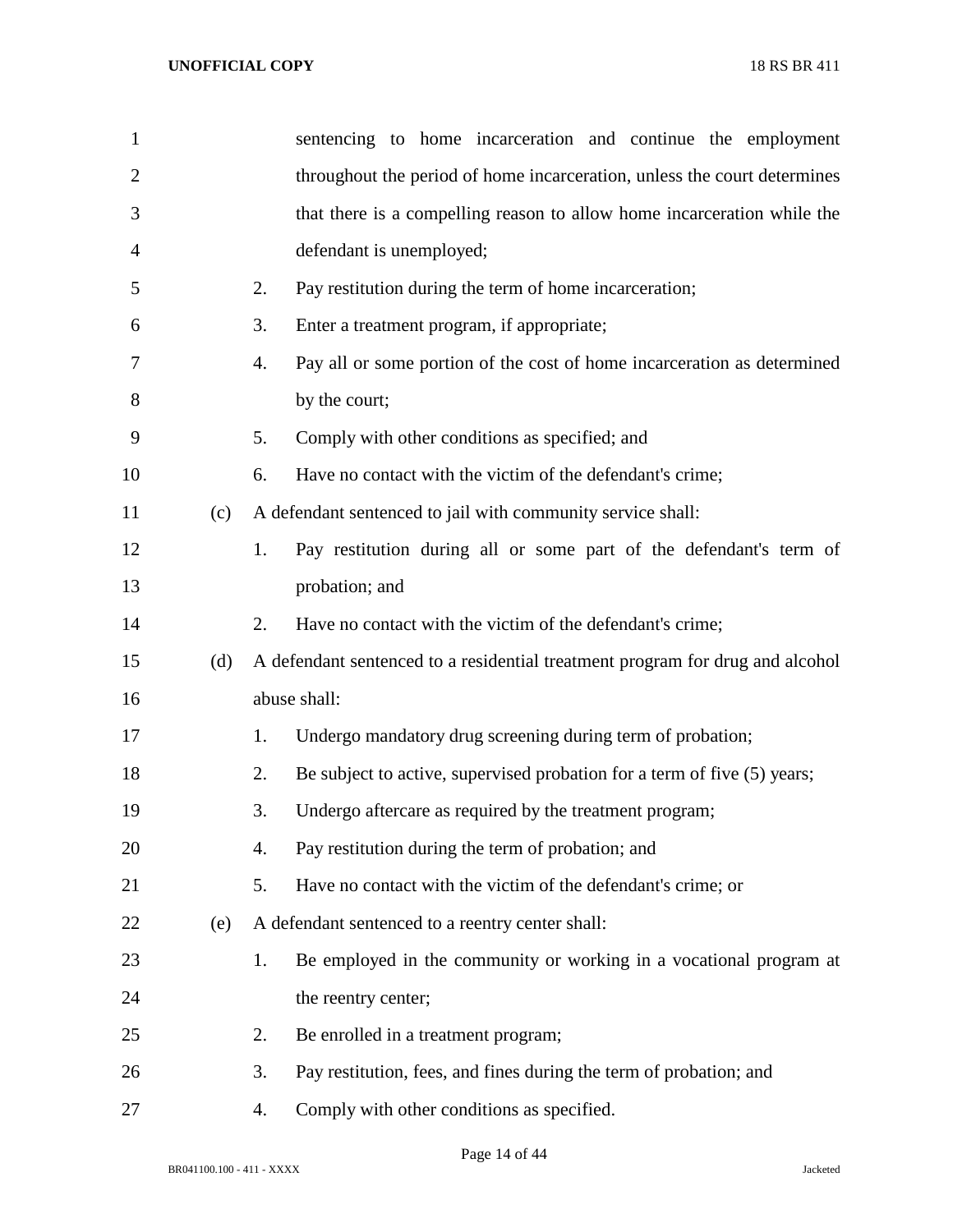- (9) When the court deems it in the best interest of the defendant and the public, the court may order the person to work at community service related projects under the terms and conditions specified in KRS 533.070. Work at community service related projects shall be considered as a form of conditional discharge.
- (10) Probation with alternative sentence shall not be available as set out in KRS 532.045 and 533.060, except as provided in KRS 533.030(6).
- (11) The court may utilize a community corrections program authorized or funded under KRS Chapter 196 to provide services to any person released under this section.
- (12) When the court deems it in the best interest of the defendant and the public, the court may order the defendant to placement for probation monitoring by a private agency. The private agency shall report to the court on the defendant's compliance with his or her terms of probation or conditional discharge. The defendant shall be responsible for any reasonable charges which the private agency charges.
- (13) The jailer in each county incarcerating *gross misdemeanants or* Class C or D felons may deny work release privileges to any defendant for violating standards of discipline or other jail regulations. The jailer shall report the action taken and the details of the violation on which the action was based to the court of jurisdiction within five (5) days of the violation.
- (14) The Department of Corrections shall, by administrative regulation, develop written criteria for work release privileges granted under this section.
- (15) Reimbursement of incarceration costs shall be paid directly to the jailer in the amount specified by written order of the court. Incarceration costs owed to the Department of Corrections shall be paid through the circuit clerk.
- (16) The court shall enter into the record written findings of fact and conclusions of law when considering implementation of any sentence under this section.
- 26 Section 9. KRS 533.251 is amended to read as follows:
- (1) Every pretrial diversion program shall set as a condition precedent for entry into the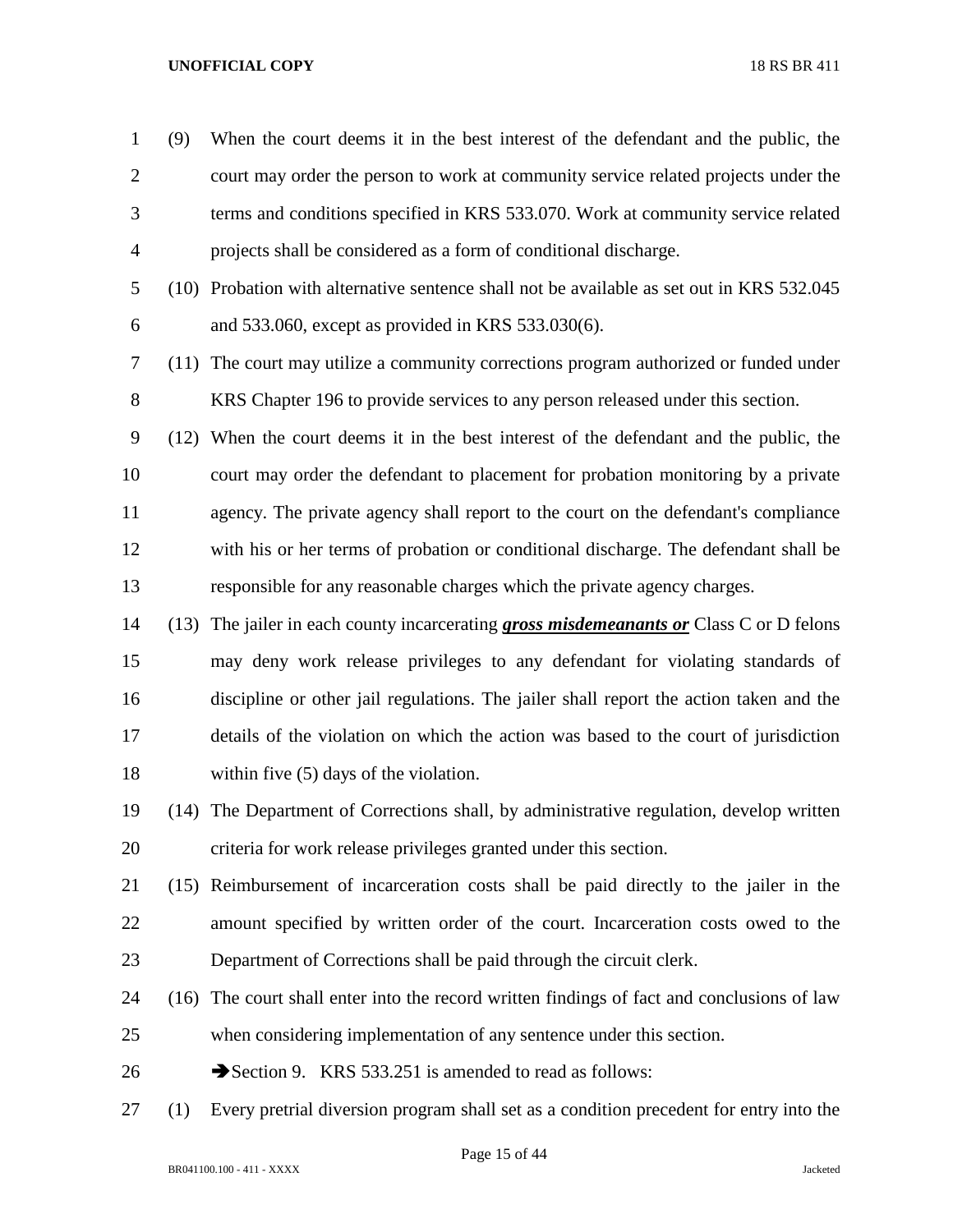program that any defendant charged with a Class D felony offense under KRS Chapter 218A and any defendant charged with a *gross misdemeanor or* Class D felony offense whose criminal, medical, or mental health record indicates a present need for or benefit from substance abuse treatment participate in and demonstrate suitable compliance with the terms of a secular or faith-based substance abuse treatment or recovery program if space is available in a treatment or recovery program suitable for that defendant. The substance abuse treatment or recovery program shall be appropriate to the defendant's needs, and may include commitment to an intensive outpatient program, a residential substance abuse treatment or recovery facility, or the intensive secured drug abuse treatment program developed under KRS 196.285. Consideration may be given, in whole or in part, to a defendant's participation in drug monitoring or a substance abuse treatment or recovery plan ordered under KRS 431.518 as evidence of suitable compliance under this section.

 (2) The court may waive compliance with subsection (1) of this section if the defendant can show that exigent circumstances exist sufficient to justify diversion program participation without a prior demonstration of treatment compliance.

 (3) The court may continue in effect any nonfinancial conditions of pretrial release imposed under KRS 431.520 or 431.525 and may hold the case in abeyance during the period of time the defendant is attempting treatment or recovery prior to diversion under subsection (1) of this section.

 (4) The court may allow a person charged with a Class C felony to participate in a secular or faith-based substance abuse treatment or recovery program under subsection (1) of this section or obtain a waiver under subsection (2) of this section. If the person is successful in the program or is waived, the person shall be eligible for entry into the pretrial diversion program under the same terms, conditions, and limitations as a Class D felon.

Page 16 of 44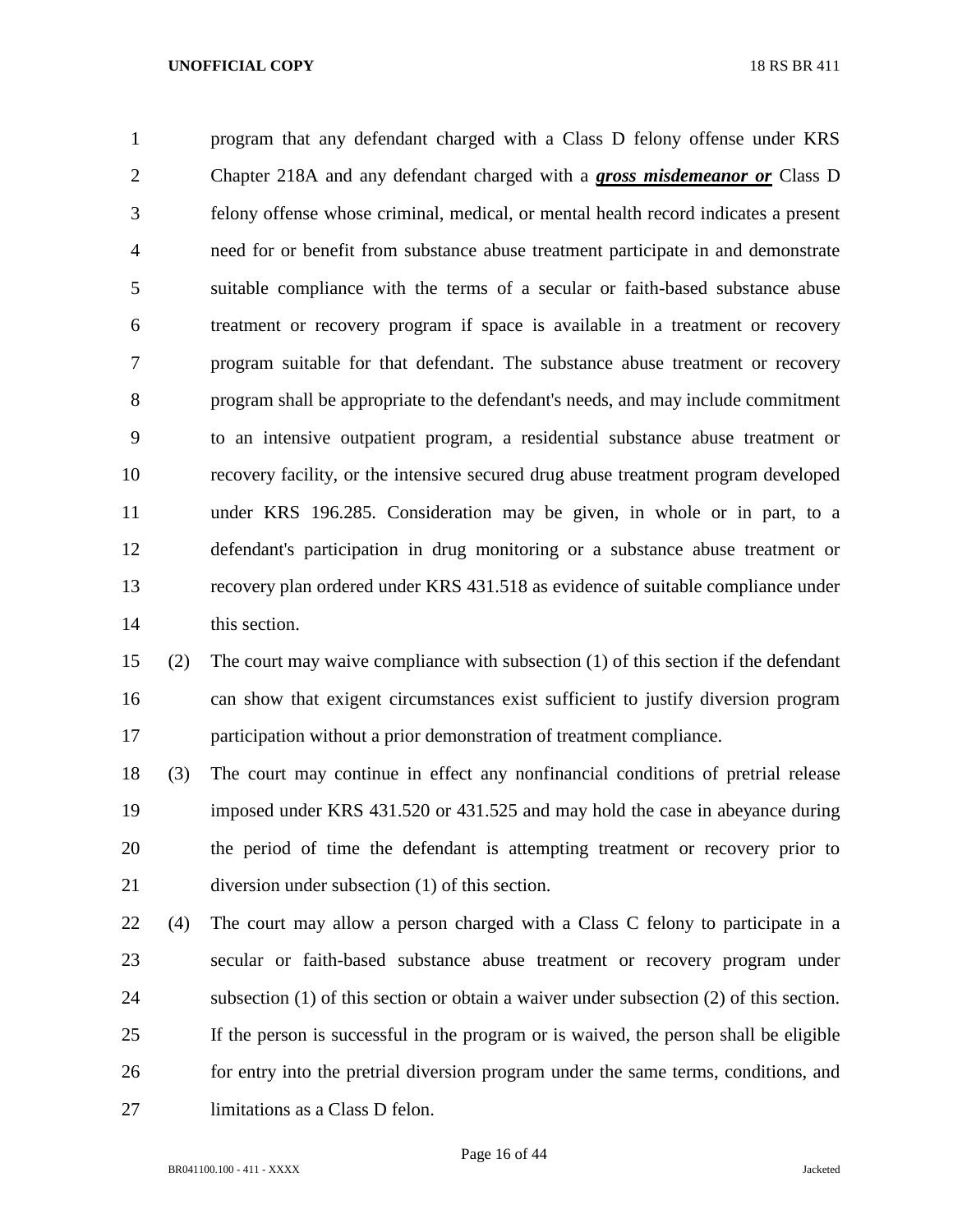| $\mathbf{1}$   |                                                                                       |     | Section 10. KRS 431.410 is amended to read as follows:                                     |  |  |
|----------------|---------------------------------------------------------------------------------------|-----|--------------------------------------------------------------------------------------------|--|--|
| $\overline{2}$ | The issuance of a summons rather than an arrest warrant shall be mandatory for all    |     |                                                                                            |  |  |
| 3              | offenses, except for violations of KRS 189.290, 189.393, 189.520, 189.580, 511.080 or |     |                                                                                            |  |  |
| $\overline{4}$ |                                                                                       |     | 525.070, which are deemed violations as defined in KRS 532.020 $(5)$ [ $(4)$ ] and traffic |  |  |
| 5              |                                                                                       |     | infractions for which a fine only can be imposed unless the judicial officer finds that:   |  |  |
| 6              | (1)                                                                                   |     | The defendant previously has failed to respond to a citation or summons for an             |  |  |
| 7              |                                                                                       |     | offense; or                                                                                |  |  |
| 8              | (2)                                                                                   |     | He has no ties to the community and there is a substantial likelihood that he will         |  |  |
| 9              |                                                                                       |     | refuse to respond to a summons; or                                                         |  |  |
| 10             | (3)                                                                                   |     | The whereabouts of the defendant are unknown and the issuance of an arrest                 |  |  |
| 11             |                                                                                       |     | warrant is necessary in order to subject him to the jurisdiction of the court; or          |  |  |
| 12             | (4)                                                                                   |     | Where arrest is necessary to prevent imminent bodily harm to the accused or to             |  |  |
| 13             |                                                                                       |     | another; or                                                                                |  |  |
| 14             | (5)                                                                                   |     | For any other good and compelling reason as determined by the judicial officer.            |  |  |
| 15             |                                                                                       |     | Section 11. KRS 439.177 is amended to read as follows:                                     |  |  |
| 16             | (1)                                                                                   |     | Any misdemeanant, other than a gross misdemeanant, may petition the sentencing             |  |  |
| 17             |                                                                                       |     | court for parole privileges.                                                               |  |  |
| 18             | (2)                                                                                   |     | The sentencing judge shall study the record of all persons petitioning for parole and,     |  |  |
| 19             |                                                                                       |     | in his discretion, may:                                                                    |  |  |
| 20             |                                                                                       | (a) | Cause additional background or character information to be collected or                    |  |  |
| 21             |                                                                                       |     | reduced to writing by the Department of Corrections;                                       |  |  |
| 22             |                                                                                       | (b) | Conduct hearings on the desirability of granting parole;                                   |  |  |
| 23             |                                                                                       | (c) | Impose on the parolee the conditions he sees fit;                                          |  |  |
| 24             |                                                                                       | (d) | Order the granting of parole;                                                              |  |  |
| 25             |                                                                                       | (e) | Issue warrants for persons when there is reason to believe they have violated              |  |  |
| 26             |                                                                                       |     | the conditions of their parole and conduct hearings on such matters;                       |  |  |
| 27             |                                                                                       | (f) | Determine the period of supervision for parolees, which period may be subject              |  |  |

Page 17 of 44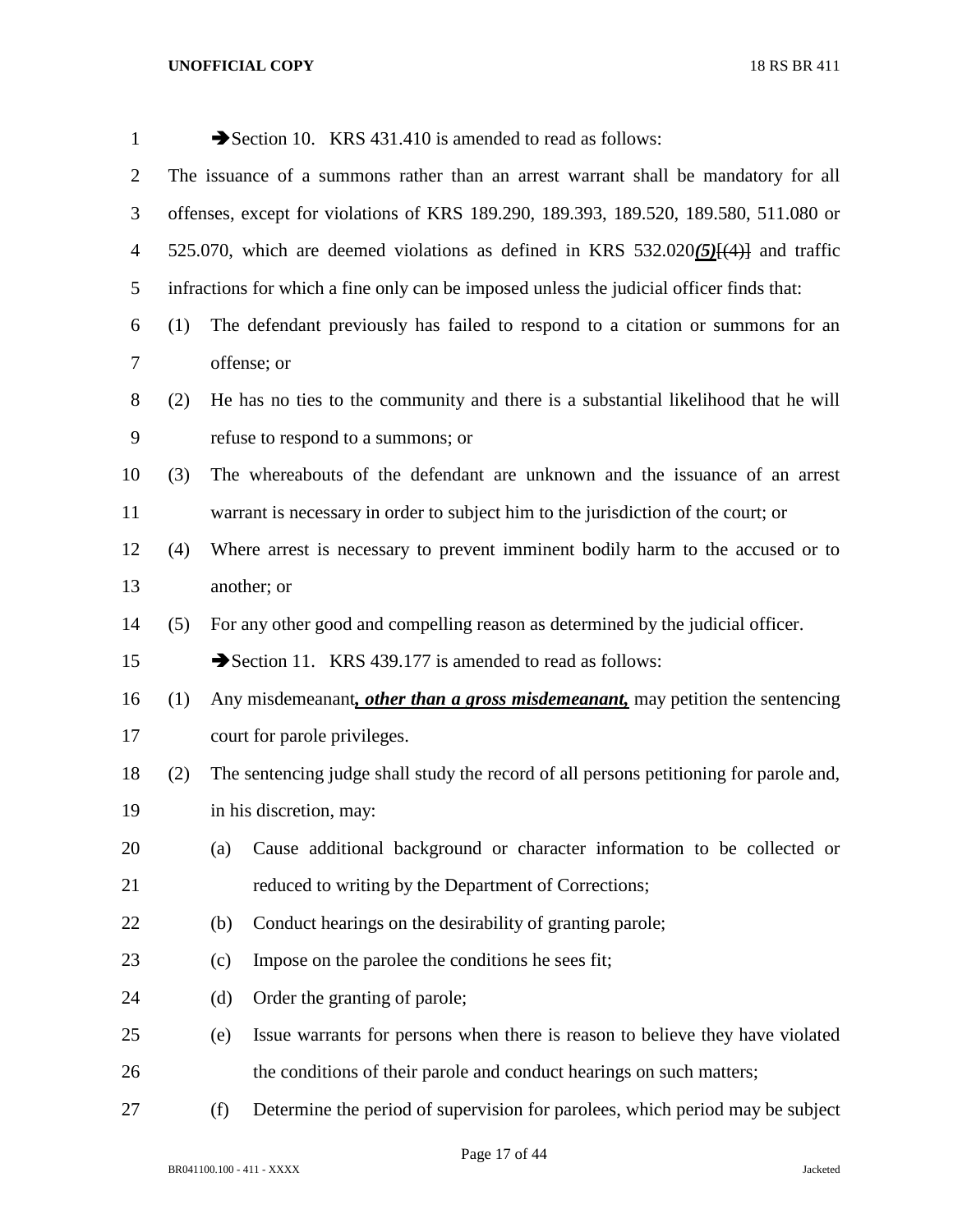- 
- to extension or reduction;
- (g) Grant final discharge to parolees.
- (3) The sentencing judge shall keep a record of his acts, and shall notify the appropriate jail official of his decision relating to the persons who are or have been confined therein.
- (4) When an order for parole is issued, it shall recite the conditions thereof, and such orders shall be transmitted to the Department of Corrections.
- (5) The period of time spent on parole shall not count as a part of the prisoner's maximum sentence except in determining the parolee's eligibility for a final discharge from parole as set out in subsection (7).
- (6) Paroled prisoners shall be under the supervision of the department and subject to its decision for the duration of parole. Supervision of the parolee by the Department of Corrections shall cease at the time of recommitment of the prisoner to the jail as a parole violator, or at the time a final discharge from parole is granted by the sentencing judge.
- (7) When any paroled prisoner has performed the obligations of his parole during his period of active parole supervision, the sentencing judge may, at the termination of a period to be determined by the sentencing judge, issue a final discharge from parole to the prisoner. Unless ordered earlier by the sentencing judge, a final discharge shall be issued when the prisoner has been out of jail on parole a sufficient period of time to have been eligible for discharge from jail by maximum expiration of sentence had he not been paroled, if before this date he had not absconded from parole supervision or that a warrant for parole violation had not been issued.
- (8) The prisoner convicted of a misdemeanor and released on parole under the provisions of this statute shall be subject to all reasonable Department of Corrections regulations.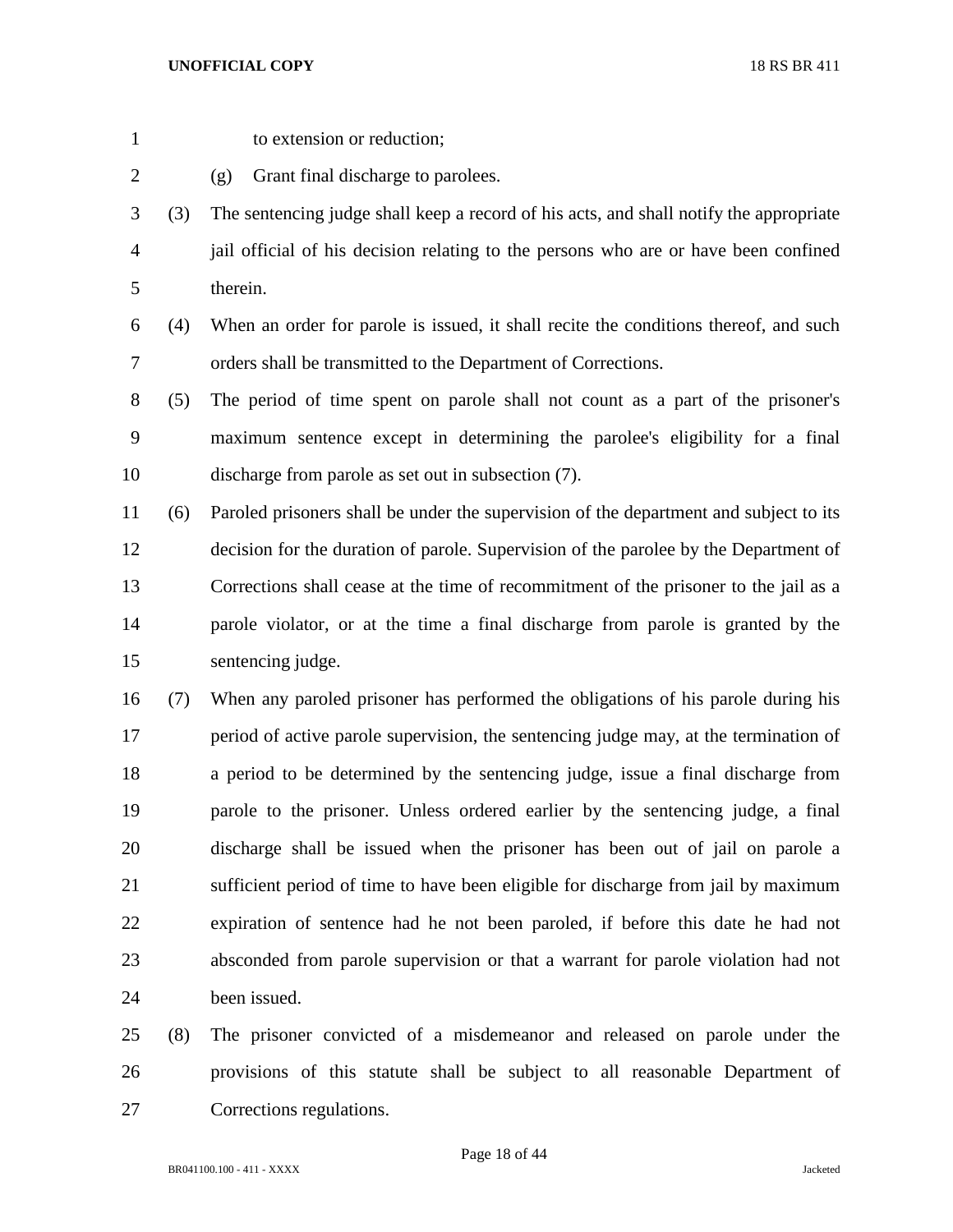1 Section 12. KRS 439.340 is amended to read as follows:

 (1) The board may release on parole persons confined in any adult state penal or correctional institution of Kentucky or sentenced felons *or gross misdemeanants* incarcerated in county jails eligible for parole. All paroles shall issue upon order of the board duly adopted. As soon as practicable after his or her admission to an adult state penal or correctional institution or county jail if he or she is a sentenced felon, and at such intervals thereafter as it may determine, the Department of Corrections shall obtain all pertinent information regarding each prisoner, except those not eligible for parole. The information shall include the results of his or her most recent risk and needs assessment, his or her criminal record, his or her conduct, employment, and the reports of physical and mental examinations that have been made. The Department of Corrections shall furnish the circumstances of his or her offense, the results of his or her most recent risk and needs assessment, and his or her previous social history to the board. The Department of Corrections shall prepare a report on any information it obtains. It shall be the duty of the Department of Corrections to supplement this report with any material the board may request and submit the report to the board.

 (2) Before granting the parole of any prisoner, the board shall consider the pertinent information regarding the prisoner, including the results of his or her most recent risk and needs assessment, and shall have him or her appear before it for interview and hearing. The board in its discretion may hold interviews and hearings for prisoners convicted of Class C felonies not included within the definition of "violent offender" in KRS 439.3401*,* [and ]Class D felonies*, and gross misdemeanors*. The board in its discretion may request the parole board of another state confining prisoners pursuant to KRS 196.610 to interview eligible prisoners and make a parole recommendation to the board. A parole shall be ordered only for the best interest of society and not as an award of clemency, and it shall not be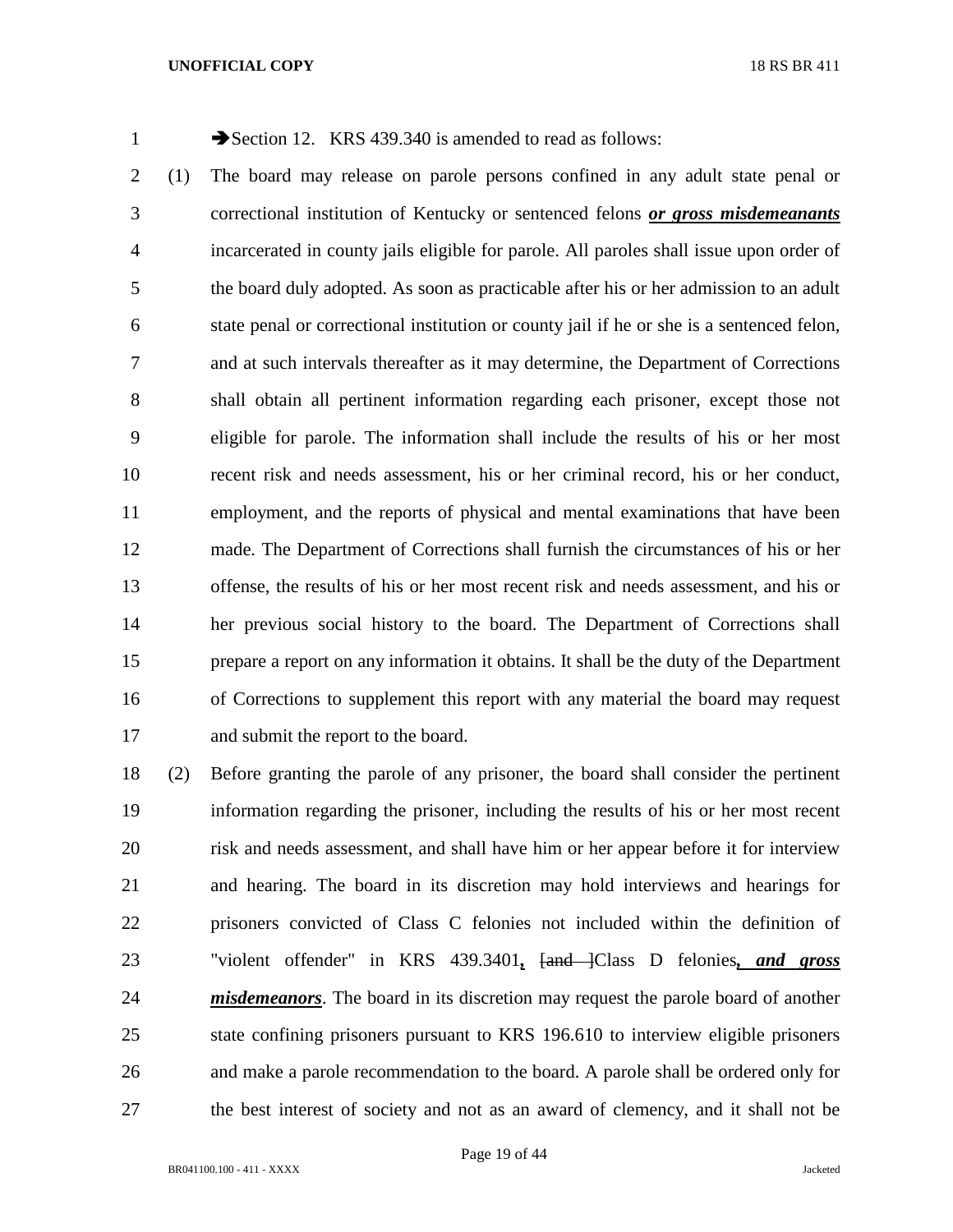considered a reduction of sentence or pardon. A prisoner shall be placed on parole only when arrangements have been made for his or her proper employment or for his or her maintenance and care, and when the board believes he or she is able and willing to fulfill the obligations of a law abiding citizen. Notwithstanding any statute to the contrary, including KRS 440.330, when a prisoner is otherwise eligible for parole and the board has recommended parole for that prisoner for the reasons set forth in this subsection, the board may grant parole to any prisoner wanted as a fugitive by any other jurisdiction, and the prisoner shall be released to the detainer from that jurisdiction. Such parole shall not constitute a relinquishment of jurisdiction over the prisoner, and the board in all cases expressly reserves the right to return the prisoner to confinement in a correctional institution of the Commonwealth if the prisoner violates the terms of his or her parole.

 (3) (a) A nonviolent offender convicted *of a gross misdemeanor with an aggregate sentence of not more than twenty-four (24) months, or* of a Class D felony with an aggregate sentence of one (1) to five (5) years*,* who is confined to a state penal institution or county jail shall have his or her case reviewed by the Parole Board after serving fifteen percent (15%) or two (2) months of the original sentence, whichever is longer.

 (b) Except as provided in this section, the board shall adopt administrative regulations with respect to the eligibility of prisoners for parole, the conduct of parole and parole revocation hearings and all other matters that come before it, or conditions to be imposed upon parolees. Regulations governing the eligibility of prisoners for parole shall be in accordance with professionally accepted ideas of correction and reform and may utilize in part objective, performance-based criteria and risk and needs assessment information; however, nothing herein contained shall preclude the board from utilizing its present regulations in conjunction with other factors involved that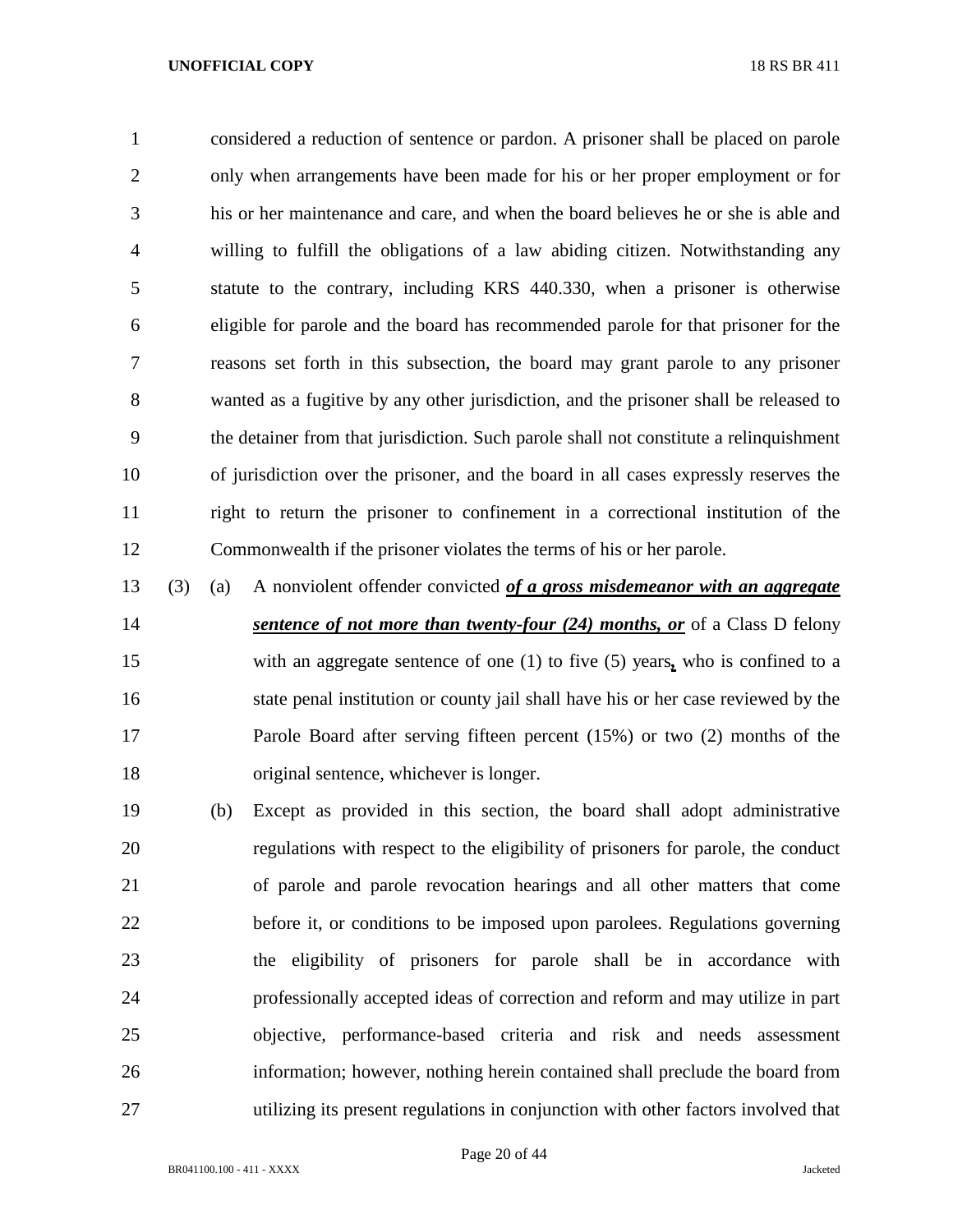would relate to the inmate's needs and the safety of the public.

 (4) The board shall insure that all sentenced felons who have longer than ninety (90) days to serve in state penal institutions, halfway houses, reentry centers, and county jails are considered for parole not less than sixty (60) days prior to their parole eligibility date, and the Department of Corrections shall provide the necessary assistance and information to the board in order for it to conduct timely parole reviews.

 (5) In addition to or in conjunction with each hearing conducted under subsection (2) of this section for any prisoner convicted of a Class A, B, or C felony and prior to the granting of a parole to any such prisoner, the parole board shall conduct a hearing of which the following persons shall receive not less than forty-five (45) nor more than ninety (90) days' notice: the Commonwealth's attorney who shall notify the sheriff of every county and the chief of police of every city and county in which the prisoner committed any Class A, B, or C felony for which he or she is imprisoned, and all identified victims of the crimes or the next of kin of any victim who is deceased. Notice to the Commonwealth's attorney shall be by mail, fax, or electronic means at the discretion of the board, and shall be in a manner that ensures receipt at the Commonwealth attorney's business office. Notices received by chiefs of police and sheriffs shall be posted in a conspicuous location where police employed by the department may see it. Notices shall be posted in a manner and at a time that will allow officers to make comment thereon to the Parole Board. Notice to victims or their next of kin shall be made, for prisoners incarcerated prior to July 15, 1986, by mail, fax, or electronic means at the discretion of the board, and shall be in a manner that ensures receipt by the Commonwealth's attorney, who shall forward the notice promptly to the victims or their next of kin at their last known address. For prisoners incarcerated on or after July 15, 1986, notice to the victims or their next of kin shall be by mail from the Parole Board to their last known address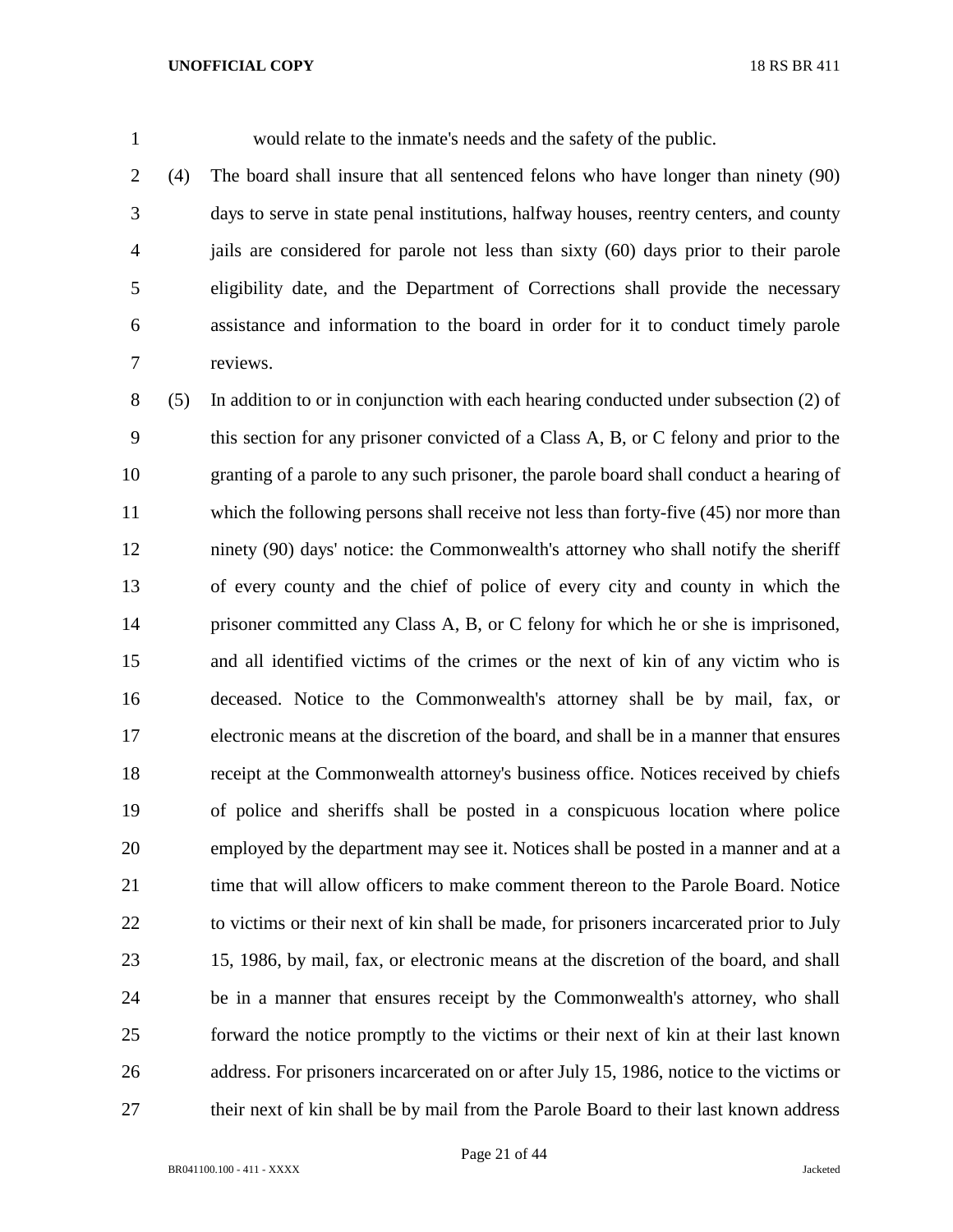as provided by the Commonwealth's attorney to the Parole Board at the time of incarceration of the prisoner. Notice to the victim or the next of kin of subsequent considerations for parole after the initial consideration shall not be sent if the victim or the next of kin gives notice to the board that he or she no longer wants to receive such notices. The notice shall include the time, date, and place of the hearing provided for in this subsection, and the name and address of a person to write if the recipient of the notice desires to attend the hearing or to submit written comments.

 (6) Persons receiving notice as provided for in subsection (5) of this section may submit comments, in person or in writing, to the board upon all issues relating to the parole of the prisoner. The board shall read and consider all comments prior to 11 making its parole decision, if they are received by the board not less than seven (7) days before the date for the hearing. The board shall retain all comments in the prisoner's permanent Parole Board file, and shall consider them in conjunction with any subsequent parole decisions affecting the prisoner. In addition to officers listed in subsection (5) of this section, the crime victims or the next of kin of any victim who is deceased or who is disabled and cannot attend the hearing or the parent or legal guardian of any victim who is a minor may attend the hearing provided for in subsection (5) of this section and present oral and written comments upon all issues relating to the parole of the prisoner, if they have advised the board, in writing received by the board not less than seven (7) days prior to the date set for the hearing, of their intention to attend the hearing. The board shall receive and consider all comments, shall make a record of them which it shall retain in the prisoner's permanent Parole Board file, and shall consider them in conjunction with any subsequent parole decision affecting the prisoner. Persons appearing before the Parole Board pursuant to this subsection may elect to make their presentations outside of the presence of the prisoner.

(7) Victims of *gross misdemeanors and* Class D felonies may submit comments in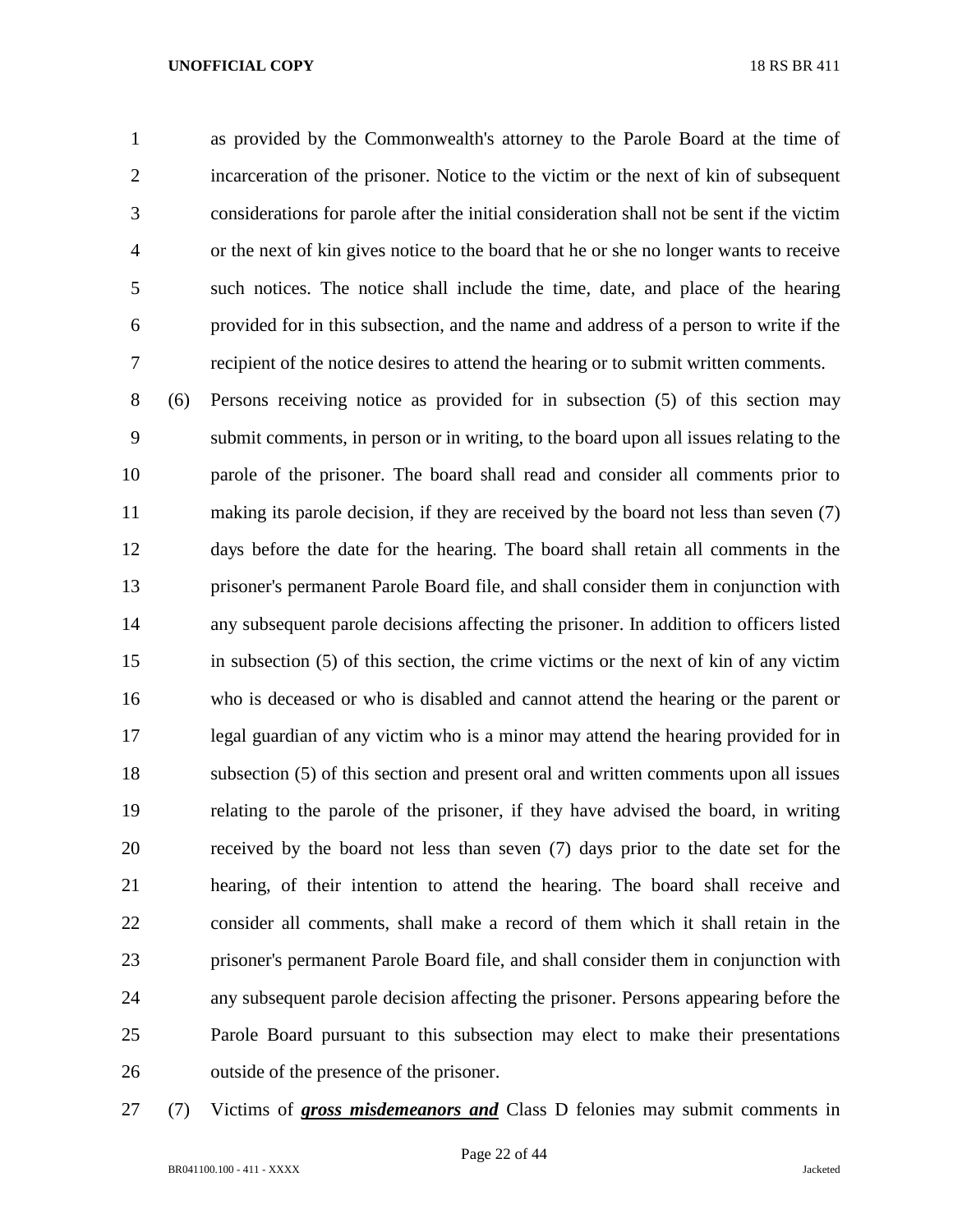person or in writing to the board upon all issues relating to the parole of a prisoner.

 (8) Any hearing provided for in subsections (5), (6), and (7) of this section shall be open to the public unless the persons having a right to appear before the board as specified in those subsections request closure of hearing for reasons of personal safety, in which event the hearing shall be closed. The time, date, and location of closed hearings shall not be disclosed to the public.

 (9) Except as specifically set forth in this section, nothing in this section shall be deemed to expand or abridge any existing rights of persons to contact and communicate with the Parole Board or any of its members, agents, or employees.

 (10) The unintentional failure by the Parole Board, sheriff, chief of police, or any of its members, agents, or employees or by a Commonwealth's attorney or any of his or her agents or employees to comply with any of the provisions of subsections (5), (6), and (8) of this section shall not affect the validity of any parole decision or give rise to any right or cause of action by the crime victim, the prisoner, or any other person.

 (11) No eligible sexual offender within the meaning of KRS 197.400 to 197.440 shall be granted parole unless he or she has successfully completed the Sexual Offender Treatment Program.

 (12) Any prisoner who is granted parole after completion of the Sexual Offender Treatment Program shall be required, as a condition of his or her parole, to participate in regular treatment in a mental health program approved or operated by the Department of Corrections.

 (13) When the board grants parole contingent upon completion of a program, the commissioner, or his or her designee, shall determine the most appropriate placement in a program operated by the department or a residential or nonresidential program within the community approved by the department. If the department releases a parolee to a nonresidential program, the department shall release the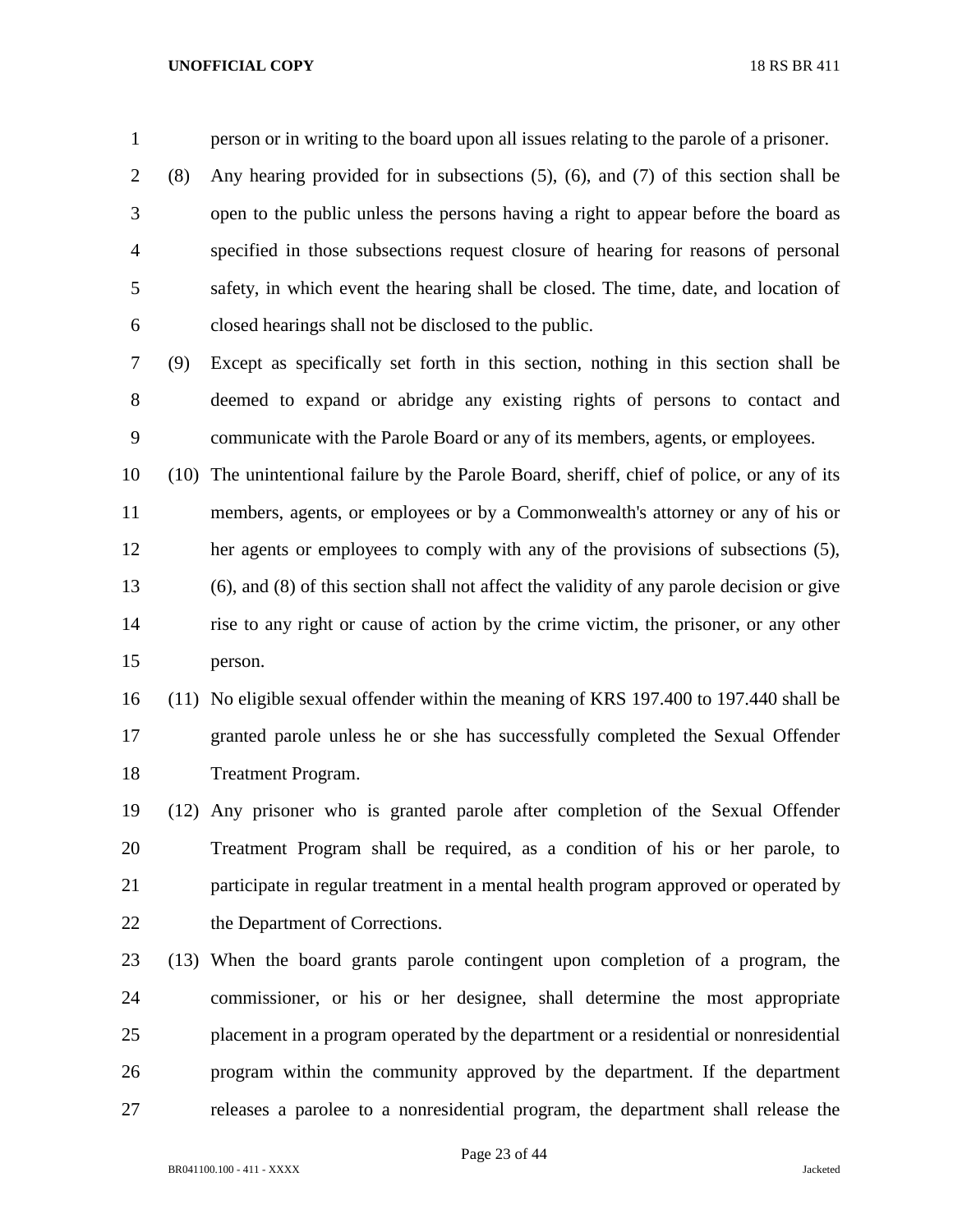| $\mathbf{1}$   |     | parolee only if he or she will have appropriate community housing pursuant to KRS         |
|----------------|-----|-------------------------------------------------------------------------------------------|
| $\overline{2}$ |     | 439.3408.                                                                                 |
| 3              |     | (14) If the parole board does not grant parole to a prisoner, the maximum deferment for a |
| $\overline{4}$ |     | prisoner convicted of a non-violent, non-sexual Class C or Class D felony shall be        |
| 5              |     | twenty-four (24) months. For a prisoner convicted of a gross misdemeanor, the             |
| 6              |     | <i>maximum deferment shall be six (6) months.</i> For all other prisoners who are         |
| 7              |     | eligible for parole:                                                                      |
| 8              |     | No parole deferment greater than five (5) years shall be ordered unless<br>(a)            |
| 9              |     | approved by a majority vote of the full board; and                                        |
| 10             |     | No deferment shall exceed ten (10) years, except for life sentences.<br>(b)               |
| 11             |     | (15) When an order for parole is issued, it shall recite the conditions thereof.          |
| 12             |     | Section 13. KRS 194A.990 is amended to read as follows:                                   |
| 13             | (1) | Any person who violates the provisions of KRS 194A.505(1), (2), or (7) shall be           |
| 14             |     | guilty of a Class A misdemeanor, unless the sum total of benefits received in excess      |
| 15             |     | of that to which the person was entitled at the time of the offense was committed is      |
| 16             |     | valued at or over one hundred dollars (\$100), in which case it is a gross                |
| 17             |     | misdemeanor[Class D felony].                                                              |
| 18             | (2) | Any person who violates KRS 194A.505(3) shall be guilty of a gross                        |
| 19             |     | <i>misdemeanor</i> [Class D felony].                                                      |
| 20             | (3) | Any person who violates the provisions of KRS 194A.505(4) or (5) shall be guilty          |
| 21             |     | of a Class C felony.                                                                      |
| 22             | (4) | Any person who violates the provisions of KRS 194A.505(6) shall be guilty of a            |
| 23             |     | gross misdemeanor [Class D felony], unless the purpose of the violation is to obtain      |
| 24             |     | ten thousand dollars (\$10,000) or more, in which case it shall be a Class C felony.      |
| 25             | (5) | Any person who violates KRS 194A.505(1) to (6) shall, in addition to any other            |
| 26             |     | penalties provided by law, forfeit and pay a civil penalty of payment to the cabinet      |
| 27             |     | in the amount of all benefits and payments to which the person was not entitled.          |

Page 24 of 44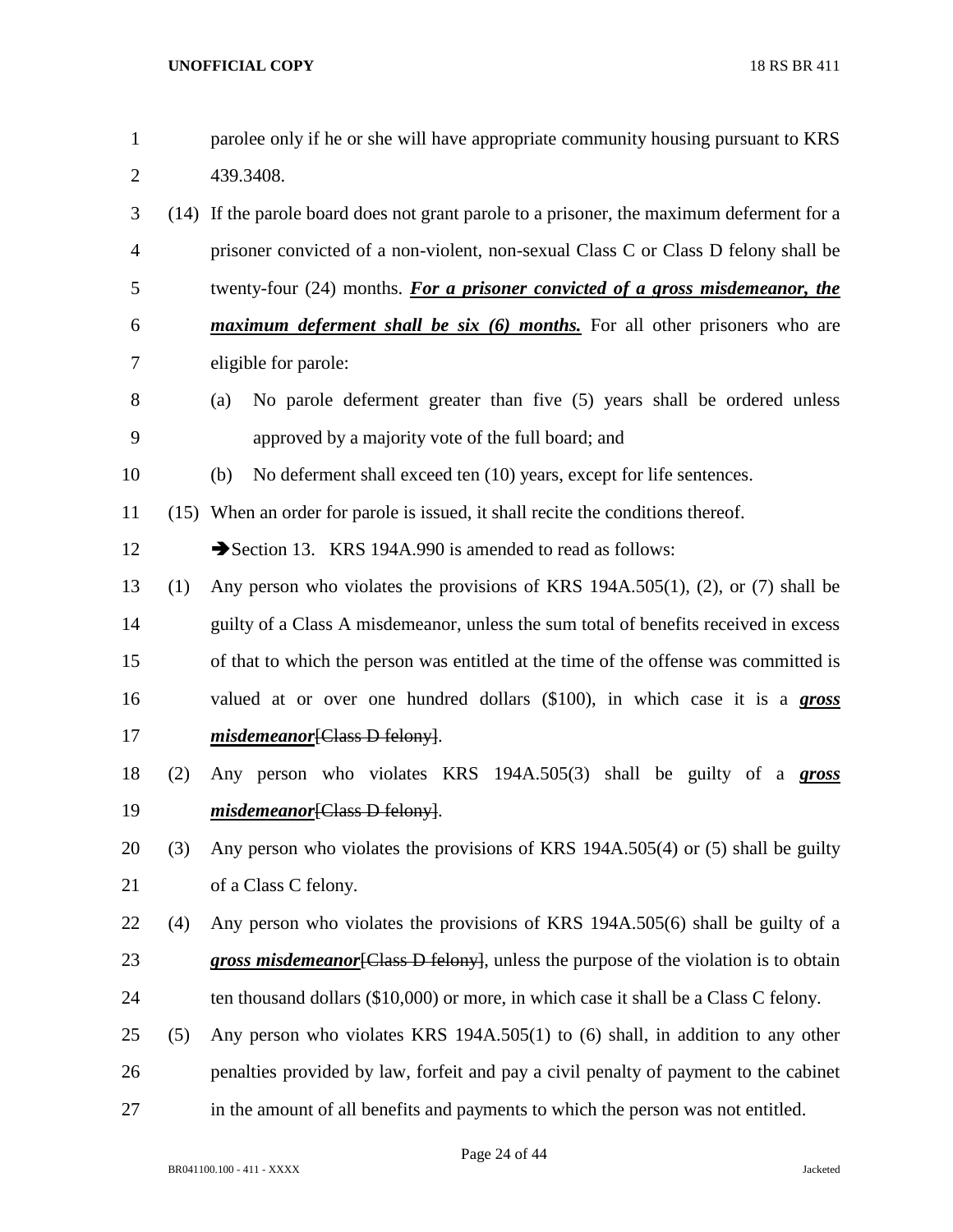| $\mathbf{1}$ | (6) |                           | Any provider who violates KRS 194A.505(1) to (6) shall, in addition to any other        |
|--------------|-----|---------------------------|-----------------------------------------------------------------------------------------|
| $\mathbf{2}$ |     |                           | penalties provided by law, including the penalty set forth in subsection (5) of this    |
| 3            |     |                           | section, forfeit and pay civil penalties of:                                            |
| 4            |     | (a)                       | Payment to the State Treasury's general revenue fund in an amount equal to              |
| 5            |     |                           | three (3) times the amount of the benefits and payments to which the person             |
| 6            |     |                           | was not entitled; and                                                                   |
| 7            |     | (b)                       | Payment to the State Treasury's general revenue fund of all reasonable                  |
| 8            |     |                           | expenses that the court determines have been necessarily incurred by the state          |
| 9            |     |                           | in the enforcement of this section.                                                     |
| 10           |     |                           | Section 14. KRS 218A.1415 is amended to read as follows:                                |
| 11           | (1) |                           | A person is guilty of possession of a controlled substance in the first degree when     |
| 12           |     |                           | he or she knowingly and unlawfully possesses:                                           |
| 13           |     | (a)                       | A controlled substance that is classified in Schedules I or II and is a narcotic        |
| 14           |     |                           | drug;                                                                                   |
| 15           |     | (b)                       | A controlled substance analogue;                                                        |
| 16           |     | (c)                       | Methamphetamine;                                                                        |
| 17           |     | (d)                       | Lysergic acid diethylamide;                                                             |
| 18           |     | (e)                       | Phencyclidine;                                                                          |
| 19           |     | (f)                       | Gamma hydroxybutyric acid (GHB), including its salts, isomers, salts of                 |
| 20           |     |                           | isomers, and analogues; or                                                              |
| 21           |     | (g)                       | Flunitrazepam, including its salts, isomers, and salts of isomers.                      |
| 22           | (2) |                           | Possession of a controlled substance in the first degree is a $Class E[Class D]$ felony |
| 23           |     |                           | subject to the following provisions:                                                    |
| 24           |     | (a)                       | [The maximum term of incarceration shall be no greater than three $(3)$ years,          |
| 25           |     |                           | notwithstanding KRS Chapter 532;                                                        |
| 26           |     | $\left(\mathbf{b}\right)$ | -For a person's first or second offense under this section, he or she may be            |
| 27           |     |                           | subject to a period of:                                                                 |

Page 25 of 44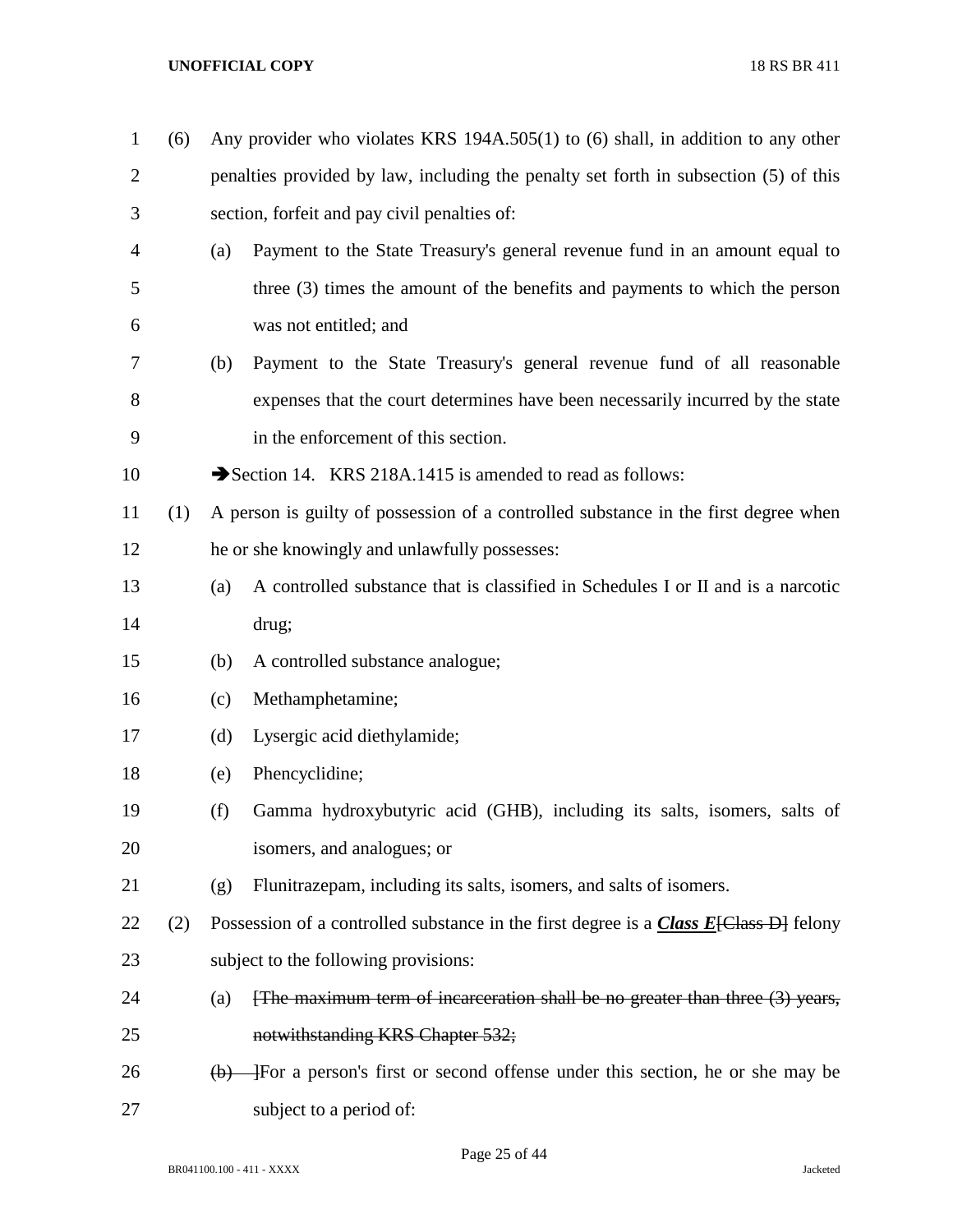| $\mathbf{1}$   |     |             | Deferred prosecution pursuant to KRS 218A.14151; or<br>1.                            |
|----------------|-----|-------------|--------------------------------------------------------------------------------------|
| $\overline{2}$ |     |             | Presumptive probation;<br>2.                                                         |
| 3              |     | $(b)$ [(e)] | Deferred prosecution under paragraph (b) of this subsection shall be the             |
| $\overline{4}$ |     |             | preferred alternative for a first offense; and                                       |
| 5              |     | $(c)$ $(d)$ | If a person does not enter a deferred prosecution program for his or her             |
| 6              |     |             | first or second offense, he or she shall be subject to a period of presumptive       |
| 7              |     |             | probation, unless a court determines the defendant is not eligible for               |
| 8              |     |             | presumptive probation as defined in KRS 218A.010.                                    |
| 9              |     |             | Section 15. KRS 434.650 is amended to read as follows:                               |
| 10             | (1) |             | A person who, with intent to defraud the issuer, a participating party, a person, or |
| 11             |     |             | organization providing money, goods, services, or anything else of value, or any     |
| 12             |     |             | other person:                                                                        |
| 13             |     | (a)         | Uses for the purpose of obtaining money, goods, services, or anything else of        |
| 14             |     |             | value a credit or debit card obtained or retained in violation of KRS 434.570        |
| 15             |     |             | to 434.650, or any of such sections, or a credit or debit card which he knows is     |
| 16             |     |             | forged, expired, or revoked; or                                                      |
| 17             |     | (b)         | Obtains money, goods, services, or anything else of value by representing            |
| 18             |     |             | without consent of the cardholder that he is the holder of a specified card or by    |
| 19             |     |             | representing that he is the holder of a card and such card has not in fact been      |
| 20             |     |             | issued; or                                                                           |
| 21             |     | (c)         | Uses a credit or debit card obtained or retained in violation of KRS 434.570 to      |
| 22             |     |             | 434.650, or any of such sections, or a credit or debit card which he knows is        |
| 23             |     |             | forged, expired, or revoked, as authority or identification to cash or attempts      |
| 24             |     |             | to cash or otherwise negotiate or transfer a check or other order for payment of     |
| 25             |     |             | money, whether or not negotiable, if said negotiation or transfer or attempt to      |
| 26             |     |             | negotiate or transfer would constitute a crime under KRS 514.040 or 516.030;         |
| 27             |     |             | <b>or</b>                                                                            |

Page 26 of 44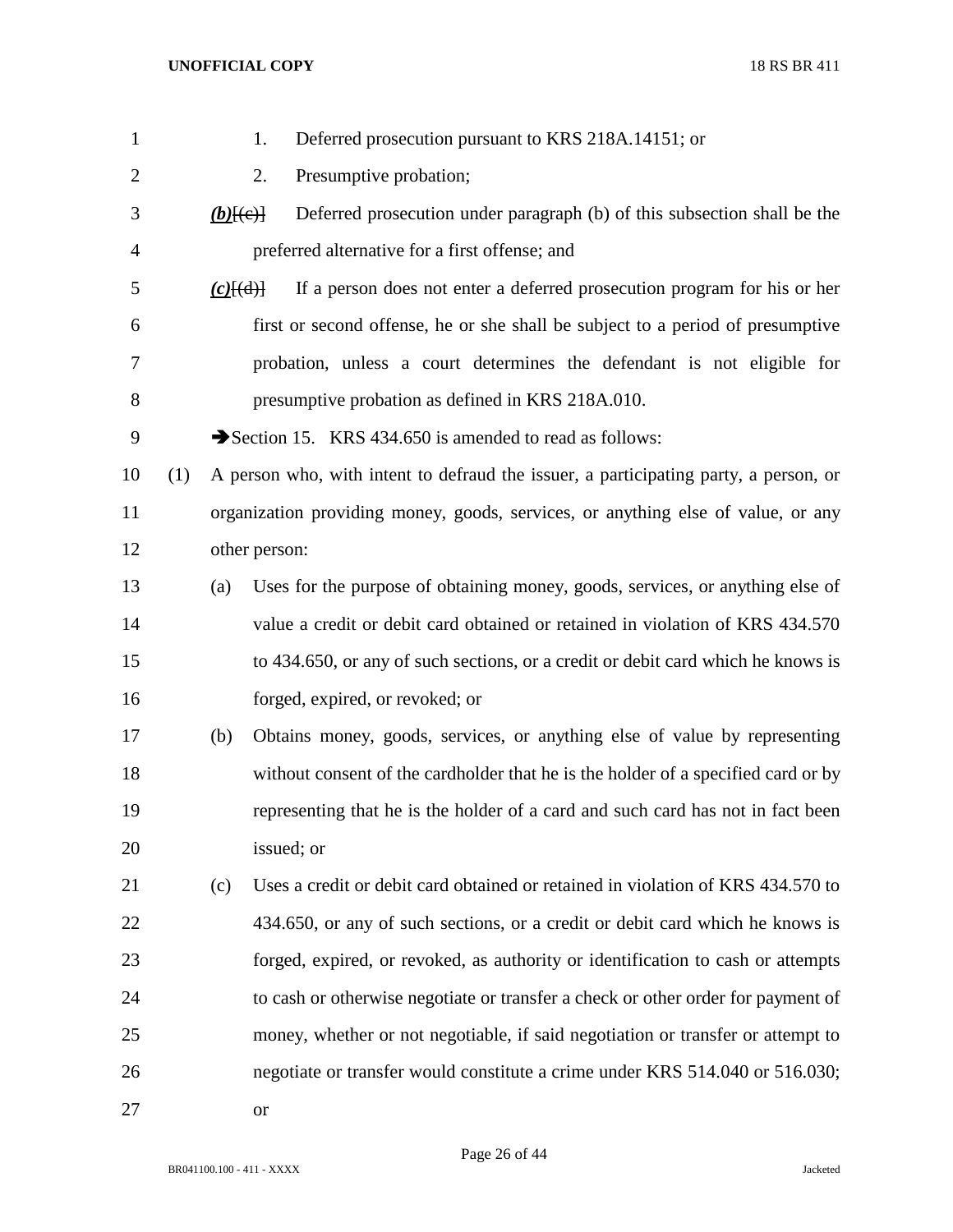(d) Deposits into his account or any account, via an automated banking device, a false, fictitious, forged, altered, or counterfeit check, draft, money order, or any other such document not his lawful or legal property,

 is guilty of a Class A misdemeanor, if the value of all money, goods, services, or other things of value obtained in violation of this section over a six (6) month period is less than five hundred dollars (\$500), a *gross misdemeanor*[Class D felony] if such value is five hundred dollars (\$500) or more but is less than *five thousand dollars (\$5,000), a Class D felony if such value is five thousand dollars (\$5,000) or more but is less than* ten thousand dollars (\$10,000), or a Class C felony if such value is ten thousand dollars (\$10,000) or more.

 (2) A person who receives money, goods, services, or anything else of value as a result of a false, fictitious, forged, altered, or counterfeit check, draft, money order, or any other such document having been deposited into an account via an automated banking device, knowing at the time of receipt of the money, goods, services, or item of value that the document so deposited was false, fictitious, forged, altered, or counterfeit or that the above described deposited item was not his lawful or legal property, violates this subsection and is subject to the penalties set forth in subsection (1) of this section.

 (3) Knowledge of revocation shall be presumed to have been received by a cardholder four (4) days after it has been mailed to him at the address set forth on the credit or debit card or at his last known address by registered or certified mail, return receipt requested, and, if the address is more than five hundred (500) miles from the place of mailing, by air mail. If the address is located outside the United States, Puerto Rico, the Virgin Islands, the Canal Zone, and Canada, notice shall be presumed to have been received ten (10) days after mailing by registered or certified mail.

- 26 Section 16. KRS 434.655 is amended to read as follows:
- (1) A cardholder who fraudulently uses a credit or debit card to obtain money, goods,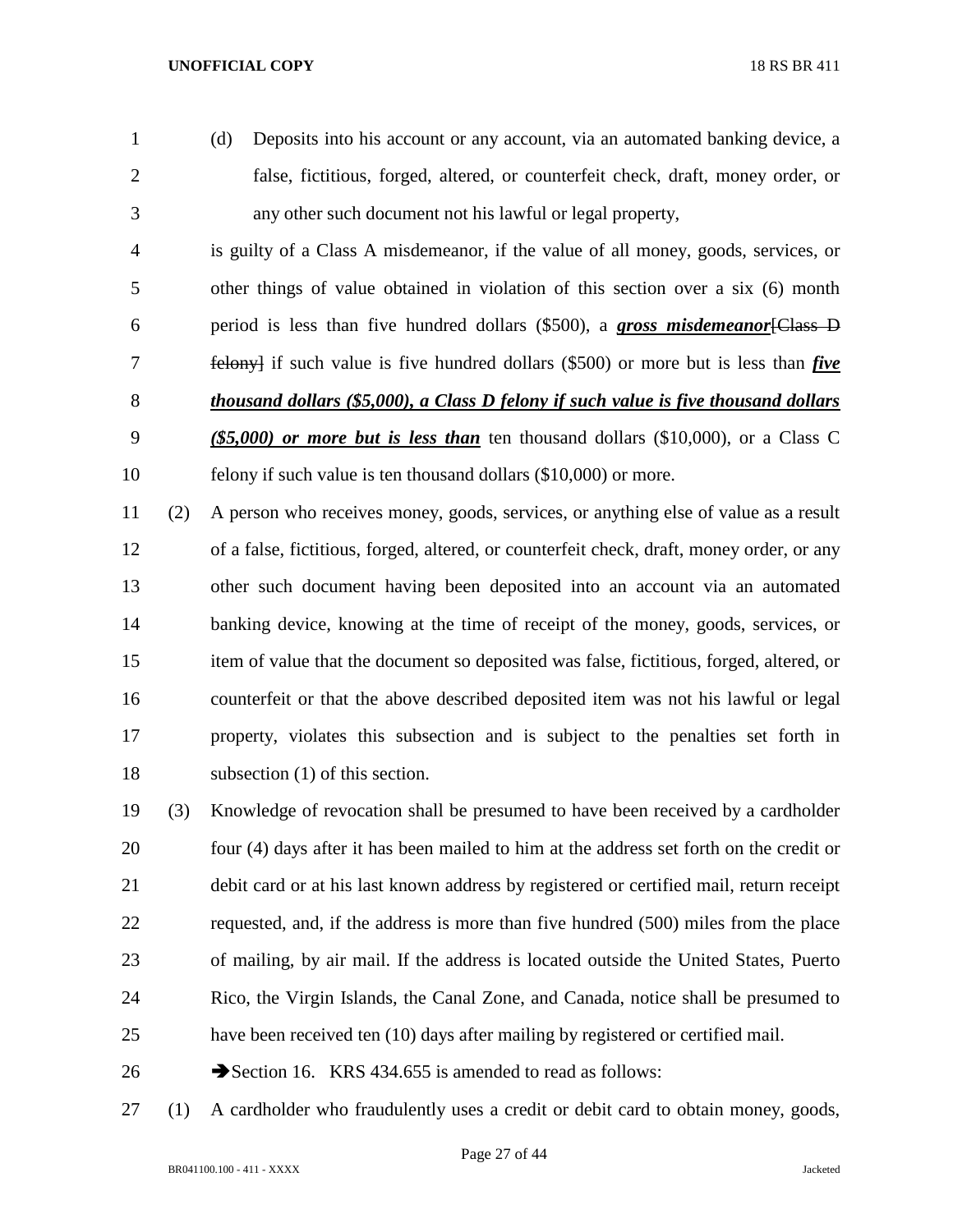services, or anything else of value after said cardholder has reported to the issuer said credit or debit card lost, as stolen, or not received is deemed to have used said credit or debit card in order to defraud the issuer; and said cardholder shall be guilty of a Class A misdemeanor if the value of all money, goods, services, or other things of value furnished in violation of this section over a six (6) month period is less than five hundred dollars (\$500), a *gross misdemeanor*[Class D felony] if such value is five hundred dollars (\$500) or more but is less than *five thousand dollars (\$5,000), a Class D felony if such value is five thousand dollars (\$5,000) or more but is less than* ten thousand dollars (\$10,000), or a Class C felony if such value is 10 ten thousand dollars (\$10,000) or more.

 (2) A cardholder who, after using a credit or debit card, fraudulently reports to the issuer that such usage or transaction was not made by said cardholder, or that said credit or debit card was lost, stolen, or not received at the time of such usage or transaction, in order to defraud the issuer, the cardholder, or any other person in connection with said usage, shall be guilty of a Class A misdemeanor if the value of all money, goods, services, or other things of value furnished in violation of this section over a six (6) month period is less than five hundred dollars (\$500), a *gross misdemeanor* [Class D felony] if such value is five hundred dollars (\$500) or more but is less than *five thousand dollars (\$5,000), a Class D felony if such value is five thousand dollars (\$5,000) or more but is less than* ten thousand dollars (\$10,000), or a Class C felony if such value is ten thousand dollars (\$10,000) or more.

23 Section 17. KRS 434.660 is amended to read as follows:

 A person, business organization, or financial institution who is authorized by an issuer to furnish money, goods, services, or anything else of value upon presentation of a credit or debit card by a cardholder, or any agent or employee of such person, business organization, or financial institution, who, with intent to defraud the issuer, a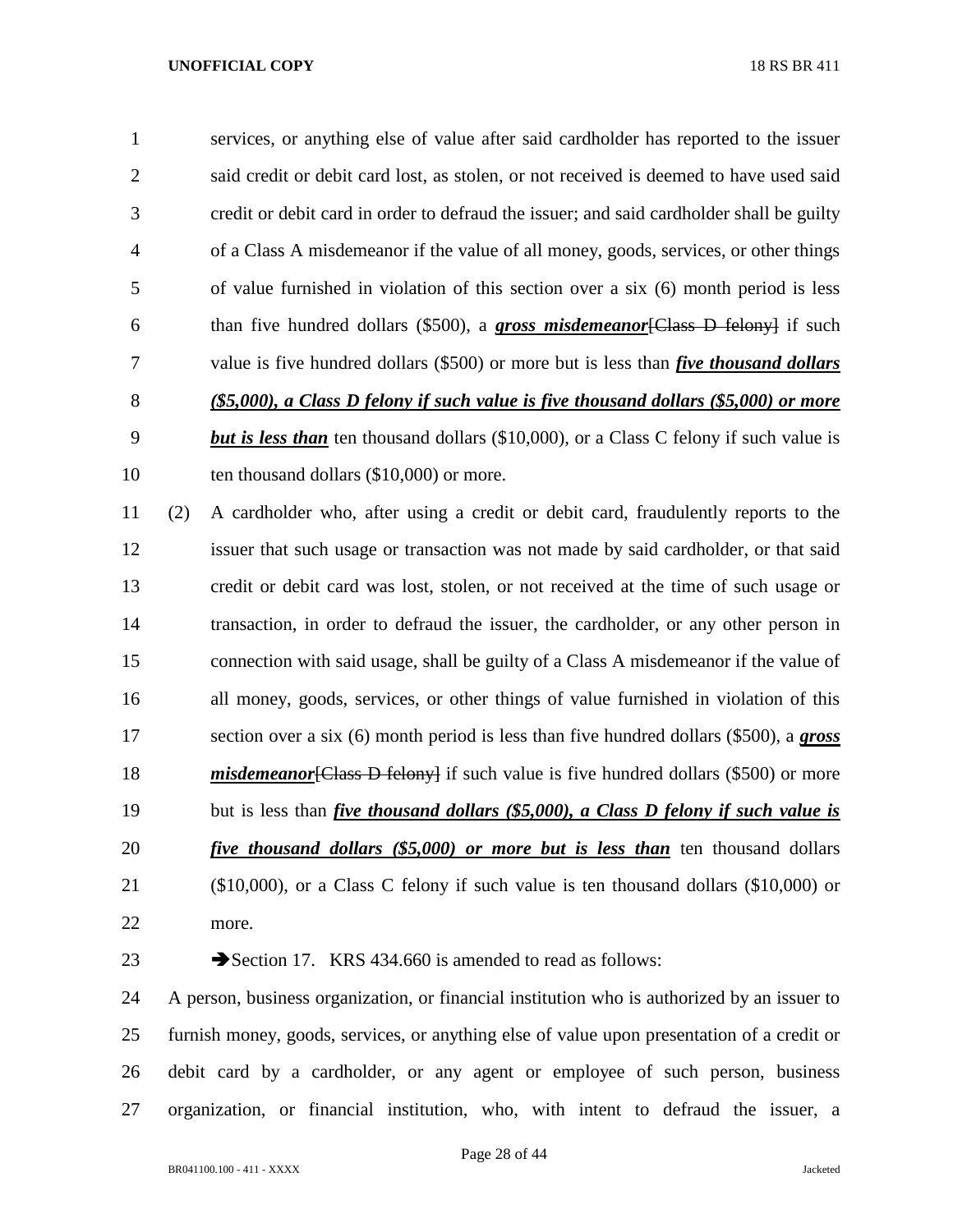participating party, the cardholder, or any other person, furnishes money, goods, or services or anything else of value upon presentation of a credit or debit card obtained or retained in violation of KRS 434.570 to 434.650, or any of such sections, or a credit or debit card which he knows is forged, expired, or revoked is guilty of a Class A misdemeanor, if the value of all money, goods, services, or other things of value furnished in violation of this section over a six (6) month period is less than five hundred 7 dollars (\$500), a **gross misdemeanor** [Class D felony] if such value is five hundred dollars (\$500) or more but is less than *five thousand dollars (\$5,000), a Class D felony if such* 

*value is five thousand dollars (\$5,000) or more but is less than* ten thousand dollars

(\$10,000), or a Class C felony if such value is ten thousand dollars (\$10,000) or more.

11 Section 18. KRS 434.670 is amended to read as follows:

 A person, business organization, or financial institution who is authorized by an issuer to furnish money, goods, services, or anything else of value upon presentation of a credit or debit card by a cardholder, or any agent or employee of such person, business organization, or financial institution, who, with intent to defraud the issuer, a participating party, the cardholder, or any other person, fails to furnish money, goods, services, or anything else of value which he represents in writing to the issuer that he has furnished over a six (6) month period is guilty of a Class A misdemeanor if the difference between the value of all money, goods, services, or anything else of value actually furnished and the value represented to the issuer to have been furnished is less than five hundred dollars (\$500), a *gross misdemeanor*[Class D felony] if such value is five hundred dollars (\$500) or more but is less than *five thousand dollars (\$5,000), a Class D felony if such value is five thousand dollars (\$5,000) or more but is less than* ten thousand dollars (\$10,000), or a Class C felony if such value is ten thousand dollars (\$10,000) or more.

26 Section 19. KRS 434.690 is amended to read as follows:

(1) A person who receives money, goods, services, or anything else of value obtained in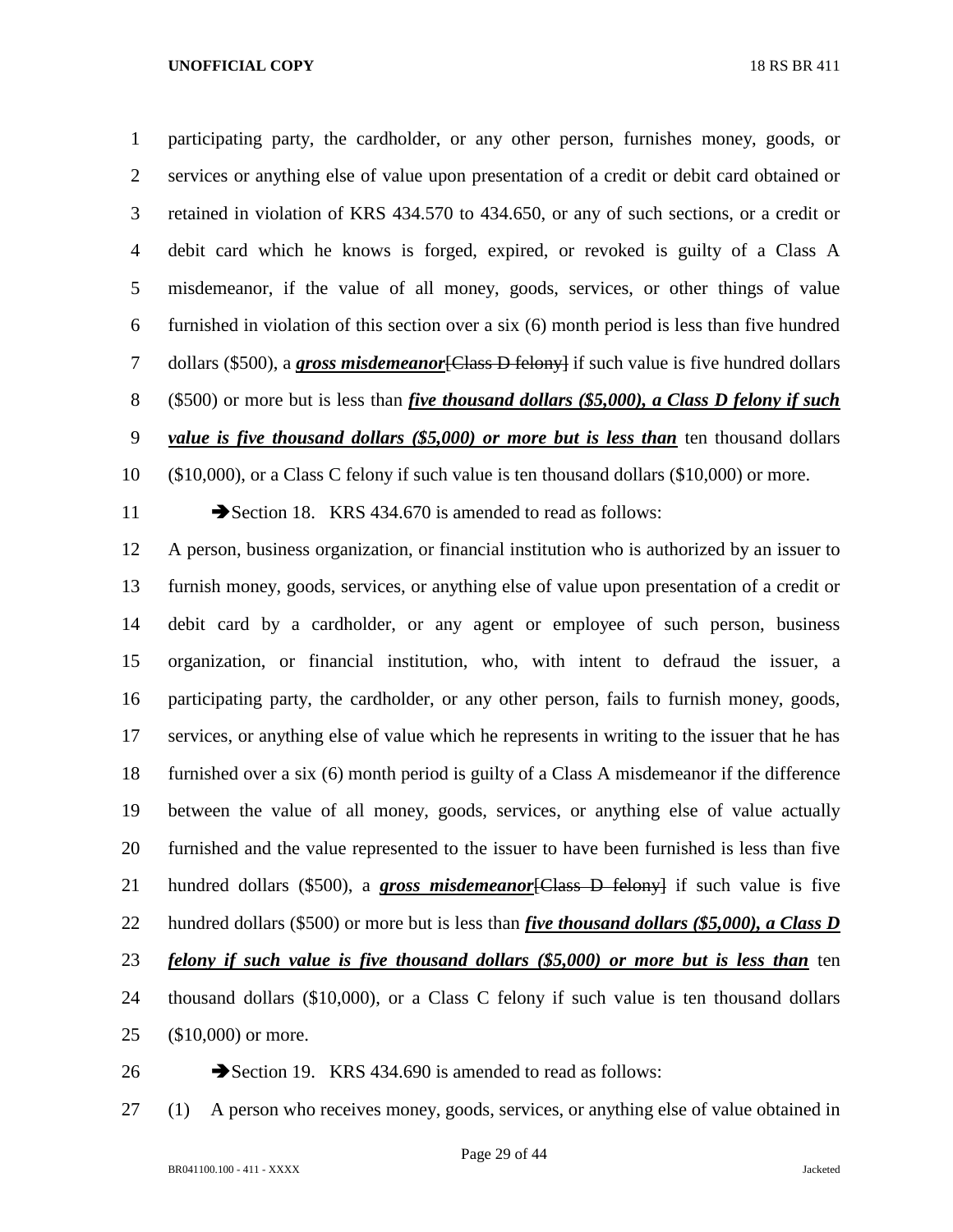| $\mathbf{1}$   |     |     | violation of KRS 434.650, knowing or believing that it was so obtained is guilty of            |
|----------------|-----|-----|------------------------------------------------------------------------------------------------|
| $\overline{2}$ |     |     | a Class A misdemeanor, if the value of all money, goods, services, and other things            |
| 3              |     |     | of value received in violation of this section over a six (6) month period is less than        |
| $\overline{4}$ |     |     | five hundred dollars (\$500), a <b>gross misdemeanor</b> [Class D felony] if such value is     |
| 5              |     |     | five hundred dollars (\$500) or more but is less than <i>five thousand dollars (\$5,000)</i> , |
| 6              |     |     | a Class D felony if such value is five thousand dollars (\$5,000) or more but is less          |
| 7              |     |     | than ten thousand dollars (\$10,000), or a Class C felony if such value is ten                 |
| 8              |     |     | thousand dollars (\$10,000) or more.                                                           |
| 9              | (2) |     | A person who possesses three (3) or more tickets for airline, railroad, steamship, or          |
| 10             |     |     | other transportation service, which tickets were obtained by the use of a stolen or            |
| 11             |     |     | forged credit or debit card is presumed to know that such tickets were so obtained.            |
| 12             |     |     | Section 20. KRS 514.030 is amended to read as follows:                                         |
| 13             | (1) |     | Except as otherwise provided in KRS 217.181, a person is guilty of theft by                    |
| 14             |     |     | unlawful taking or disposition when he unlawfully:                                             |
| 15             |     | (a) | Takes or exercises control over movable property of another with intent to                     |
| 16             |     |     | deprive him thereof; or                                                                        |
| 17             |     | (b) | Obtains immovable property of another or any interest therein with intent to                   |
| 18             |     |     | benefit himself or another not entitled thereto.                                               |
| 19             | (2) |     | Theft by unlawful taking or disposition is a Class A misdemeanor unless:                       |
| 20             |     | (a) | The property is a firearm (regardless of the value of the firearm), in which                   |
| 21             |     |     | case it is a Class D felony;                                                                   |
| 22             |     | (b) | The property is anhydrous ammonia (regardless of the value of the ammonia),                    |
| 23             |     |     | in which case it is a Class D felony unless it is proven that the person violated              |
| 24             |     |     | this section with the intent to manufacture methamphetamine in violation of                    |
| 25             |     |     | KRS 218A.1432, in which case it is a Class B felony for the first offense and a                |
| 26             |     |     | Class A felony for each subsequent offense;                                                    |
| 27             |     | (c) | The property is one (1) or more controlled substances valued collectively at                   |

BR041100.100 - 411 - XXXX Jacketed

Page 30 of 44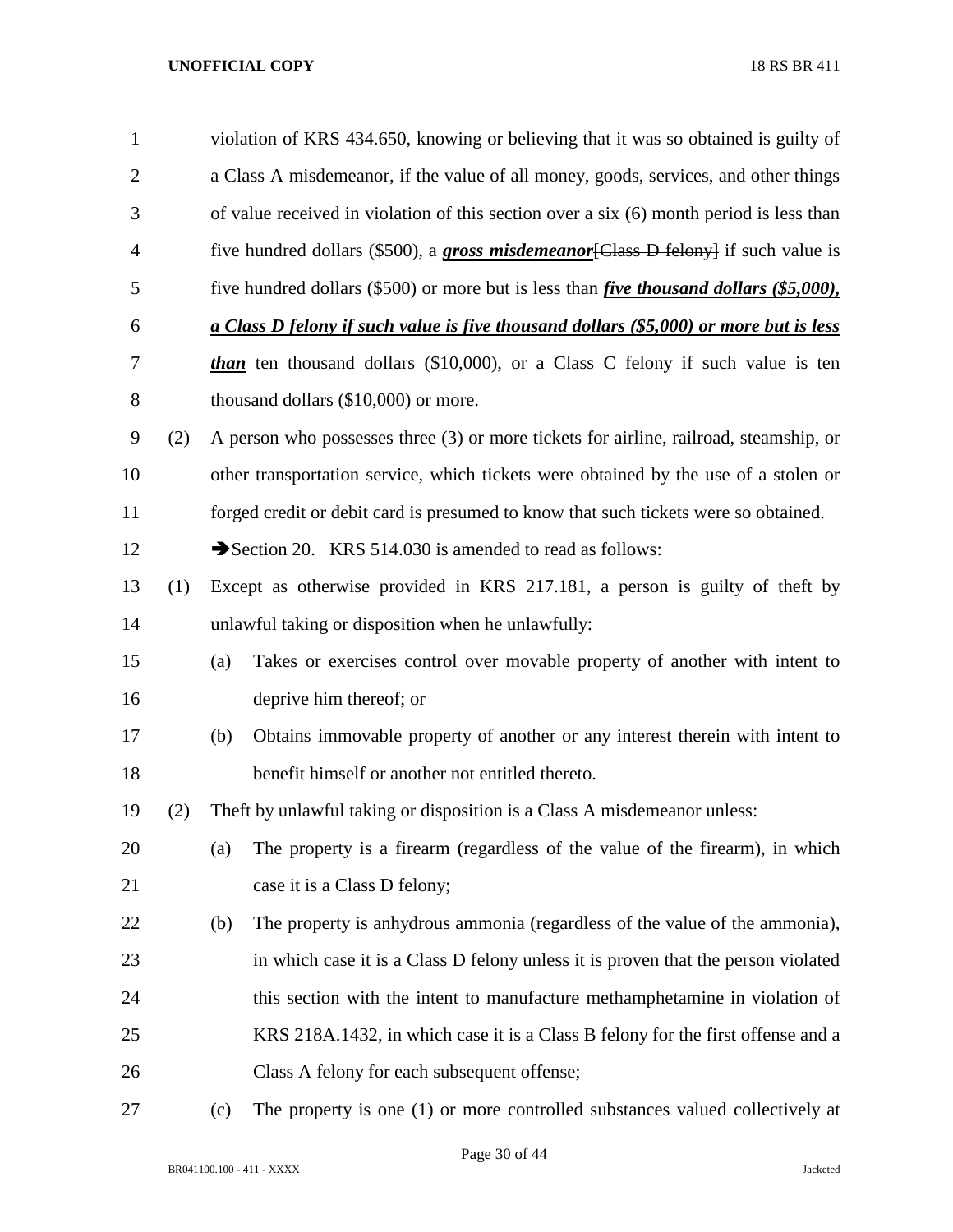| 1              |     |                                  | less than ten thousand dollars (\$10,000), in which case it is a Class D felony;      |
|----------------|-----|----------------------------------|---------------------------------------------------------------------------------------|
| $\overline{2}$ |     | (d)                              | The value of the property is five hundred dollars (\$500) or more but less than       |
| 3              |     |                                  | five thousand dollars (\$5,000), in which case it is a gross misdemeanor;             |
| 4              |     | (e)                              | The value of the property is five thousand dollars (\$5,000) or more but less         |
| 5              |     |                                  | <i>than</i> ten thousand dollars $(\$10,000)$ , in which case it is a Class D felony; |
| 6              |     | $f(\underline{f}(\underline{e})$ | The value of the property is ten thousand dollars $(\$10,000)$ or more but            |
| 7              |     |                                  | less than one million dollars (\$1,000,000), in which case it is a Class C felony;    |
| 8              |     | $(g)$ $\{(\text{f})\}$           | The value of the property is one million dollars $(\$1,000,000)$ or more but          |
| 9              |     |                                  | less than ten million dollars (\$10,000,000), in which case it is a Class B           |
| 10             |     |                                  | felony; or                                                                            |
| 11             |     | $(h)$ [(g)]                      | The value of the property is ten million dollars $(\$10,000,000)$ or more,            |
| 12             |     |                                  | in which case it is a Class B felony.                                                 |
| 13             | (3) |                                  | Any person convicted under subsection $(2)(g)$ of this section shall not be released  |
| 14             |     |                                  | on probation or parole until he or she has served at least fifty percent (50%) of the |
| 15             |     |                                  | sentence imposed, any statute to the contrary notwithstanding.                        |
| 16             |     |                                  | Section 21. KRS 514.040 is amended to read as follows:                                |
| 17             | (1) |                                  | A person is guilty of theft by deception when the person obtains property or services |
| 18             |     |                                  | of another by deception with intent to deprive the person thereof. A person deceives  |
| 19             |     |                                  | when the person intentionally:                                                        |
| 20             |     | (a)                              | Creates or reinforces a false impression, including false impressions as to law,      |
| 21             |     |                                  | value, intention, or other state of mind;                                             |
| 22             |     | (b)                              | Prevents another from acquiring information which would affect judgment of            |
| 23             |     |                                  | a transaction;                                                                        |
| 24             |     | (c)                              | Fails to correct a false impression which the deceiver previously created or          |
| 25             |     |                                  | reinforced or which the deceiver knows to be influencing another to whom the          |
| 26             |     |                                  | person stands in a fiduciary or confidential relationship;                            |
| 27             |     | (d)                              | Fails to disclose a known lien, adverse claim, or other legal impediment to the       |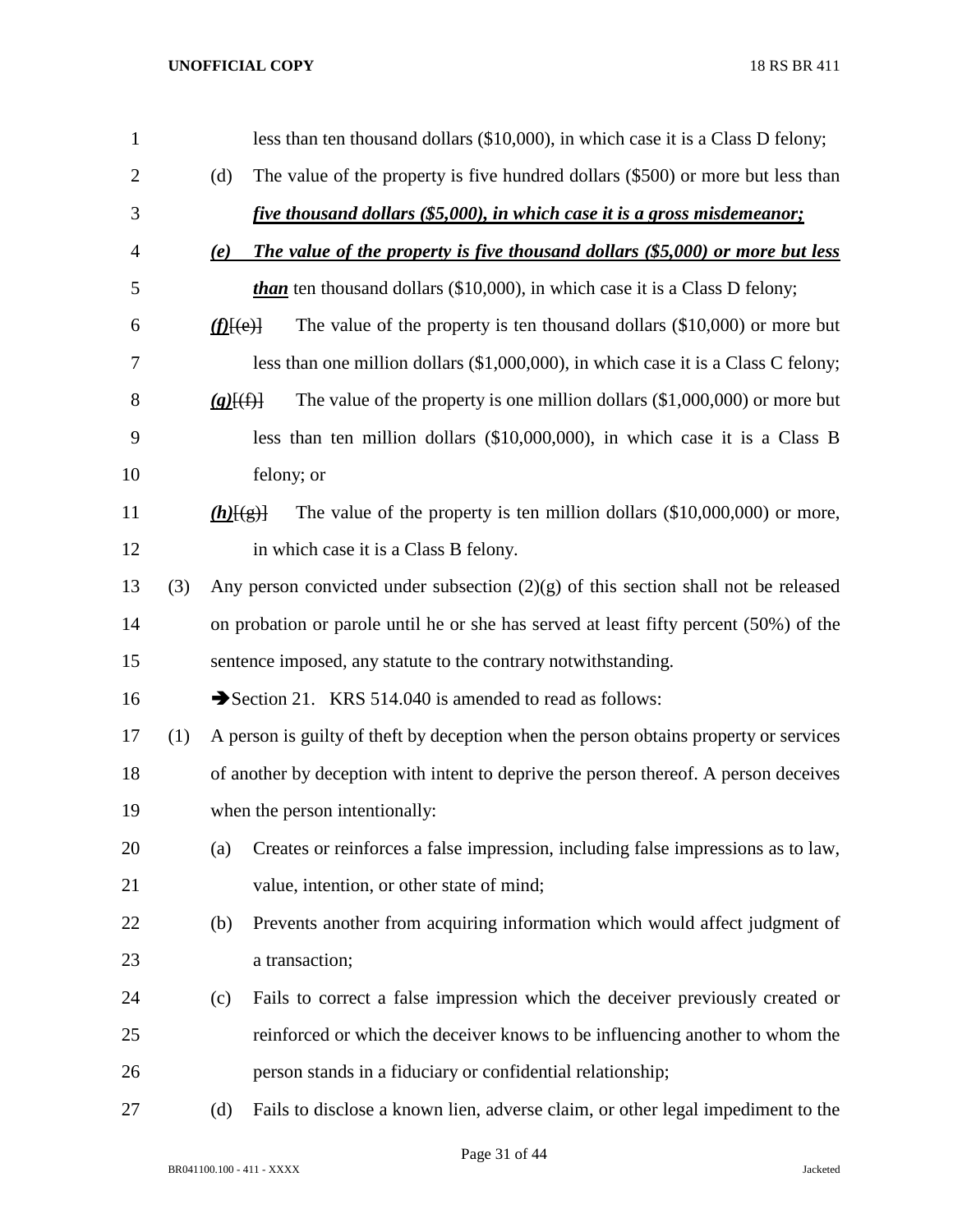| $\mathbf{1}$   |     |     | enjoyment of property which the person transfers or encumbers in                     |
|----------------|-----|-----|--------------------------------------------------------------------------------------|
| $\overline{2}$ |     |     | consideration for the property obtained, whether the impediment is or is not         |
| 3              |     |     | valid or is or is not a matter of official record; or                                |
| 4              |     | (e) | Issues or passes a check or similar sight order for the payment of money,            |
| 5              |     |     | knowing that it will not be honored by the drawee.                                   |
| 6              | (2) |     | The term "deceive" does not, however, include falsity as to matters having no        |
| 7              |     |     | pecuniary significance or puffing by statements unlikely to deceive ordinary persons |
| 8              |     |     | in the group addressed.                                                              |
| 9              | (3) |     | Deception as to a person's intention to perform a promise shall not be inferred from |
| 10             |     |     | the fact alone that he did not subsequently perform the promise.                     |
| 11             | (4) |     | For purposes of subsection (1) of this section, a maker of a check or similar sight  |
| 12             |     |     | order for the payment of money is presumed to know that the check or order, other    |
| 13             |     |     | than a postdated check or order, would not be paid, if:                              |
| 14             |     | (a) | The maker had no account with the drawee at the time the check or order was          |
| 15             |     |     | issued; or                                                                           |
| 16             |     | (b) | Payment was refused by the drawee for lack of funds, upon presentation               |
| 17             |     |     | within thirty (30) days after issue, and the maker failed to make good within        |
| 18             |     |     | ten (10) days after receiving notice of that refusal. Notice of the refusal may      |
| 19             |     |     | include a citation to this section and a description of this section's criminal      |
| 20             |     |     | penalties and shall be deemed properly addressed when mailed to the address          |
| 21             |     |     | printed or written on the check or sight order or provided by the drawer or          |
| 22             |     |     | maker upon issuance of the check or sight order. The notice, if mailed, shall        |
| 23             |     |     | be deemed received by the addressee seven (7) days after it is placed in the         |
| 24             |     |     | United States mail. The notice may be sent by first-class mail if supported by       |
| 25             |     |     | an affidavit of service setting out the contents of the notice, the address to       |
| 26             |     |     | which the notice was mailed, that correct postage was applied, and the date          |
| 27             |     |     | the notice was placed in the United States mail. A maker makes good on a             |

Page 32 of 44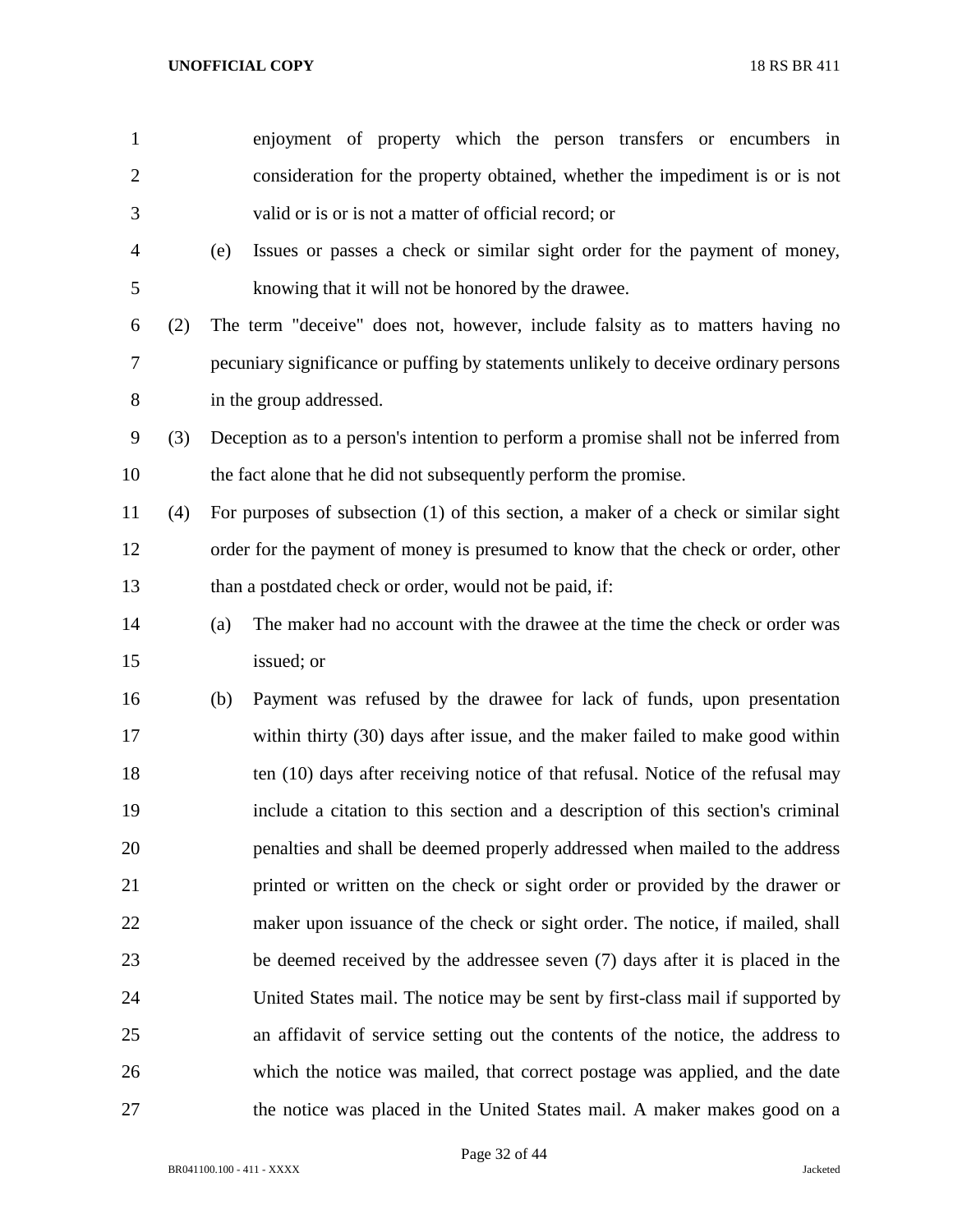check or similar sight order for the payment of money by paying to the holder the face amount of the instrument, together with any merchant's posted bad check handling fee not to exceed fifty dollars (\$50) and any fee imposed pursuant to subsection (5) of this section.

 (5) If a county attorney issues notice to a maker that a drawee has refused to honor an instrument due to a lack of funds as described in subsection (4)(b) of this section, the county attorney may charge a fee to the maker of fifty dollars (\$50), if the instrument is paid. Money paid to the county attorney pursuant to this section shall be used only for payment of county attorney office operating expenses. Excess fees held by the county attorney on June 30 of each year shall be turned over to the county treasurer before the end of the next fiscal year for use by the fiscal court of the county.

 (6) A person is guilty of theft by deception when the person issues a check or similar sight order in payment of all or any part of any tax payable to the Commonwealth knowing that it will not be honored by the drawee.

 (7) A person is guilty of theft by deception when the person issues a check or similar sight order in payment of all or any part of a child support obligation knowing that it will not be honored by the drawee.

- (8) Theft by deception is a Class A misdemeanor unless the value of the property, service, or the amount of the check or sight order referred to in subsection (6) or (7) of this section is:
- (a) Five hundred dollars (\$500) or more but less than *five thousand dollars (\$5,000), in which case it is a gross misdemeanor;*
- *(b) Five thousand dollars (\$5,000) or more but less than* ten thousand dollars (\$10,000), in which case it is a Class D felony; or
- *(c)*[(b)] Ten thousand dollars (\$10,000) or more, in which case it is a Class C felony.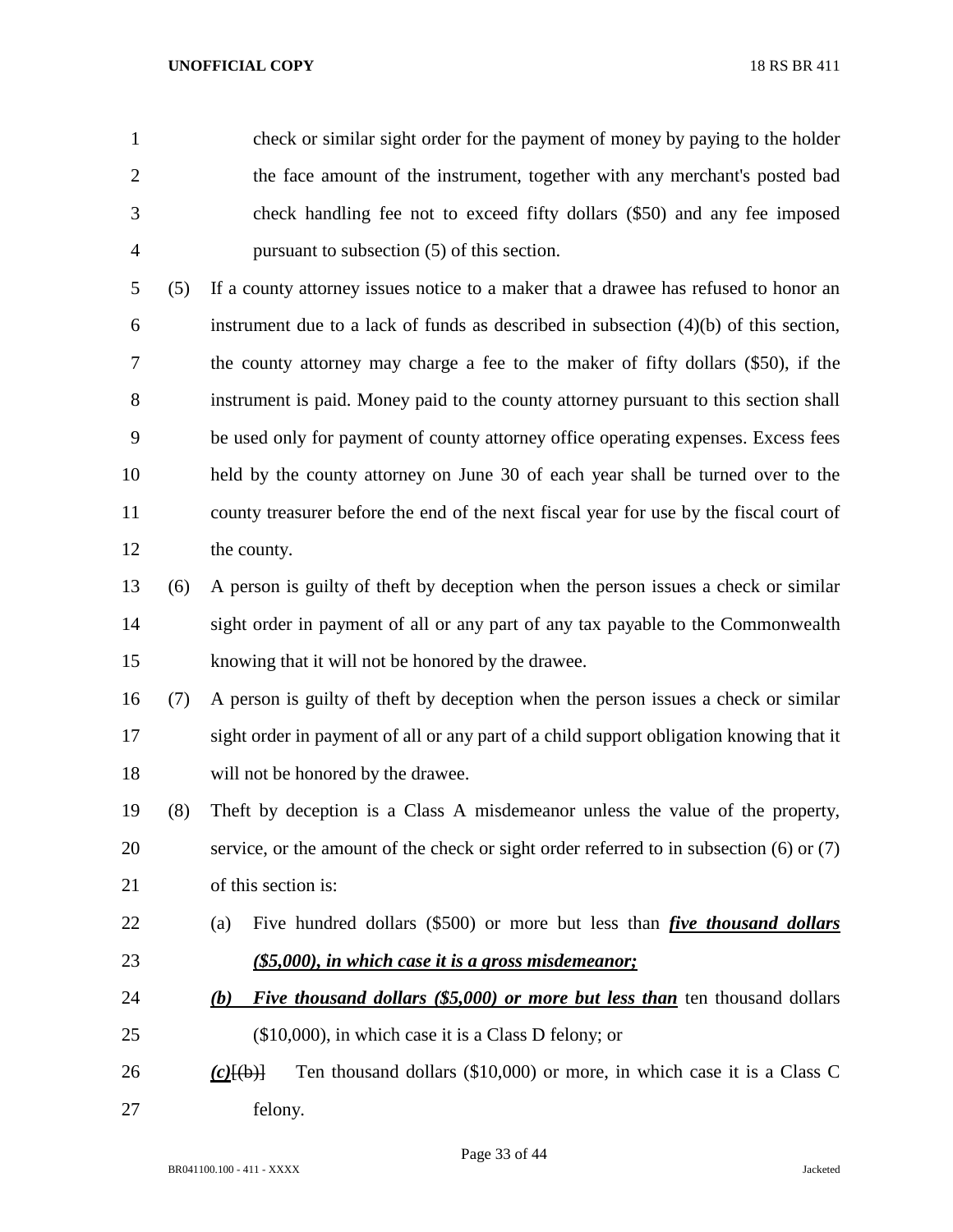| $\mathbf{1}$ |     |                    | Section 22. KRS 514.050 is amended to read as follows:                            |
|--------------|-----|--------------------|-----------------------------------------------------------------------------------|
| 2            | (1) |                    | Except as provided in KRS 365.710, a person is guilty of theft of property lost,  |
| 3            |     |                    | mislaid, or delivered by mistake when:                                            |
| 4            |     | (a)                | He comes into control of the property of another that he knows to have been       |
| 5            |     |                    | lost, mislaid, or delivered under a mistake as to the nature or amount of the     |
| 6            |     |                    | property or the identity of the recipient; and                                    |
| 7            |     | (b)                | With intent to deprive the owner thereof, he fails to take reasonable measures    |
| 8            |     |                    | to restore the property to a person entitled to have it.                          |
| 9            | (2) |                    | Theft of property lost, mislaid, or delivered by mistake is a Class A misdemeanor |
| 10           |     |                    | unless the value of the property is:                                              |
| 11           |     | (a)                | Five hundred dollars (\$500) or more but less than <i>five thousand dollars</i>   |
| 12           |     |                    | (\$5,000), in which case it is a gross misdemeanor;                               |
| 13           |     | (b)                | <i>Five thousand dollars (\$5,000) or more but less than</i> ten thousand dollars |
| 14           |     |                    | $($10,000)$ , in which case it is a Class D felony; or                            |
| 15           |     | $(c)$ $(\theta)$ } | Ten thousand dollars (\$10,000) or more, in which case it is a Class C            |
| 16           |     |                    | felony.                                                                           |
| 17           |     |                    | Section 23. KRS 514.060 is amended to read as follows:                            |
| 18           | (1) |                    | A person is guilty of theft of services when:                                     |
| 19           |     | (a)                | The person intentionally obtains services by deception or threat or by false      |
| 20           |     |                    | token or other means to avoid payment for the services which he knows are         |
| 21           |     |                    | available only for compensation;                                                  |
| 22           |     | (b)                | The person intentionally obtains wireless communications services or access       |
| 23           |     |                    | to services by any of the following means:                                        |
| 24           |     |                    | Unauthorized interception of any electronic serial number, mobile<br>1.           |
| 25           |     |                    | identification number, personal identification number, or like identifying        |
| 26           |     |                    | number;                                                                           |
| 27           |     |                    | Unauthorized interception of any cellular service or personal<br>2.               |

Page 34 of 44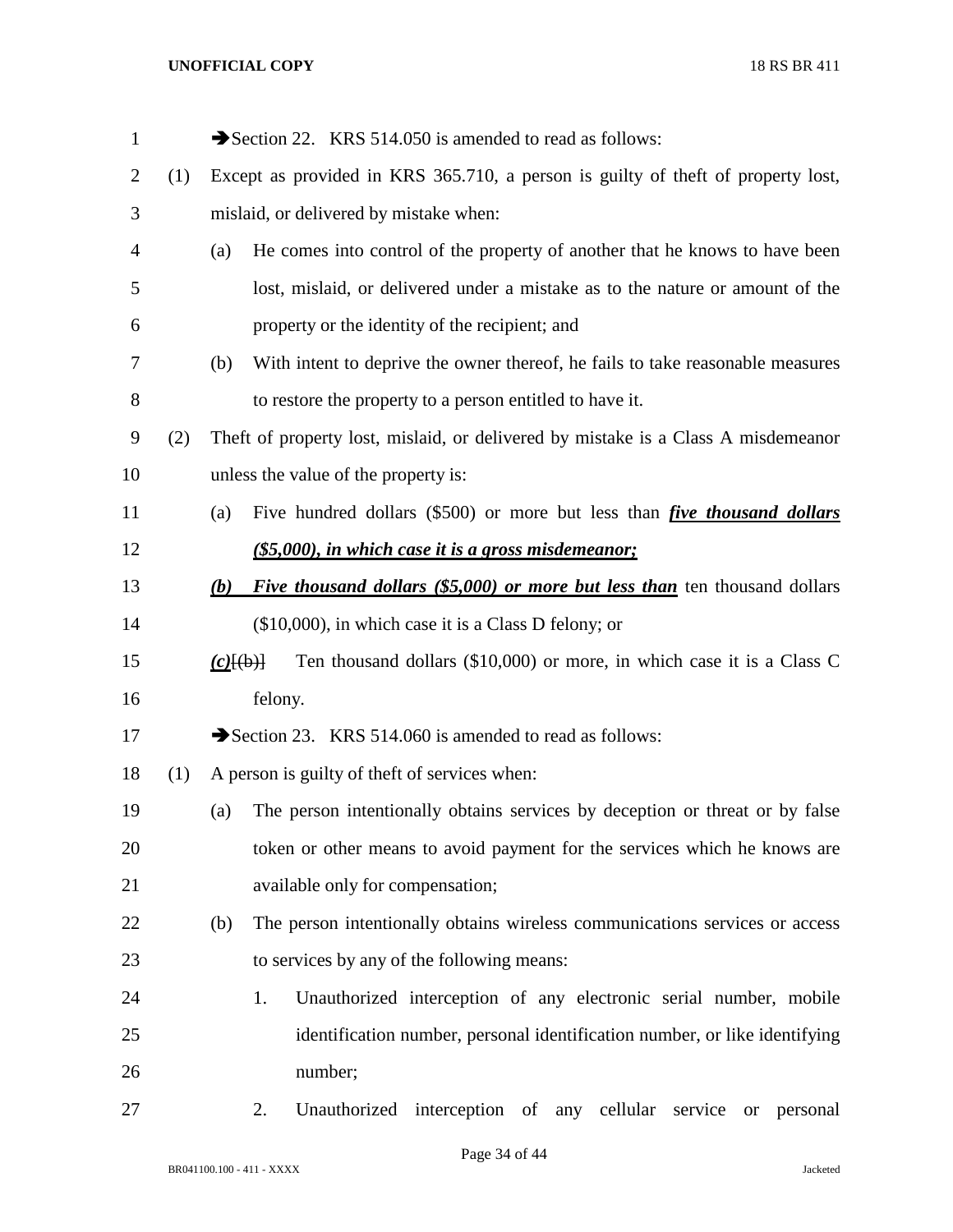| $\mathbf{1}$   |     |     | communications service as terms may be defined in 47 C.F.R. parts 22                    |
|----------------|-----|-----|-----------------------------------------------------------------------------------------|
| $\overline{2}$ |     |     | and 24 respectively;                                                                    |
| 3              |     |     | Unauthorized interception of any similar telephone service; or<br>3.                    |
| $\overline{4}$ |     |     | Use of deception, threat, or other means to avoid payment for the<br>4.                 |
| 5              |     |     | services which the person knows are available only for charge or                        |
| 6              |     |     | compensation; or                                                                        |
| 7              |     | (c) | Having control over or unauthorized access to the use of the services of others         |
| 8              |     |     | to which the person is not entitled, the person intentionally diverts the services      |
| 9              |     |     | to the person's own benefit or the benefit of another not entitled thereto.             |
| 10             | (2) |     | Where compensation for services is ordinarily paid immediately upon the rendering       |
| 11             |     |     | of the services, as in the case of hotels and restaurants, refusal to pay or absconding |
| 12             |     |     | without payment or offer to pay shall be prima facie evidence that the services were    |
| 13             |     |     | obtained by deception as to intention to pay.                                           |
| 14             | (3) |     | In any prosecution for theft of gas, water, electricity, or other public service, where |
| 15             |     |     | the utility supplying the service had installed a meter or other device to record the   |
| 16             |     |     | amount of service supplied, proof that:                                                 |
| 17             |     | (a) | The meter or other device has been altered, tampered with, or bypassed in a             |
| 18             |     |     | manner so as to prevent or reduce the recording thereof; or                             |
| 19             |     | (b) | Service has been, after having been disconnected by the utility supplying               |
| 20             |     |     | service, reconnected without authorization of the utility                               |
| 21             |     |     | shall be prima facie evidence of the intent to commit theft of service by the person    |
| 22             |     |     | or persons obligated to pay for service supplied through the meter or other device.     |
| 23             | (4) |     | Theft of services is a Class A misdemeanor unless the value of the service is:          |
| 24             |     | (a) | Five hundred dollars (\$500) or more but less than <i>five thousand dollars</i>         |
| 25             |     |     | (\$5,000), in which case it is a gross misdemeanor;                                     |
| 26             |     | (b) | <i>Five thousand dollars (\$5,000) or more but less than</i> ten thousand dollars       |
| 27             |     |     | (\$10,000), in which case it is a Class D felony; or                                    |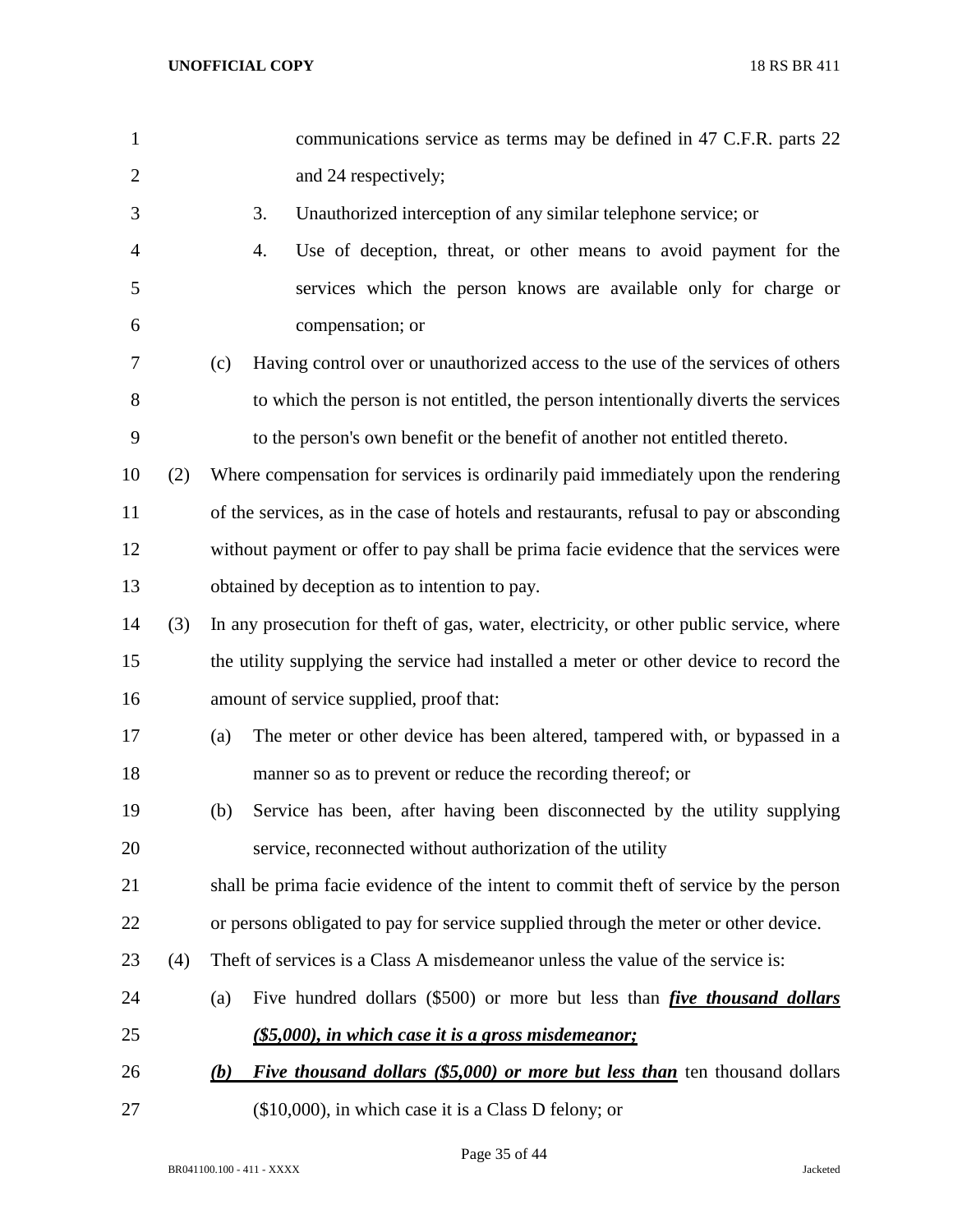| $\mathbf{1}$   |     | Ten thousand dollars (\$10,000) or more, in which case it is a Class C<br>$(c)$ [(b)]    |
|----------------|-----|------------------------------------------------------------------------------------------|
| $\overline{2}$ |     | felony.                                                                                  |
| 3              |     | Section 24. KRS 514.070 is amended to read as follows:                                   |
| 4              | (1) | A person is guilty of theft by failure to make required disposition of property          |
| 5              |     | received when:                                                                           |
| 6              |     | He obtains property upon agreement or subject to a known legal obligation to<br>(a)      |
| 7              |     | make specified payment or other disposition whether from such property or its            |
| 8              |     | proceeds or from his own property to be reserved in equivalent amount; and               |
| 9              |     | He intentionally deals with the property as his own and fails to make the<br>(b)         |
| 10             |     | required payment or disposition.                                                         |
| 11             | (2) | The provisions of subsection (1) apply notwithstanding that it may be impossible to      |
| 12             |     | identify particular property as belonging to the victim at the time of the actor's       |
| 13             |     | failure to make the required payment or disposition.                                     |
| 14             | (3) | An officer or employee of the government or of a financial institution is presumed:      |
| 15             |     | To know any legal obligation relevant to his criminal liability under this<br>(a)        |
| 16             |     | section; and                                                                             |
| 17             |     | To have dealt with the property as his own when:<br>(b)                                  |
| 18             |     | He fails to account or pay upon lawful demand; or<br>1.                                  |
| 19             |     | 2.<br>An audit reveals a shortage or falsification of accounts.                          |
| 20             | (4) | Theft by failure to make required disposition of property received is a Class A          |
| 21             |     | misdemeanor unless the value of the property is:                                         |
| 22             |     | Five hundred dollars (\$500) or more but less than <i>five thousand dollars</i><br>(a)   |
| 23             |     | $($ \$5,000), in which case it is a gross misdemeanor;                                   |
| 24             |     | <b>Five thousand dollars (\$5,000) or more but less than</b> ten thousand dollars<br>(b) |
| 25             |     | $($10,000)$ , in which case it is a Class D felony; or                                   |
| 26             |     | Ten thousand dollars (\$10,000) or more, in which case it is a Class C<br>$(c)$ [(b)]    |
| 27             |     | felony.                                                                                  |

Page 36 of 44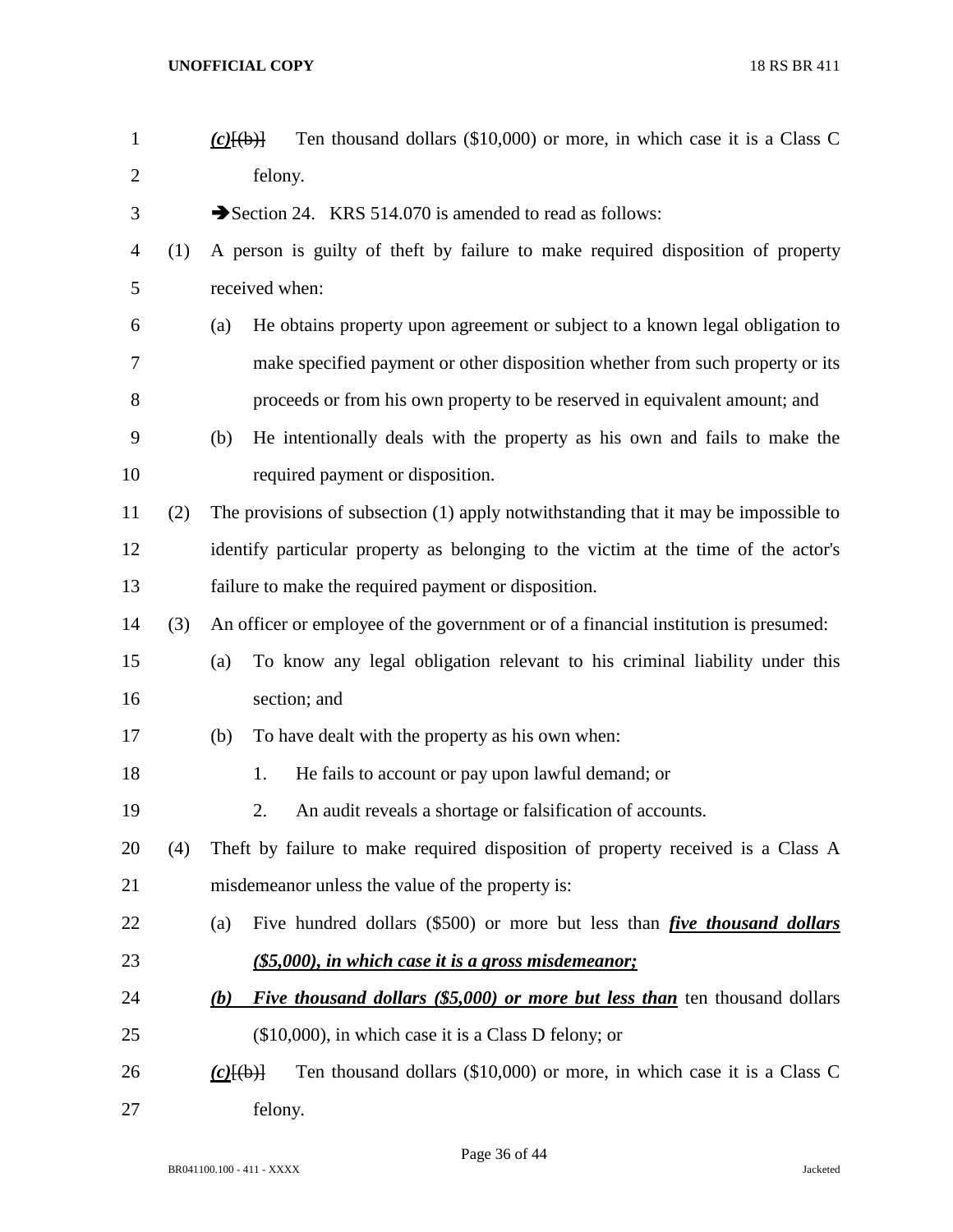(5) No person shall be convicted of theft by failure to make required disposition of property received when he or she has also been convicted of a violation of KRS 522.050 arising out of the same incident. 4 Section 25. KRS 514.080 is amended to read as follows: (1) A person is guilty of theft by extortion when he intentionally obtains property of another by threatening to: (a) Inflict bodily injury on anyone or commit any other criminal offense; or (b) Accuse anyone of a criminal offense; or (c) Expose any secret tending to subject any person to hatred, contempt, or ridicule, or to impair his credit or business repute; or (d) Use wrongfully his position as a public officer or servant or employee by performing some act within or related to his official duties, either expressed or implied, or by refusing or omitting to perform an official duty, either expressed or implied, in a manner affecting some person adversely; or (e) Bring about or continue a strike, boycott, or other collective unofficial action, if the property is not demanded or received for the benefit of the group in whose interest the actor purports to act; or (f) Testify or provide information or withhold testimony or information with respect to another's legal claim or defense. 20 (2) It is a defense to prosecution based on subsection  $(1)(b)$ ,  $(c)$ , or  $(d)$  that the property obtained by threat of accusation, exposure, lawsuit, or other invocation of official action was claimed as restitution or indemnification for harm done in the circumstances to which accusation, exposure, lawsuit, or other official action relates, or as compensation for property or lawful services. (3) Theft by extortion is a Class A misdemeanor unless the value of the property obtained is: (a) Five hundred dollars (\$500) or more but less than *five thousand dollars* 

Page 37 of 44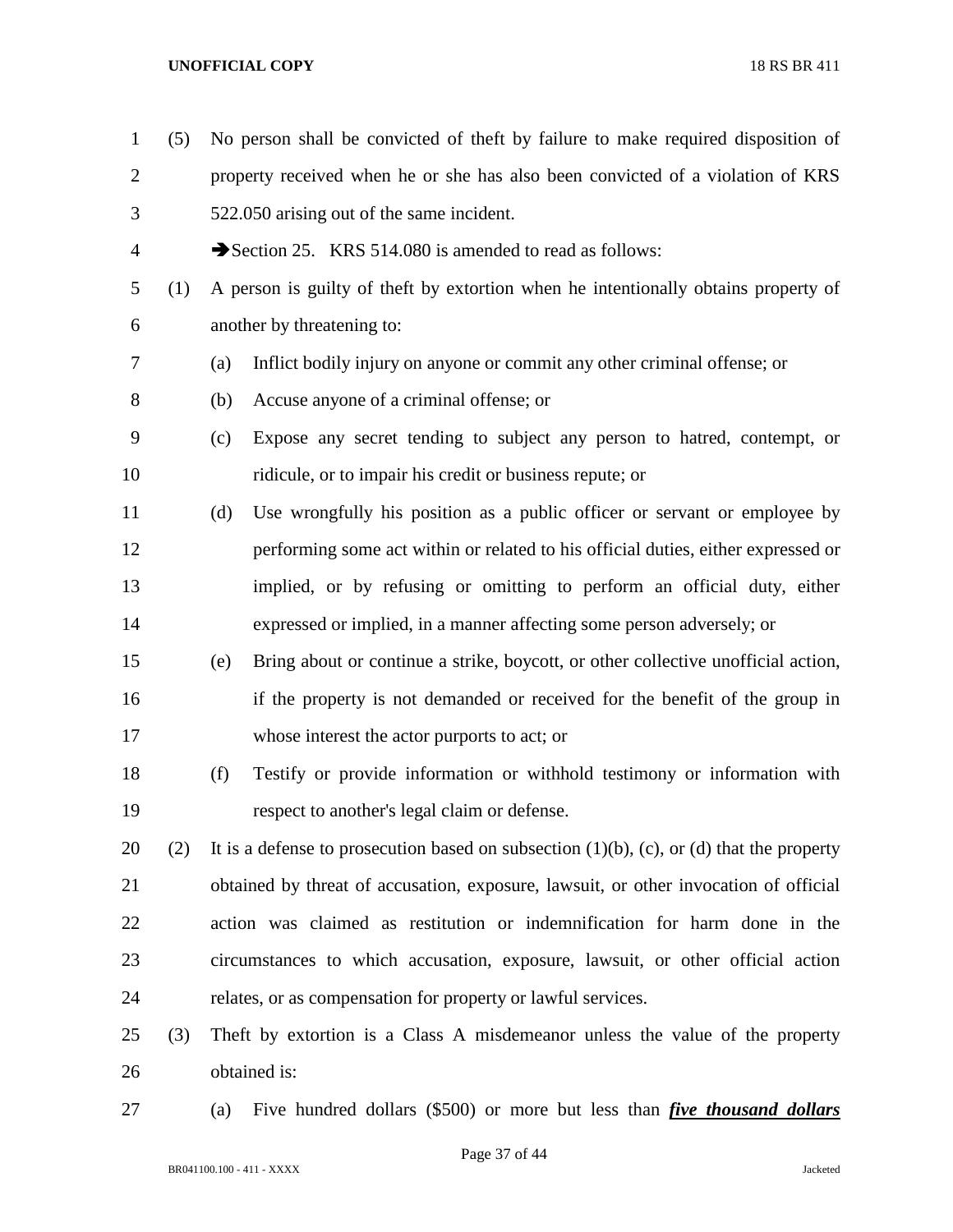| $\mathbf{1}$   |     | (\$5,000), in which case it is a gross misdemeanor;                                            |
|----------------|-----|------------------------------------------------------------------------------------------------|
| $\overline{2}$ |     | <i>Five thousand dollars (\$5,000) or more but less than ten thousand dollars</i><br>(b)       |
| 3              |     | $(\$10,000)$ , in which case it is a Class D felony; or                                        |
| 4              |     | Ten thousand dollars (\$10,000) or more, in which case it is a Class C<br>$(c)$ [(b)]          |
| 5              |     | felony.                                                                                        |
| 6              |     | Section 26. KRS 514.090 is amended to read as follows:                                         |
| 7              | (1) | A person is guilty of theft of labor already rendered when, in payment of labor                |
| 8              |     | already rendered by another, he intentionally issues or passes a check or similar              |
| 9              |     | sight order for the payment of money, knowing that it will not be honored by the               |
| 10             |     | drawee.                                                                                        |
| 11             | (2) | For purposes of subsection (1) of this section, an issuer of a check or similar sight          |
| 12             |     | order for the payment of money is presumed to know that the check or order, other              |
| 13             |     | than a postdated check or order, would not be paid, if:                                        |
| 14             |     | The issuer had no account with the drawee at the time the check or order was<br>(a)            |
| 15             |     | issued; or                                                                                     |
| 16             |     | Payment was refused by the drawee for lack of funds, upon presentation<br>(b)                  |
| 17             |     | within thirty days (30) after issue, and the issuer failed to make good within                 |
| 18             |     | ten (10) days after receiving notice of that refusal.                                          |
| 19             | (3) | Theft of labor already rendered is a Class A misdemeanor unless the value of the               |
| 20             |     | labor rendered is:                                                                             |
| 21             |     | Five hundred dollars (\$500) or more but less than <i>five thousand dollars</i><br>(a)         |
| 22             |     | (\$5,000), in which case it is a gross misdemeanor;                                            |
| 23             |     | <i>Five thousand dollars (\$5,000) or more but less than</i> ten thousand dollars<br>(b)       |
| 24             |     | $(\$10,000)$ , in which case it is a Class D felony; or                                        |
| 25             |     | Ten thousand dollars (\$10,000) or more, in which case it is a Class C<br>$(c)$ $\{(\theta)\}$ |
| 26             |     | felony.                                                                                        |
| 27             |     | Section 27. KRS 514.110 is amended to read as follows:                                         |

Page 38 of 44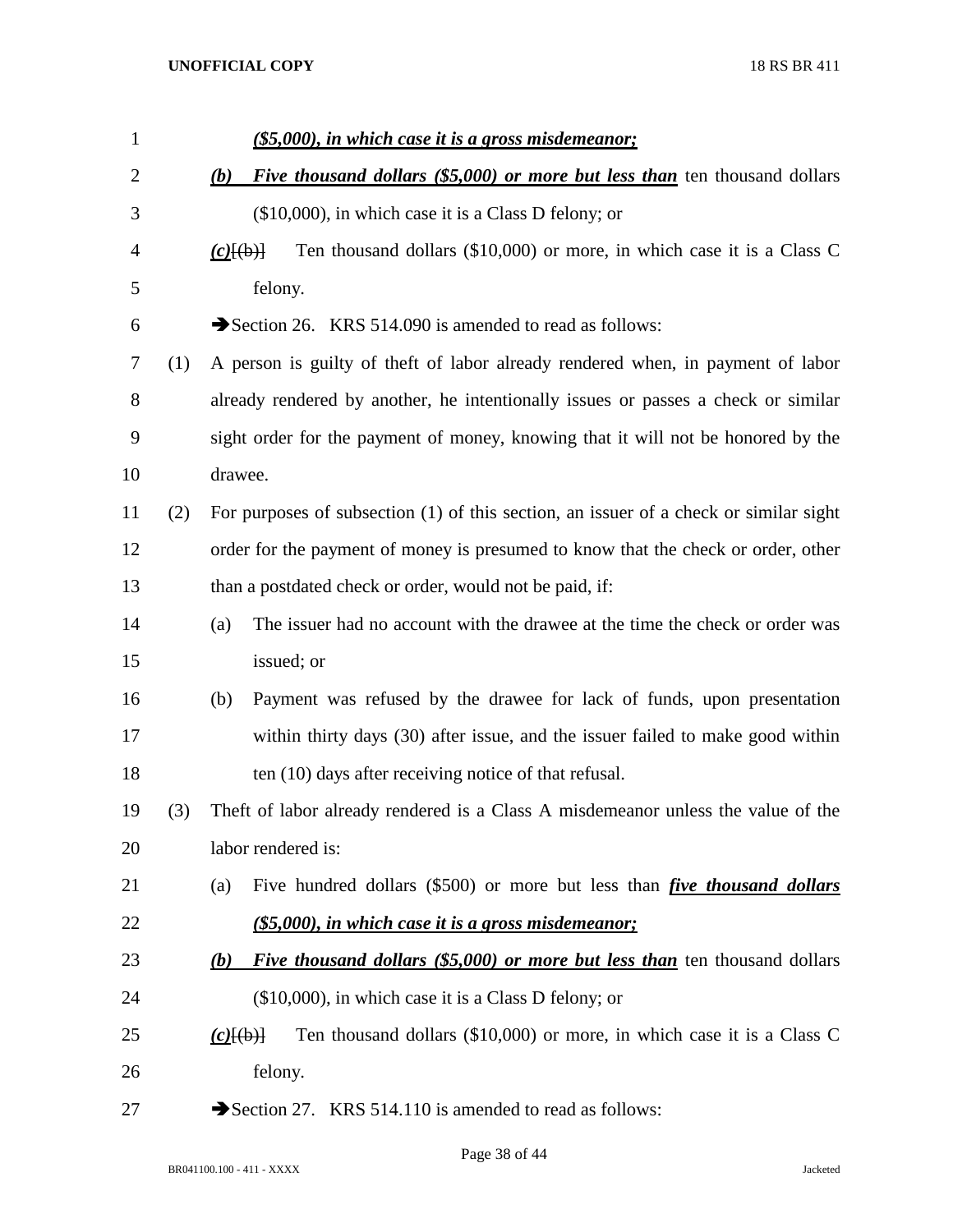| $\mathbf{1}$   | (1) | A person is guilty of receiving stolen property when he receives, retains, or disposes         |
|----------------|-----|------------------------------------------------------------------------------------------------|
| $\overline{2}$ |     | of movable property of another knowing that it has been stolen, or having reason to            |
| 3              |     | believe that it has been stolen, unless the property is received, retained, or disposed        |
| 4              |     | of with intent to restore it to the owner.                                                     |
| 5              | (2) | The possession by any person of any recently stolen movable property shall be                  |
| 6              |     | prima facie evidence that such person knew such property was stolen.                           |
| 7              | (3) | Receiving stolen property is a Class A misdemeanor unless:                                     |
| 8              |     | The value of the property is five hundred dollars (\$500) or more but less than<br>(a)         |
| 9              |     | <u>five thousand dollars (\$5,000), in which case it is a gross misdemeanor;</u>               |
| 10             |     | The value of the property is five thousand dollars (\$5,000) or more but less<br>(b)           |
| 11             |     | <i>than</i> ten thousand dollars (\$10,000), in which case it is a Class D felony;             |
| 12             |     | The value of the property is ten thousand dollars $(\$10,000)$ or more, in<br>$(c)$ $(\theta)$ |
| 13             |     | which case it is a Class C felony;                                                             |
| 14             |     | The property is a firearm, regardless of the value of the firearm, in which<br>$(d)$ [(e)]     |
| 15             |     | case it is a Class D felony; or                                                                |
| 16             |     | The property is anhydrous ammonia, regardless of the value of the<br>$(e)$ [(d)]               |
| 17             |     | ammonia, in which case it is a Class D felony unless it is proven that the                     |
| 18             |     | person violated this section with the intent to manufacture methamphetamine                    |
| 19             |     | in violation of KRS 218A.1432, in which case it is a Class B felony for the                    |
| 20             |     | first offense and a Class A felony for each subsequent offense.                                |
| 21             |     | Section 28. KRS 514.120 is amended to read as follows:                                         |
| 22             | (1) | A person is guilty of obscuring the identity of a machine or other property when he            |
| 23             |     | or she:                                                                                        |
| 24             |     | Removes, defaces, covers, alters, destroys, or otherwise obscures the<br>(a)                   |
| 25             |     | manufacturer's serial number or any other distinguishing identification number                 |
| 26             |     | or mark, including property marked with a Social Security number or motor                      |
| 27             |     | vehicle operator's license number for identification purposes, upon any                        |

Page 39 of 44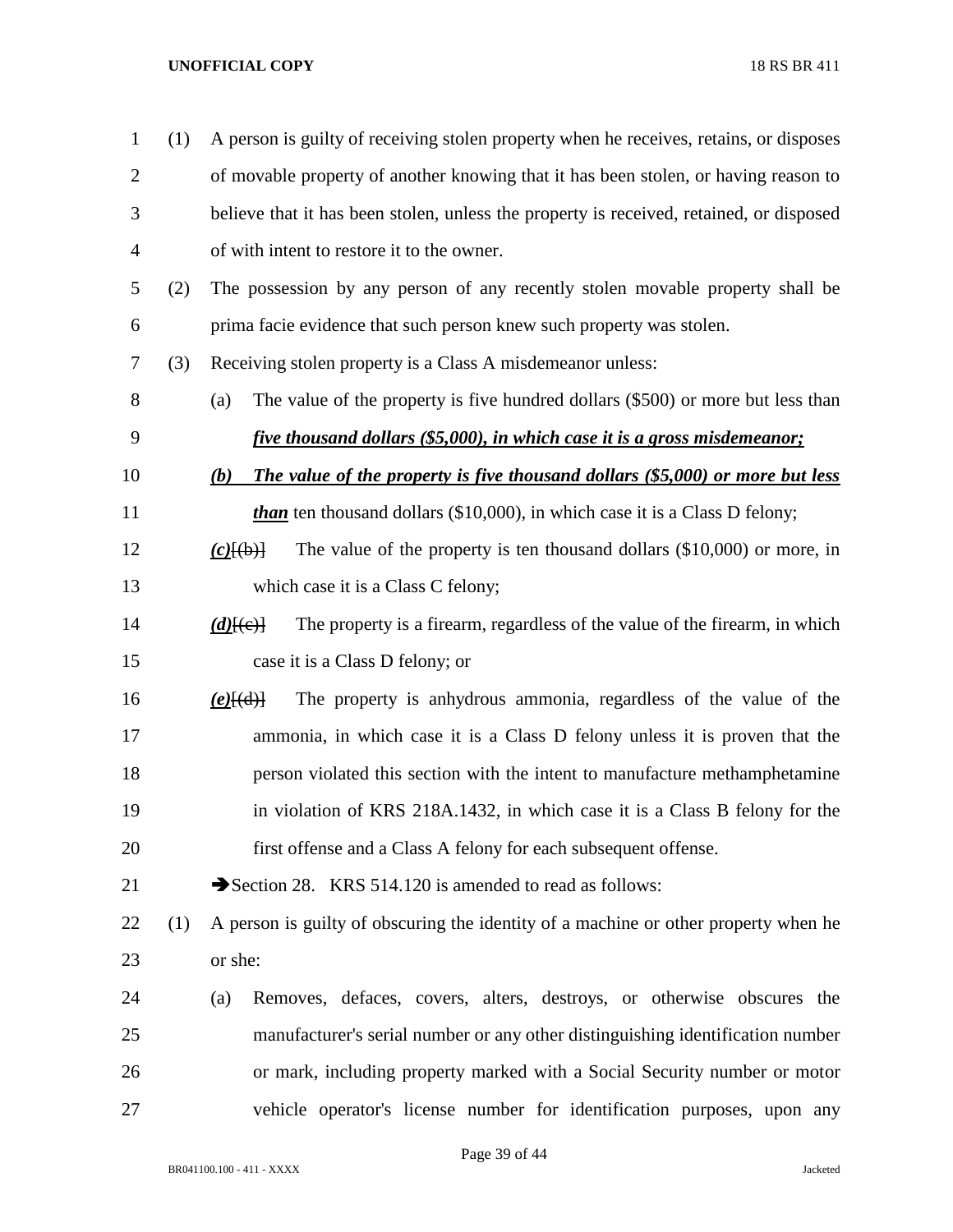automobile or other propelled vehicle, machine, or electrical or mechanical device, or other property, including any part thereof, with intent to render it or other property unidentifiable; or

 (b) Possesses any automobile or other propelled vehicle, machine, or electrical or mechanical device, or other property, including any part thereof, knowing that the serial number or other identification number or mark, including property marked with a Social Security number for identification purposes, has been removed, defaced, covered, altered, destroyed, or otherwise obscured.

 (2) Possession of any automobile or other propelled vehicle, machine, or electrical or mechanical device, or other property, including any part thereof, on which the serial number or any other distinguishing identification number or mark, including property marked with a Social Security number or motor vehicle operator's license number for identification purposes, has been removed, defaced, covered, altered, destroyed, or otherwise obscured is prima facie evidence of knowledge of that fact.

 (3) A person in possession of any property which is otherwise in violation of this section may apply in writing to the Department of Kentucky State Police, through any law enforcement agency in the county of his or her residence, for assignment of a number for the property providing he or she can show that he or she is the lawful owner of the property pursuant to the provisions of this section and KRS 16.200 and 500.090. If a number is issued in conformity with the provisions of this section and KRS 16.200 and 500.090, then the person to whom it was issued and any person to whom the property is lawfully disposed of shall not be in violation of these sections. A person lawfully holding a certification issued pursuant to KRS 500.090 shall also be deemed in compliance with this section. This section shall apply only when the application has been filed by the defendant prior to arrest or authorization of a warrant of arrest for the defendant by a court.

(4) Obscuring the identity of a machine or other property is a Class A misdemeanor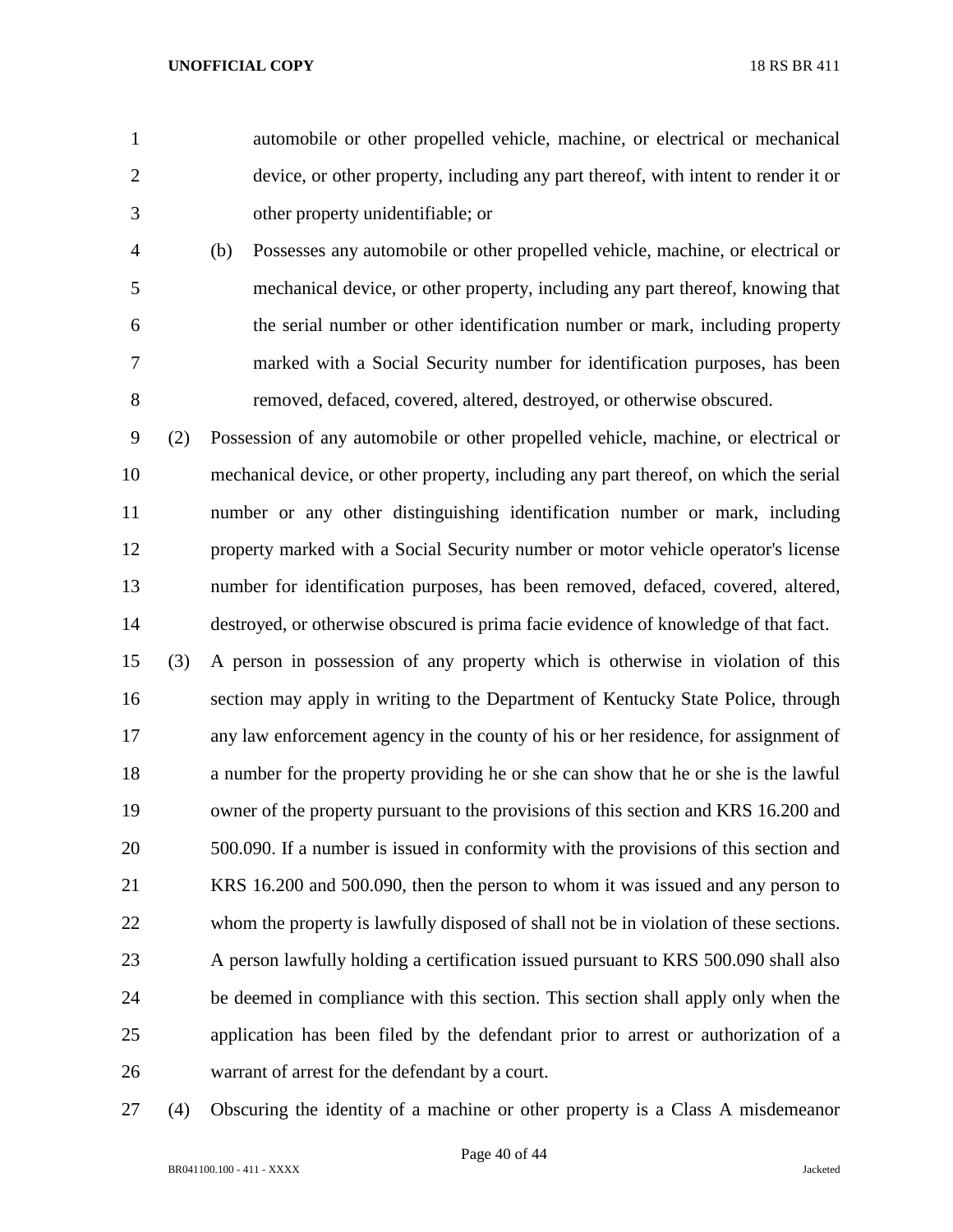unless the value of the property is: (a) Five hundred dollars (\$500) or more but less than *five thousand dollars (\$5,000), in which case it is a gross misdemeanor; (b) Five thousand dollars (\$5,000) or more but less than* ten thousand dollars (\$10,000), in which case it is a Class D felony; or *(c)*[(b)] Ten thousand dollars (\$10,000) or more, in which case it is a Class C felony. 8 Section 29. KRS 516.030 is amended to read as follows: (1) A person is guilty of forgery in the second degree when, with intent to defraud, deceive or injure another, he falsely makes, completes or alters a written instrument, 11 or in the commission of a human trafficking offense as described in KRS 529.100 or 529.110, coerces another person to falsely make, complete, or alter a written instrument, which is or purports to be or which is calculated to become or to represent when completed: (a) A deed, will, codicil, contract, assignment, commercial instrument, credit card or other instrument which does or may evidence, create, transfer, terminate or otherwise affect a legal right, interest, obligation or status; or (b) A public record or an instrument filed or required or authorized by law to be filed in or with a public office or public employee; or (c) A written instrument officially issued or created by a public office, public employee or governmental agency. (2) Forgery in the second degree is a *gross misdemeanor unless the value sought to be gained through the forgery is five hundred dollars (\$500) or more, in which case it is a* Class D felony. 25 Section 30. KRS 516.060 is amended to read as follows: (1) A person is guilty of criminal possession of a forged instrument in the second degree when, with knowledge that it is forged and with intent to defraud, deceive or

Page 41 of 44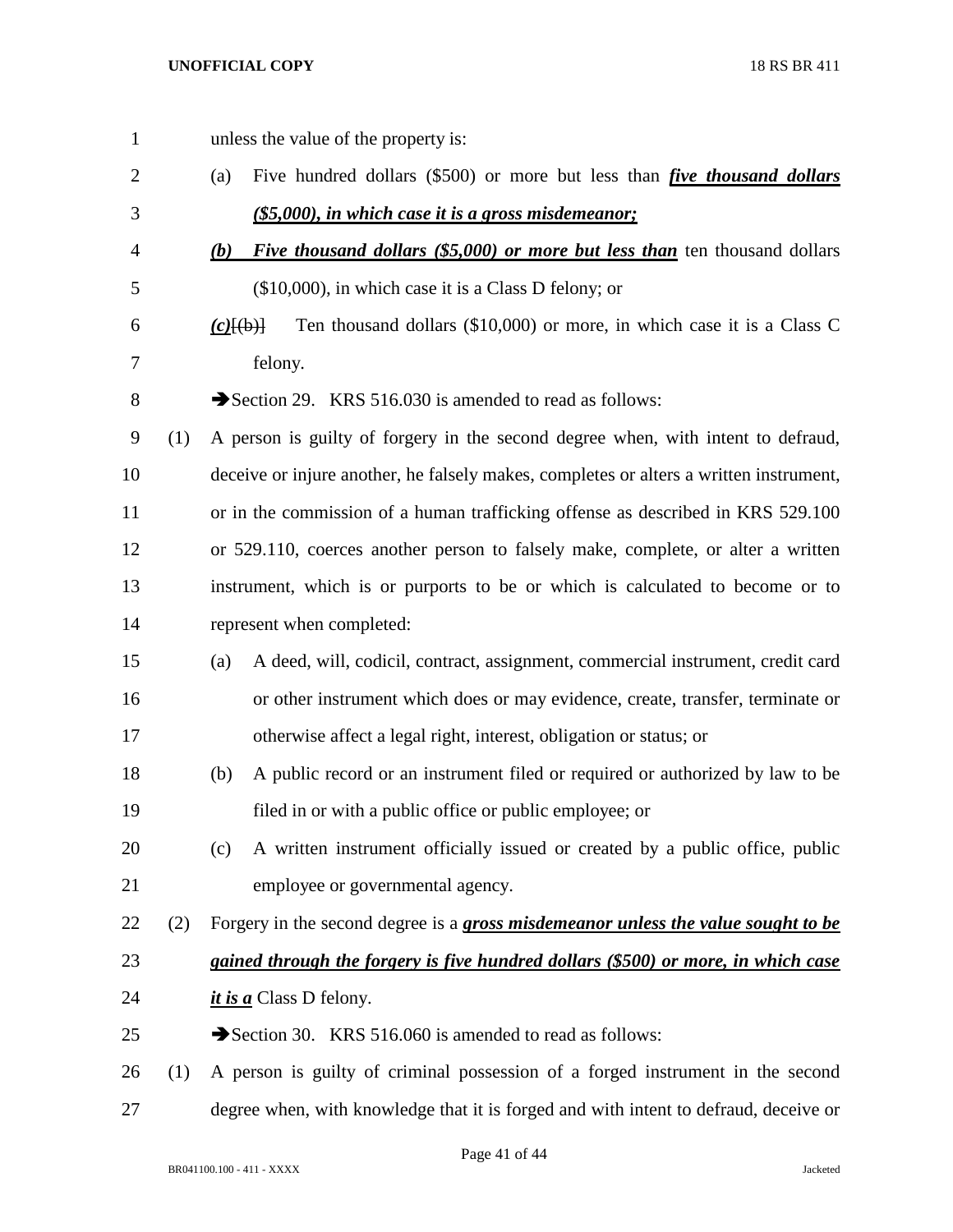| $\mathbf{1}$   |     | injure another, he utters or possesses any forged instrument of a kind specified in                 |
|----------------|-----|-----------------------------------------------------------------------------------------------------|
| $\overline{2}$ |     | KRS 516.030.                                                                                        |
| 3              | (2) | Criminal possession of a forged instrument in the second degree is a <b>gross</b>                   |
| $\overline{4}$ |     | misdemeanor unless the value sought to be gained through the forgery is five                        |
| 5              |     | <b>hundred dollars (\$500) or more, in which case it is a Class D felony.</b>                       |
| 6              |     | Section 31. KRS 517.060 is amended to read as follows:                                              |
| 7              | (1) | A person is guilty of defrauding secured creditors when he destroys, damages,                       |
| $8\,$          |     | removes, conceals, encumbers, transfers, or otherwise deals with property subject to                |
| 9              |     | a security interest with intent either to lower the value of the secured interest or                |
| 10             |     | unlawfully to hinder enforcement of that interest.                                                  |
| 11             | (2) | Defrauding secured creditors is a Class A misdemeanor unless the value of the                       |
| 12             |     | property subject to the security interest is:                                                       |
| 13             |     | Five hundred dollars (\$500) or more <i>but less than five thousand dollars</i><br>(a)              |
| 14             |     | (\$5,000), in which case it is a gross misdemeanor;                                                 |
| 15             |     | <i>Five thousand dollars (\$5,000) or more but less than</i> $\{\text{up to}\}$ ten thousand<br>(b) |
| 16             |     | dollars $(\$10,000)$ , in which case it is a Class D felony; or                                     |
| 17             |     | Ten thousand dollars (\$10,000) or more, in which case it is a Class C<br>$(c)$ $\{(\theta)\}$      |
| 18             |     | felony.                                                                                             |
| 19             |     | Section 32. KRS 520.050 is amended to read as follows:                                              |
| 20             | (1) | A person is guilty of promoting contraband in the first degree when:                                |
| 21             |     | He knowingly introduces dangerous contraband into a detention facility or a<br>(a)                  |
| 22             |     | penitentiary; or                                                                                    |
| 23             |     | Being a person confined in a detention facility or a penitentiary, he knowingly<br>(b)              |
| 24             |     | makes, obtains, or possesses dangerous contraband.                                                  |
| 25             | (2) | Promoting contraband in the first degree is a <b>gross misdemeanor</b> [Class D felony].            |
| 26             |     | Section 33. KRS 524.100 is amended to read as follows:                                              |
| 27             | (1) | A person is guilty of tampering with physical evidence when, believing that an                      |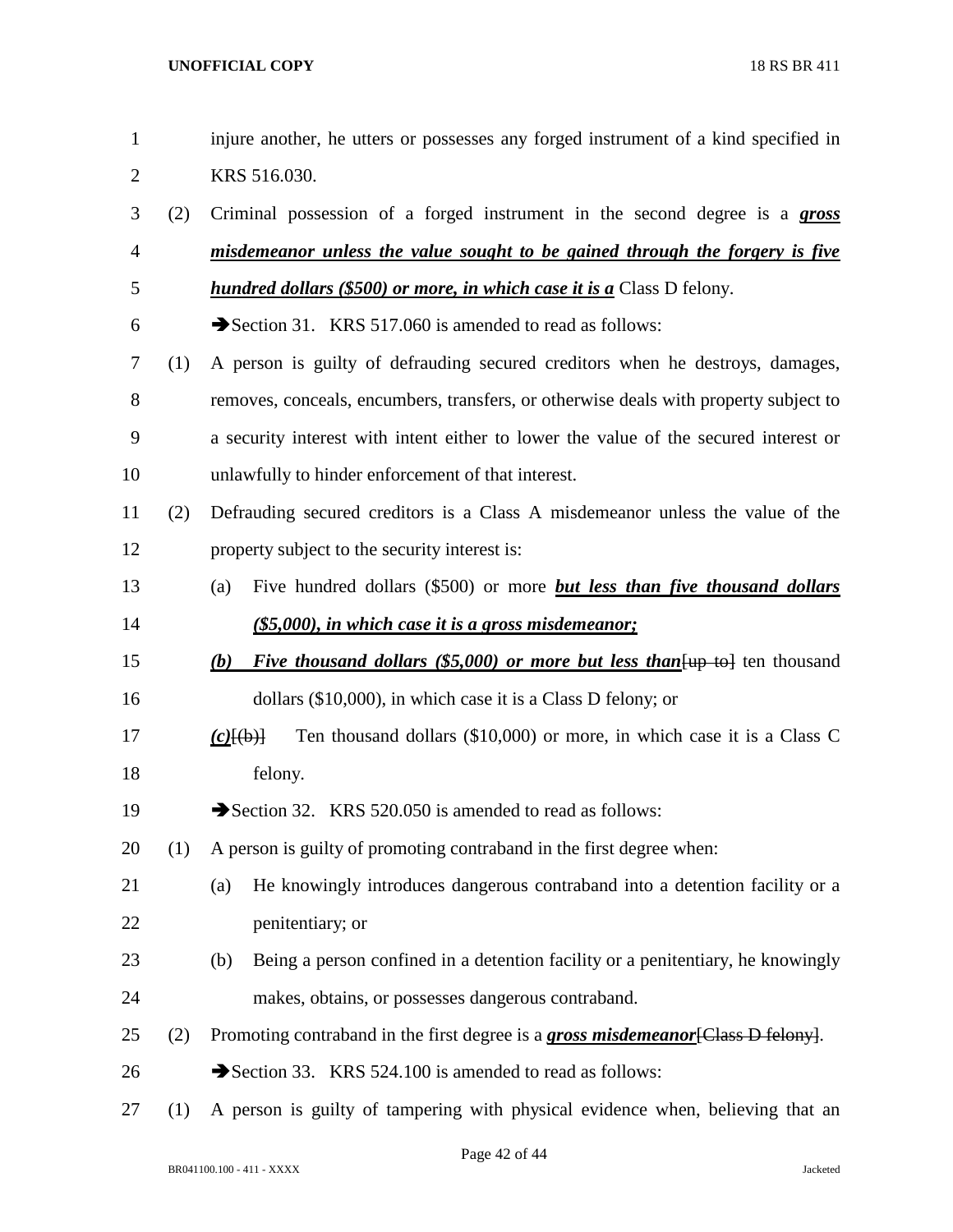| $\mathbf{1}$   |     |     | official proceeding is pending or may be instituted, he:                                       |
|----------------|-----|-----|------------------------------------------------------------------------------------------------|
| $\overline{2}$ |     | (a) | Destroys, mutilates, conceals, removes or alters physical evidence which he                    |
| 3              |     |     | believes is about to be produced or used in the official proceeding with intent                |
| 4              |     |     | to impair its verity or availability in the official proceeding; or                            |
| 5              |     | (b) | Fabricates any physical evidence with intent that it be introduced in the                      |
| 6              |     |     | official proceeding or offers any physical evidence, knowing it to be                          |
| 7              |     |     | fabricated or altered.                                                                         |
| 8              | (2) |     | Tampering with physical evidence is a gross misdemeanor [Class D felony].                      |
| 9              |     |     | Section 34. KRS 530.050 is amended to read as follows:                                         |
| 10             | (1) |     | A person is guilty of nonsupport:                                                              |
| 11             |     | (a) | When he <u>or she</u> persistently fails to provide support which he <u>or she</u> can         |
| 12             |     |     | reasonably provide and which he <i>or she</i> knows he <i>or she</i> has a duty to provide     |
| 13             |     |     | to a minor or to a child adjudged mentally disabled, indigent spouse or                        |
| 14             |     |     | indigent parent; or                                                                            |
| 15             |     | (b) | Upon a finding that a defendant obligor, subject to court order to pay any                     |
| 16             |     |     | amount for the support of a minor child, is delinquent in meeting the full                     |
| 17             |     |     | obligation established by such order and has been so delinquent for a period of                |
| 18             |     |     | at least two $(2)$ months duration.                                                            |
| 19             | (2) |     | A person is guilty of flagrant nonsupport when he or she persistently fails to                 |
| 20             |     |     | provide support which he <i>or she</i> can reasonably provide and which he <i>or she</i> knows |
| 21             |     |     | he or she has a duty to provide by virtue of a court or administrative order to a              |
| 22             |     |     | minor or to a child adjudged mentally disabled, indigent spouse or indigent parent             |
| 23             |     |     | and the failure results in:                                                                    |
| 24             |     | (a) | An arrearage of not less than one thousand dollars $(\$1,000)$ ; or                            |
| 25             |     | (b) | Six (6) consecutive months without payment of support; or                                      |
| 26             |     | (c) | The dependent having been placed in destitute circumstances. For the                           |
| 27             |     |     | purposes of this paragraph, it shall be prima facie evidence that a dependent                  |

Page 43 of 44